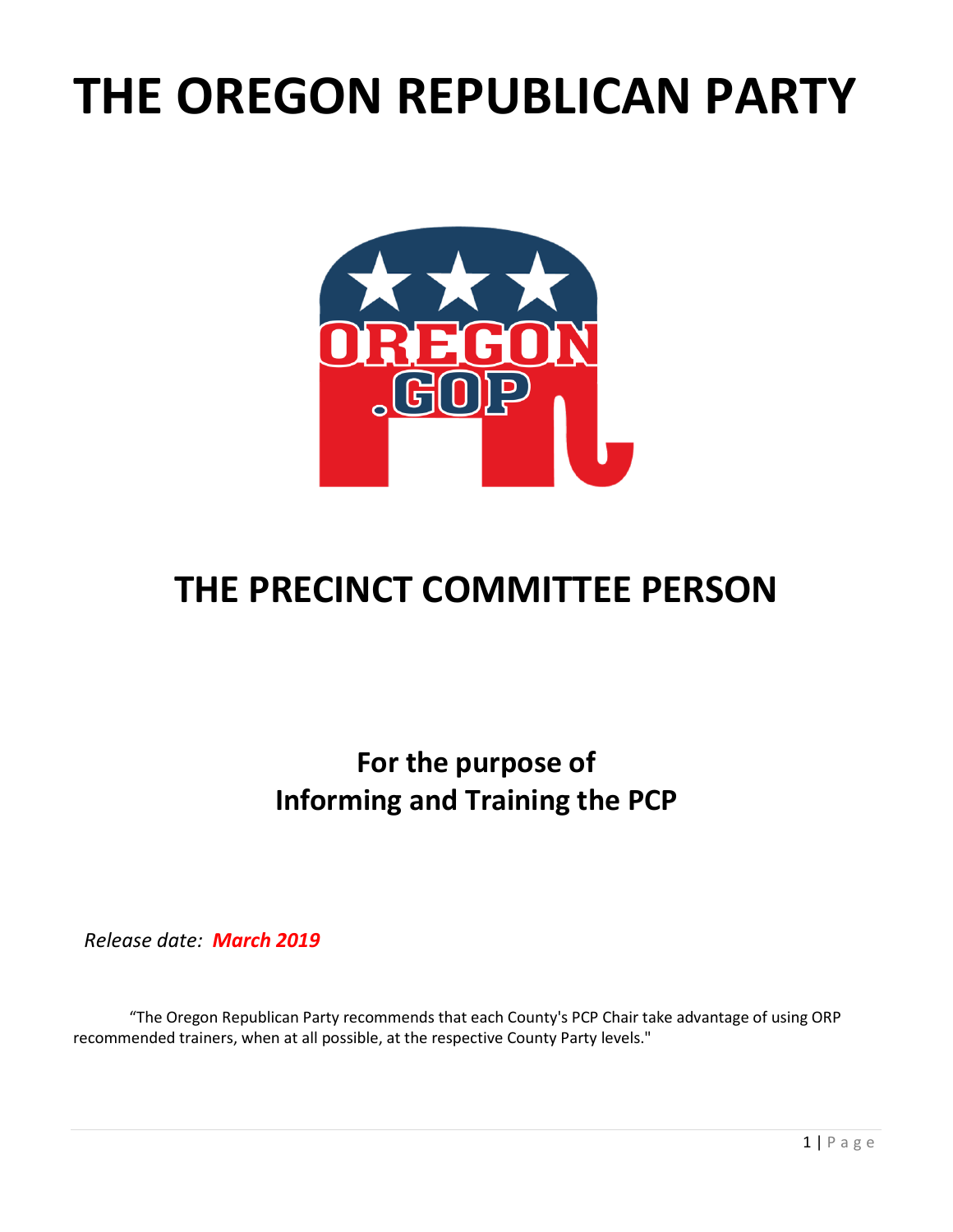#### **INDEX**

|                                 | page    | 3  |
|---------------------------------|---------|----|
|                                 | page    | 4  |
|                                 | page    | 5  |
|                                 | page    | 7  |
|                                 | page    | -8 |
|                                 | page 10 |    |
|                                 | page 11 |    |
|                                 | page 12 |    |
|                                 | page 13 |    |
|                                 | page 14 |    |
|                                 | page 15 |    |
| County Political Representation | page 16 |    |
|                                 | page 16 |    |
|                                 | page 17 |    |
|                                 | page 19 |    |
|                                 | page 20 |    |
|                                 | page 21 |    |
|                                 | page 22 |    |
|                                 | page 23 |    |
|                                 | page 24 |    |

#### **COUNTY PCP TOOL KIT**

| page | 26 |
|------|----|
| page | 28 |
| page | 30 |
| page | 32 |
| page | 33 |
| page | 34 |
| page | 36 |
| page | 37 |
| page | 38 |
| page | 39 |
| page | 40 |
| page | 41 |
| page | 42 |
| page | 43 |
| page | 47 |
| page | 48 |
| page | 59 |
| page | 50 |
| page | 50 |
|      |    |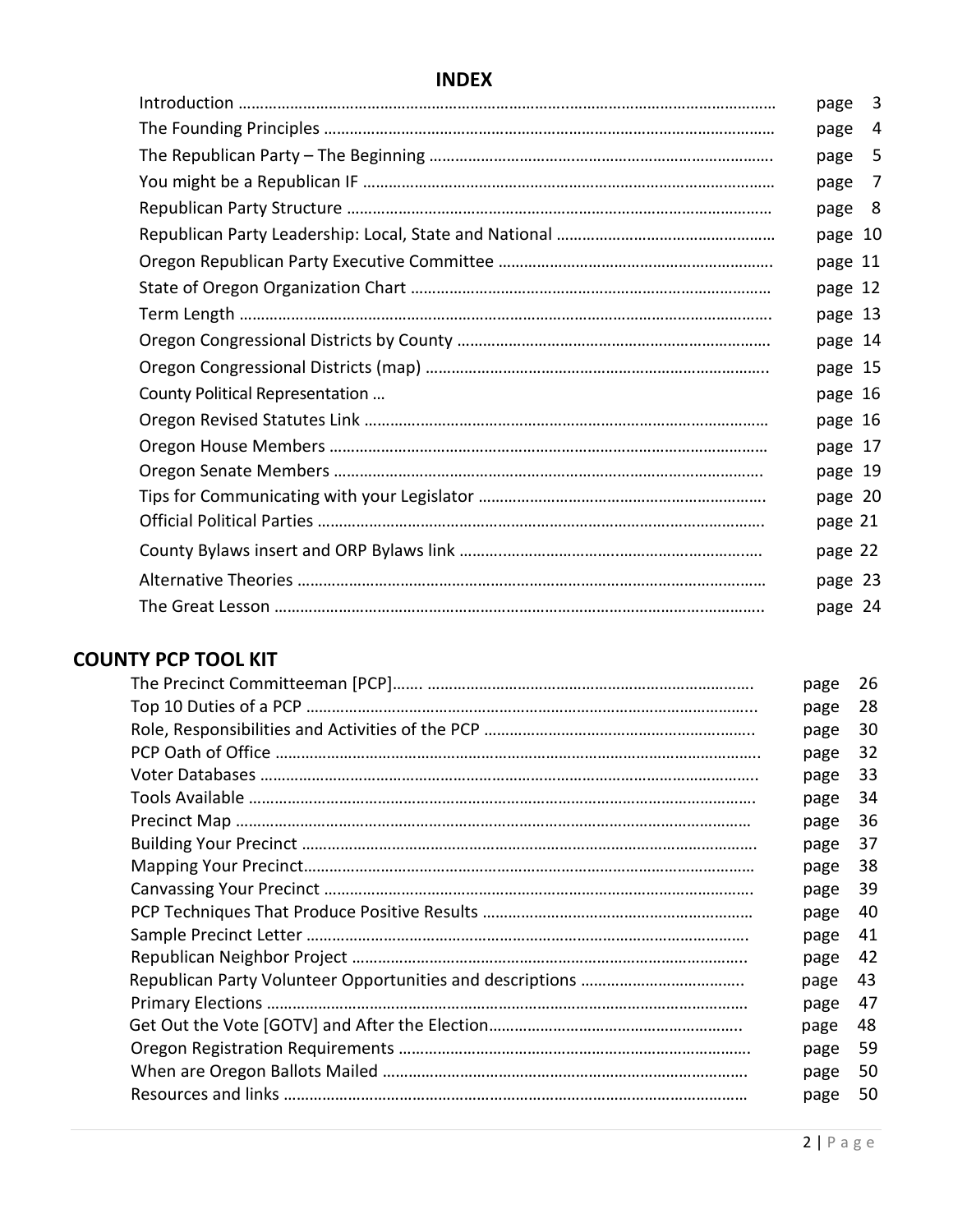### **INTRODUCTION**

The Republican Party exists because of a common belief in the strength of the individual. We espouse and practice respect for the right of the individual to determine his or her own destiny. Party members work to ensure that governments do not fall prey to collectivism as they administer our democratic principles.

Our Constitution guarantees that the rights and freedoms of each individual are protected and are not lost to the bureaucracy of government. If we are to maintain our vigilance in protecting these constitutional rights, we must begin with the individual.

Precinct Committee Persons (PCPs), elected to serve their Republican neighbors as representatives to the party, are the first building block in the foundation of the Republican Party. By creating a strong grassroots organization, the Republican Party can open doorsto people within many local communities.

"You don't win elections on Election Day. You win them by what you do all year round, by the day-to-day goodwill you generate in each precinct." -- -*Jake Avery, Chicago political boss*

#### **YOU ARE IMPORTANT!**

Your job as a Republican PCP is an extremely important one. In many respects, you are the Republican Party within your neighborhood. You represent the Republican voters in your precinct. You play a pivotal role in selecting and electing Republican candidates for a wide variety of responsible positions, ranging from United States Congress to city council to school board. You are the first, possibly, the most important link in the chain that makes up our representative form of government.

#### **YOU CAN MAKE A DIFFERENCE**

By becoming a PCP you have made a commitment to make a difference. You will share the ups and downs, the joy of victory and the agony of defeat. Most important of all, you will share the final sense of accomplishment that comes with electing good public officials, with making our Republic work effectively, and with making a difference.

#### **BE FLEXIBLE**

Remember, there is no single formula for success in the political arena. Your good judgment and knowledge of your individual precinct will be your guide in deciding which suggestions will work for you. Your goal is to help voters, inform voters, identify favorable voters, and get them to the polls.

### **EVERY REPUBLICAN VOTE COUNTS! EVERY VOTE COUNTS!**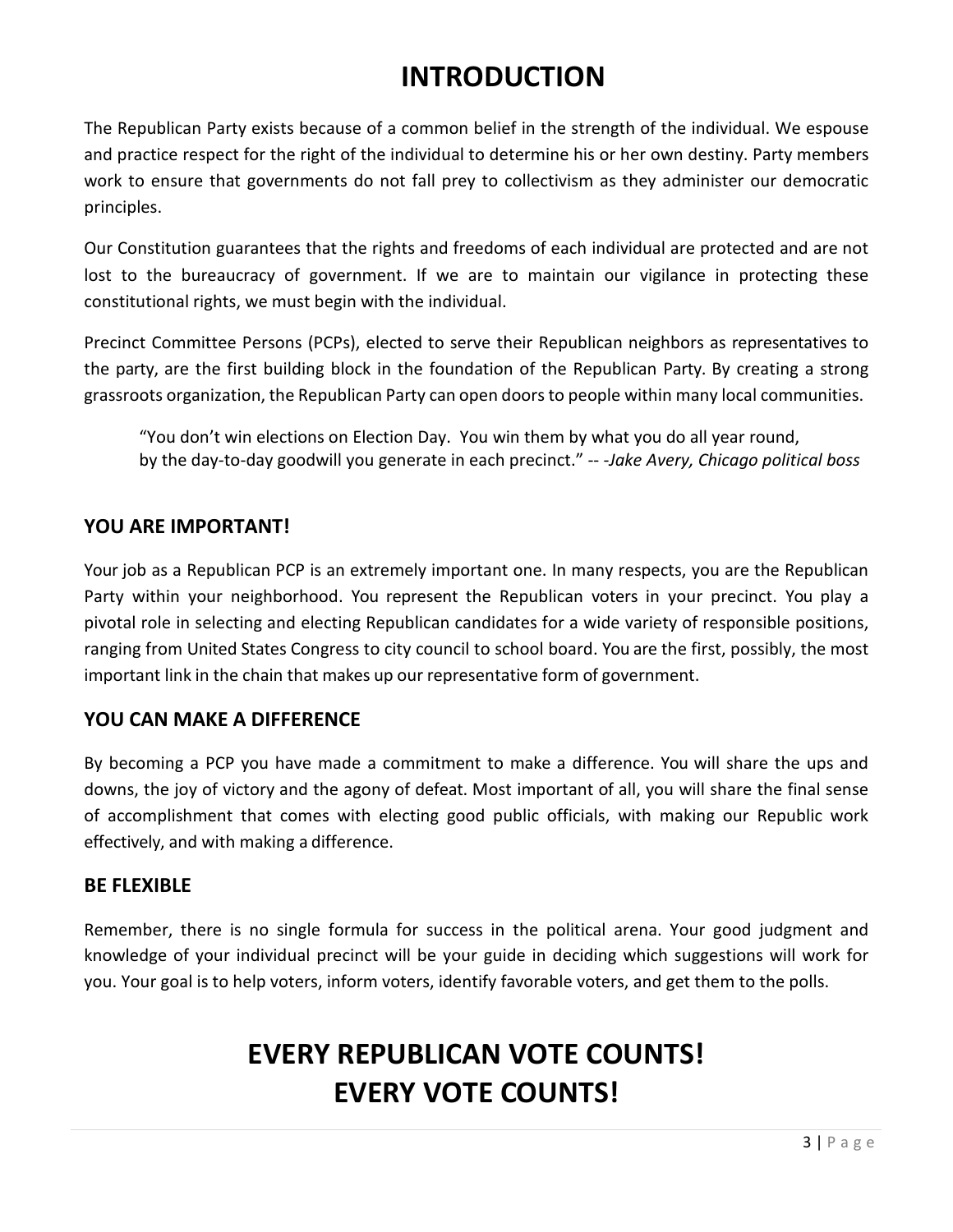### **THE FOUNDING PRINCIPLES ON WHICH THE UNITED STATES WAS FORMED**

When we think of America, two words come to mind: Freedom and Liberty. We're well acquainted with the phrases "love of liberty", and "conceived in liberty". But what do these two words mean, are they still as relevant in 2017 as they were in 1776, and how do they relate to the founding principles?

Freedom and Liberty are often used interchangeably. In today's world we use the word freedom. The Founders preferred to use the word liberty.

**Freedom** – to us it suggests an open-ended sense of autonomy – we are free to do whatever we want, when we want. The Founders used the words within the context of constitutional and moral order. The Founders believed our freedoms to be bound in reasonable limits and cultural restraint thus **Liberty** to them meant balancing rights and responsibilities.

The constitution was born from a belief in liberty. The American Revolution was about the principles upon which our new nation was to be established. The Founders looked to permanent truths and natural law. They based the Constitution and the new American government on principles "applicable to all men and all times" *Abraham Lincoln*.

#### **Ten Core Principles:**

- liberty
- equality
- $\bullet$  natural rights
- consent of the governed
- religious liberty
- private property
- rule of law
- limited government
- self -government
- independence



**When we know & understand these principles we can renew America!**

Expand your knowledge of America's founding principles at:

**<http://origin.heritage.org/initiatives/first-principles>**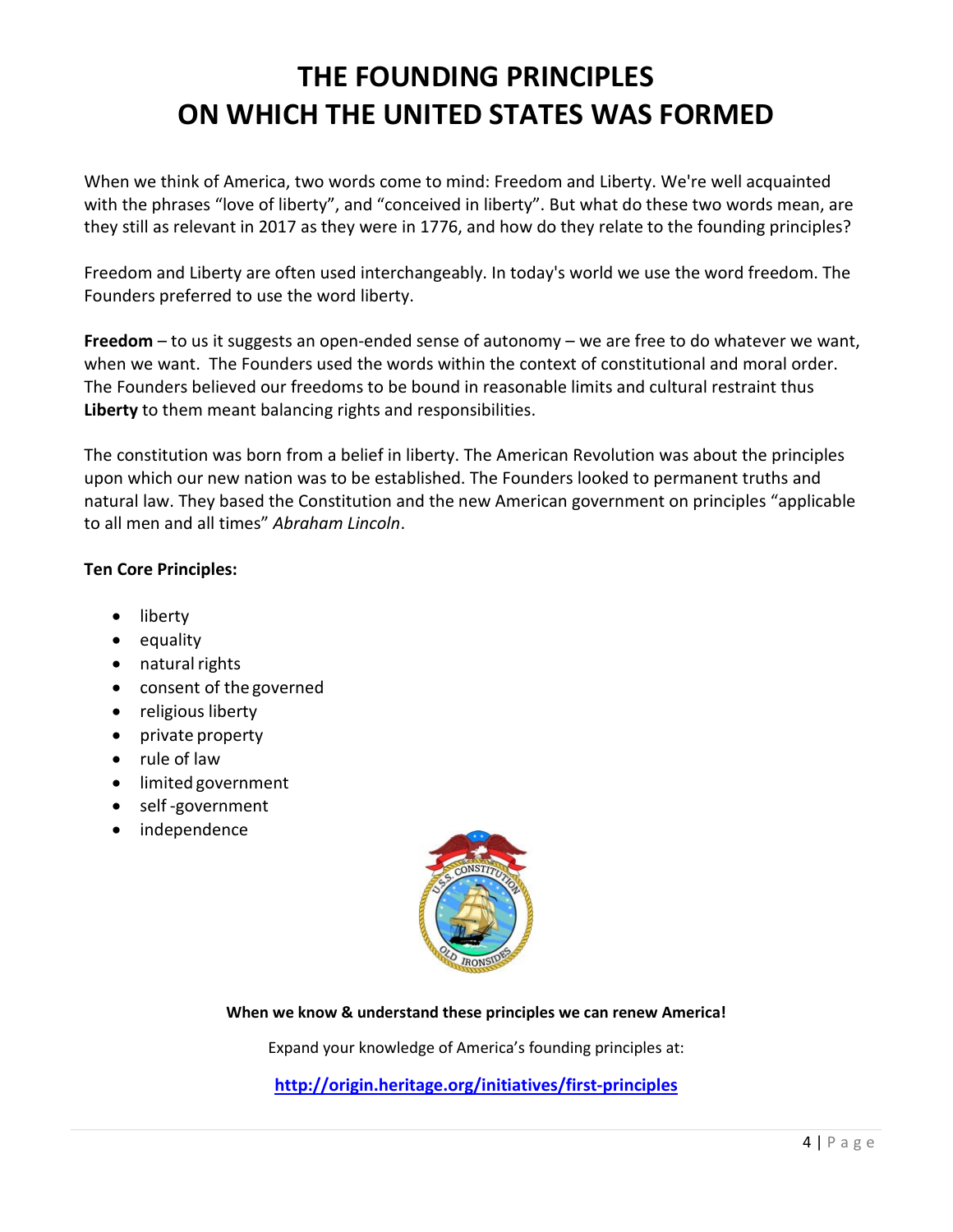### **THE REPUBLICAN PARTY – THE BEGINNING**

The Republican Party was born in the early 1850's by anti-slavery activists and individuals who believed that government should grant western lands to settlers free of charge. On February 28, 1854, Major Alvan E. Bovay called a meeting in the Congregational Church in Ripon, Wisconsin, a small town northwest of Milwaukee. The men who met that night in that small farming community were called together in the common belief that slavery was unconstitutional.

Out of that meeting came a resolution:

"A new party, to be named the Republican Party, would be formed if the Kansas-Nebraska bill passed."

They decided to call themselves Republicans because they professed to be political descendants of Thomas Jefferson's Democratic - Republican Party. The Kansas-Nebraska bill passed both House and Senate.

Following Senate passage, fifty-three local citizens gathered in the schoolhouse in Ripon. From that group they appointed a committee of five to form the new party**.**

#### **The first official Republican meeting took place on July 6, 1854, in Jackson, Michigan.**

The crowd was so great that it could not be held in the town's largest facility. Business had to be conducted outside in a grove of trees near the county racetrack.

The name "Republican" was formally adopted at that convention. At the Jackson convention, the new party adopted a platform and nominated candidates for office in Michigan. Organizational meetings soon followed in Iowa, Ohio, Maine, Massachusetts, New York, and other northern states. In the 1854 congressional elections, forty-four Republicans were elected to the House of Representatives, and eleven were elected to the Senate.

In June 1856, the Republican Party held a national nominating convention in Philadelphia. Senator John C. Fremont was nominated, under the slogan: "Free soil, free labor, free speech, free men, Fremont." He received 33% of the popular vote, and was defeated by Democrat James Buchanan for the presidency.

Two days after the inauguration of Buchanan, the Supreme Court issued the Dred Scott decision which was denounced by Republicans. The Democrat party split over the slavery question. As a result, in 1858 the Republicans won control of the House of Representatives.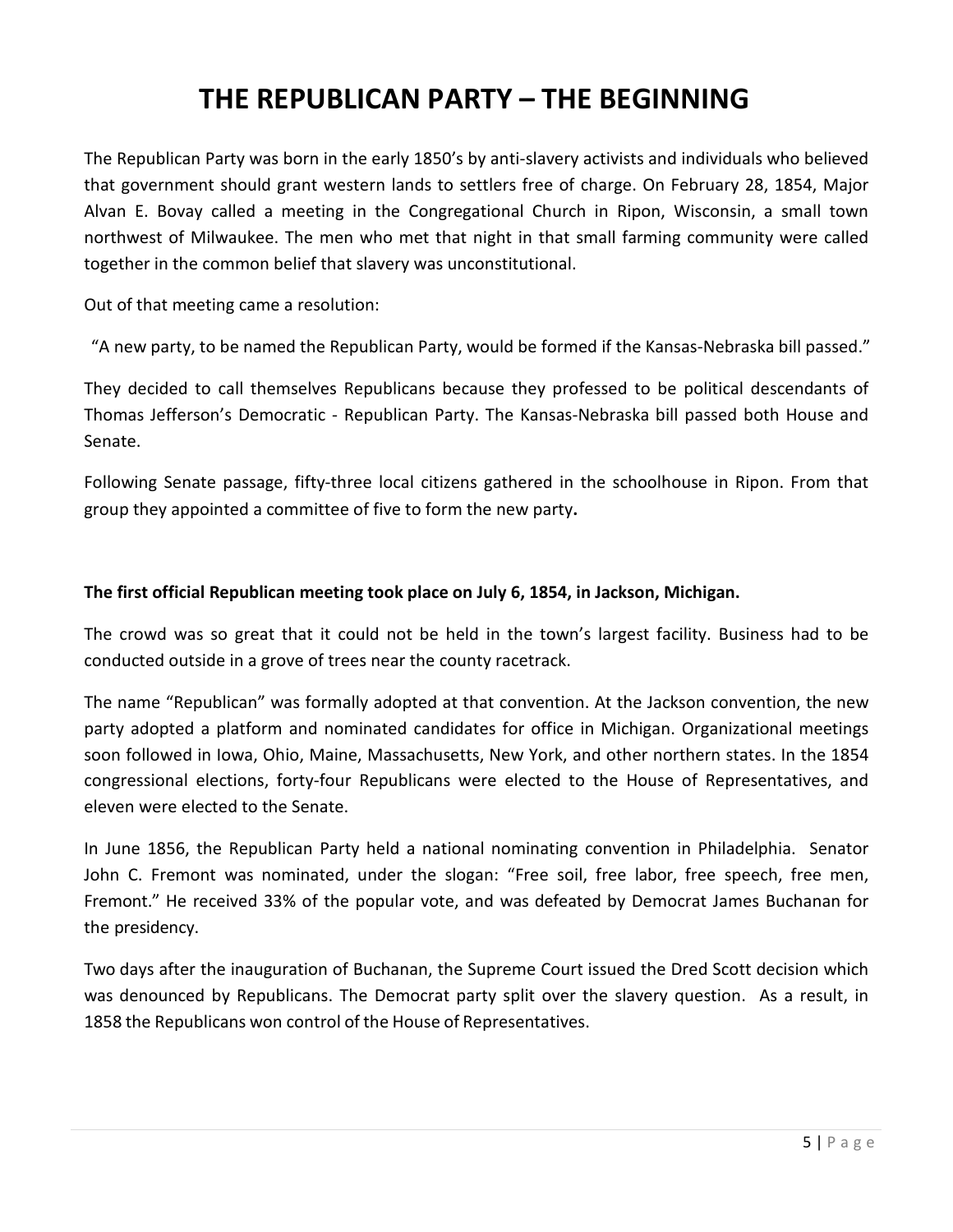The second Republican national convention in 1860 resulted in the nomination of Abraham Lincoln for president. The platform pledged not to extend slavery, called for the construction of a transcontinental railroad, and supported a protective tariff. Lincoln's major opponents were Northern Democrat Stephen Douglas, Southern Democrat John C. Breckinridge, and Constitutional Union Party candidate John Bell. Lincoln won with only 39.8 Percent of the popular vote.

The Civil War erupted in 1861 and lasted four grueling years. During the war, against the advice of his cabinet Lincoln signed the Emancipation Proclamation that freed the slaves. The Republicans of the day worked to pass the Thirteenth Amendment, which outlawed slavery, the Fourteenth, which guaranteed equal protection under the laws, and the Fifteenth, which helped secure voting rights for African-Americans.

The Republican Party also played a leading role in securing women the right to vote. In 1896, Republicans were the first major party to favor women's suffrage. When the 19<sup>th</sup> Amendment finally was added to the Constitution, 26 of 36 state legislatures that had voted to ratify it were under Republican control. The first woman elected to Congress was a Republican, Jeanette Rankin from Montana in 1917.

Presidents during most of the late nineteenth century and the early part of the twentieth century were Republicans. The White House was in Republican hands under Presidents Eisenhower, Nixon, Ford, Reagan, George H.W. Bush, and George W. Bush. Under Ronald Reagan and George H.W. Bush, the United States became the world's only superpower, winning the Cold War from the old Soviet Union and releasing millions from Communistoppression.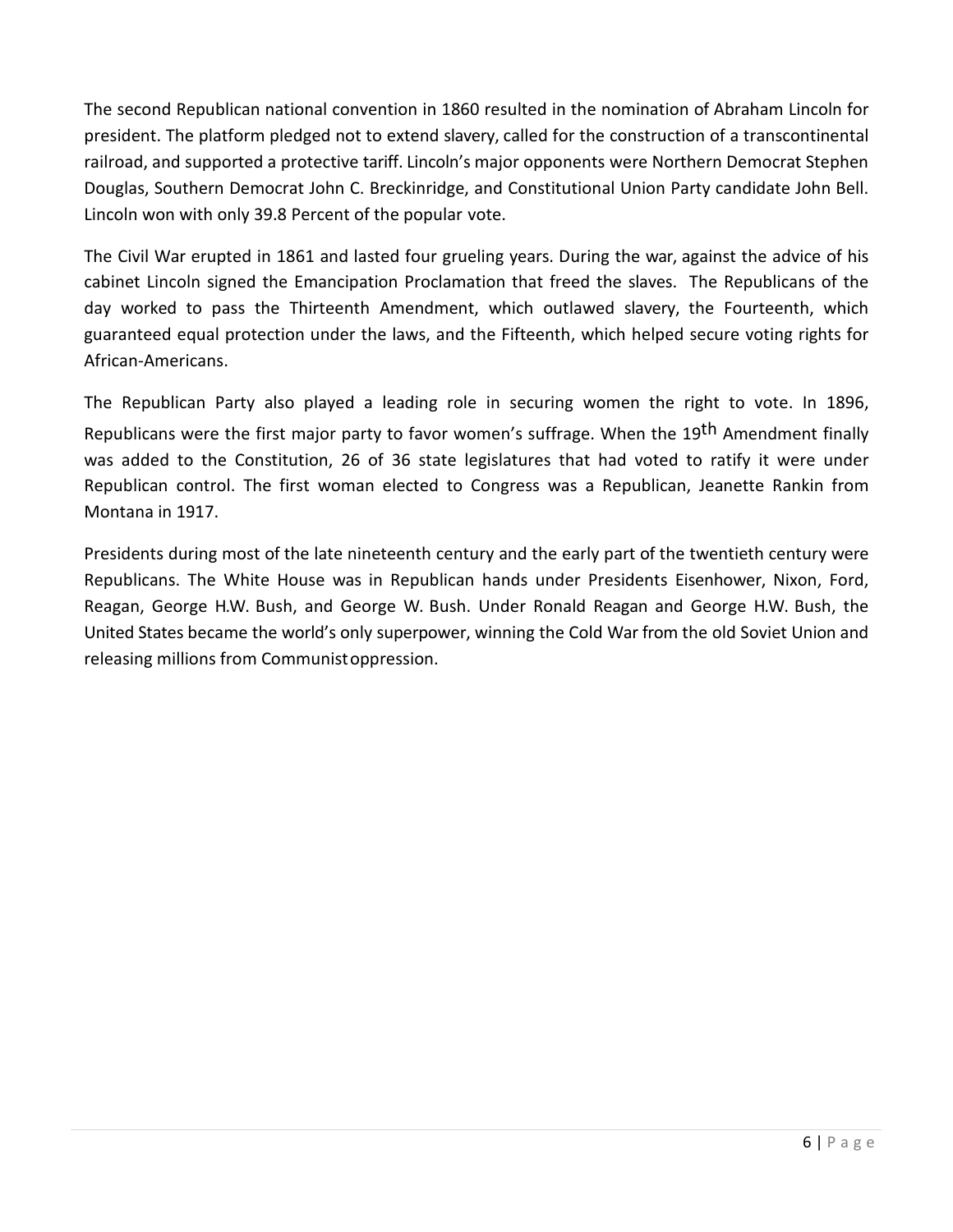

### **YOU MIGHT BE A REPUBLICAN IF….**

**YOU believe** the strength of our nation lies with the individual and that each person's dignity, freedom, ability, and responsibility must be honored.

**YOU believe** in equal rights, equal justice, and equal opportunity for all, regardless of race, creed, sex, age, or ability.

**YOU believe** free enterprise and encouraging individual initiative have brought this nation opportunity, economic growth, and prosperity.

**YOU believe** the government must practice fiscal responsibility and allow individuals to keep more of the money they earn.

**YOU believe** the proper role of government is to provide for the people only those critical functions that cannot be performed by individuals or private organizations, and that the best government is that which governs least.

**YOU believe** that the most effective, responsible and responsive government is government closest to the people.

**YOU believe** Americans must retain the principles that have made us strong while developing new and innovative ideas to meet the challenges of changing times.

**YOU believe** Americans value and should preserve our national strength and pride while working to extend peace, freedom, and human rights throughout the world.

Finally, **YOU believe** the Republican Party is the best vehicle for translating these ideals into positive and successful principles of government.

These are the core values and beliefs that formed the basis for The Republican Party.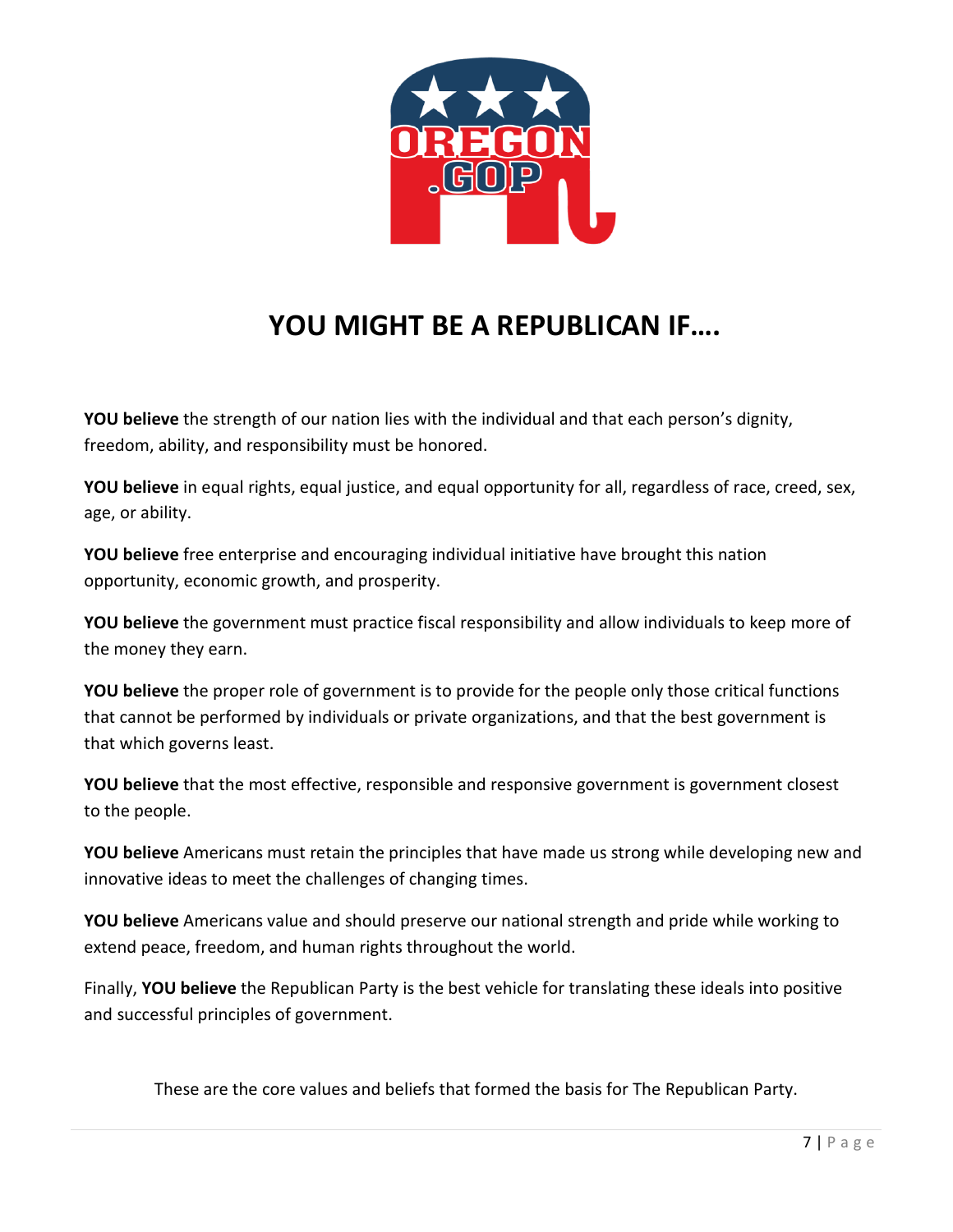### **REPUBLICAN PARTY STRUCTURE**

#### Voter Precinct Central Committee Congressional District Committee State National

#### **The Registered Party Voter:**

• Elects fellow registered Republicans to represent them as precinct committeeperson (PCP)

#### **The Precinct:**

- Smallest geographical division for the political party organization
- Each precinct has an equal number of precinct committeemen and precinct committeewomen based on the number of registered republicanvoters
- Elected PCPs serve a two-year term & may be re-elected indefinitely
- PCPs may also be appointed by the county party's central committee

#### **The County Central Committees:**

- All elected & appointed county Republican PCP's comprise the Counties Central Committee
- The County Central Committees are the highest party authority in their county that has sole authorization to adopt rules/resolutions for all matters of county republican party government
- Central Committee assembles to elect any additional delegates to attend the Oregon State GOP Conventions & State Central Committeemeetings
- Only Elected PCP's meet to elect local party officers: chair, vice chair, secretary, treasurer, delegates, and alternative delegates

#### **The Congressional Districts:**

- Oregon is comprised of five (5) Congressional Districts: CDs 1, 3-5 are located on the west side of the Cascade Mountains. CD2 is located mostly on the east side of the Cascade Mountains
- Boundaries of the Congressional Districts are redrawn following each US Census (every decade) in a process known as redistricting. The 2010 census results indicated Oregon was 42,000 people short of gaining a sixth congressionaldistrict
- The primary purpose of the Oregon GOP's congressional district's representatives is to assist counties and the state in electing Republicans into political office
- CD Chair and Vice-Chair serve on the ORP Executive Committee
- CD officers participate in planning the CD convention, which occurs every four years. The purpose of the CD convention isto elect the attending delegates and alternate delegates to the National Convention and the election of officers to the OR GOP congressional districts
- State Congressional Districts operate under ORP by-laws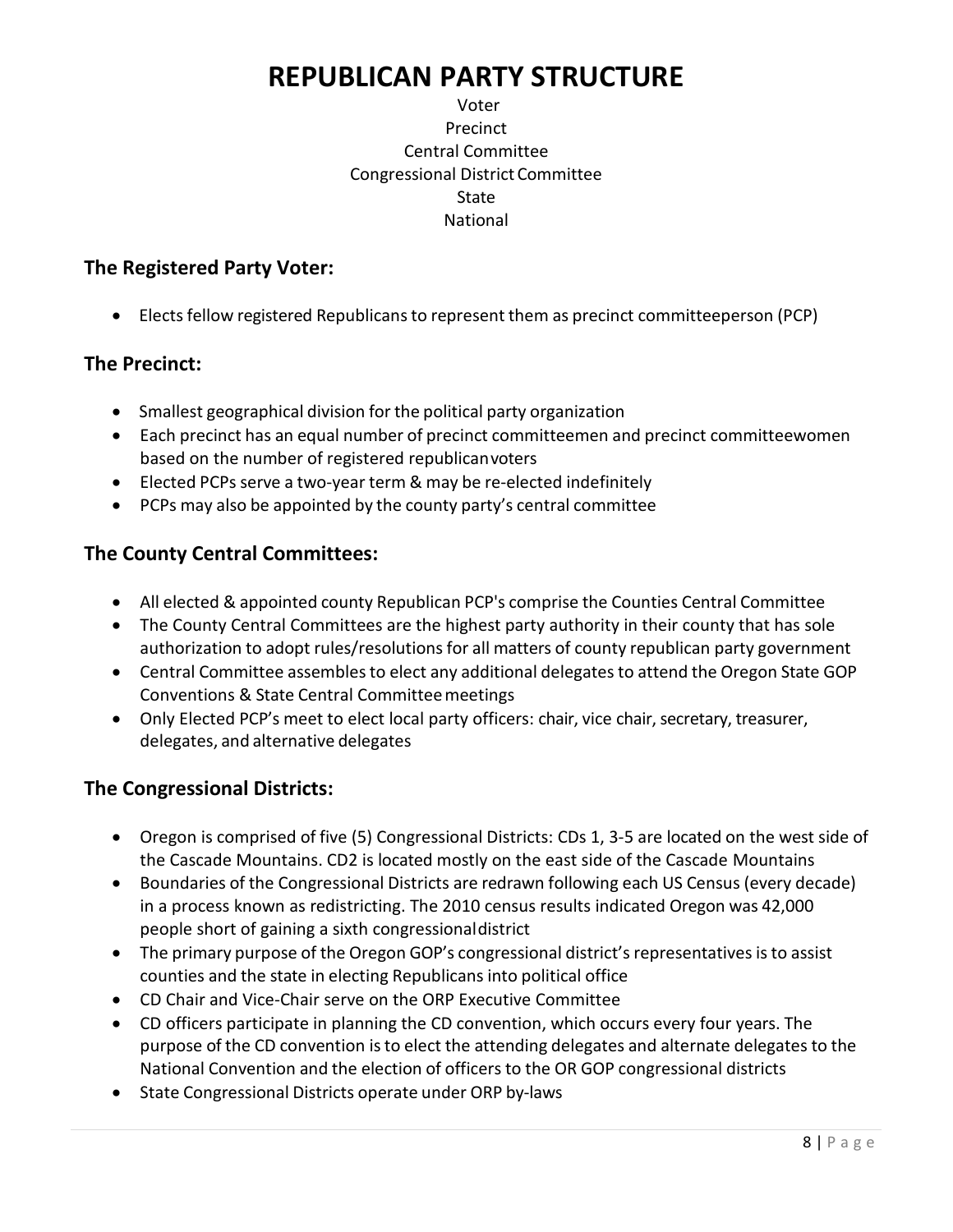#### **The State Party (ORP):**

- The voting members of the Oregon Republican State Central Committee elect astate chair, vice chair, treasurer, secretary, serving a two-year term and the national committeeman, national committeewoman serving a four-year term
- Members work to elect Republicans to political office and promote conservative public policy, develop statewide programs and review/maintain partyfinances.
- The State Central Committee develops and votes on party rules, resolutions and the state party platform

#### **The National Party (NRC):**

- The Republican National Committee consists of three representatives from each state and the four US territories: party chair, national committee man and national committeewoman
- The RNC serves as an umbrella organization providing continuity between election cycles
- Every four years, the RNC organizes the Republican National Convention where delegates from each state and territory nominate the Republican candidates for president and vice president, agree on the official Republican Party platform and adopt rules and proceduresfor the party.

#### **REPUBLICAN PARTY ORGANIZATION**

The Republican Party begins with people registering to vote as a Republican. An organization is needed to provide guidance and direction for the party. **The first building block** on the foundation of the Republican Party is the Precinct Committee Persons.

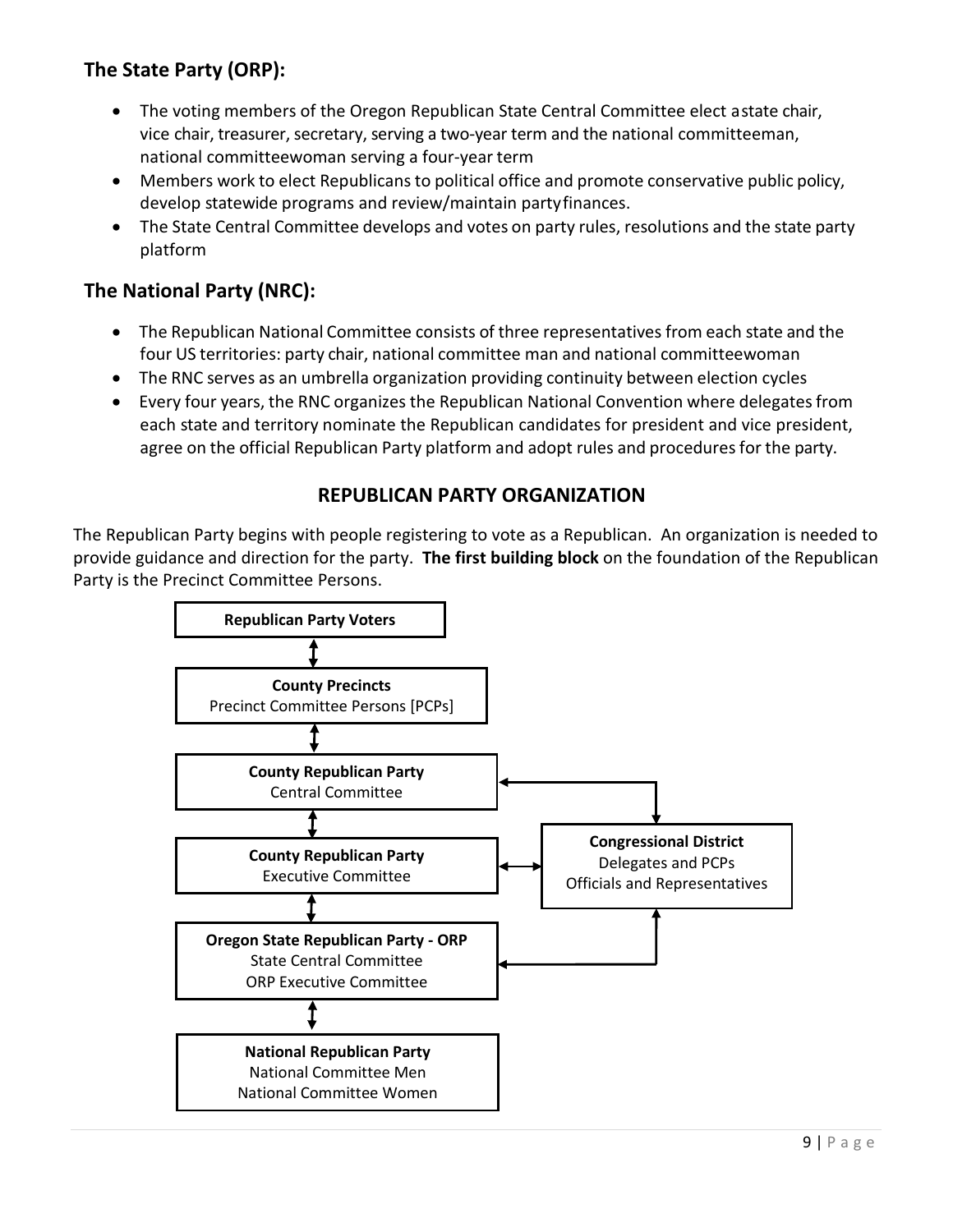### **REPUBLICAN PARTY LEADERSHIP**

*Note: information updated asof*

#### **COUNTY:**

| Chairman:      |  |
|----------------|--|
| Vice-Chairman: |  |
| Secretary:     |  |
| Treasurer:     |  |

Delegates, Alternate Delegates

Other County Organizational Committees – [If this is a long list then can be added to appendices section of manual].

County information:

**County Republican Central Committee** Mailing address City, State, Zip

Email: website:

#### **CONGRESSIONAL DISTRICT \_\_\_\_\_\_:**

- CD Chairman:
- CD Vice Chairman:
- CD Alternate Chairman:
- CD Alternate Vice Chairman:
- CD\_\_\_Secretary:
- CD\_\_Treasurer:

#### **STATE: NATIONAL:**

Chairman Chairman Vice Chairman Vice Chairman Secretary Secretary Secretary Secretary Treasurer Committeeman Committeewoman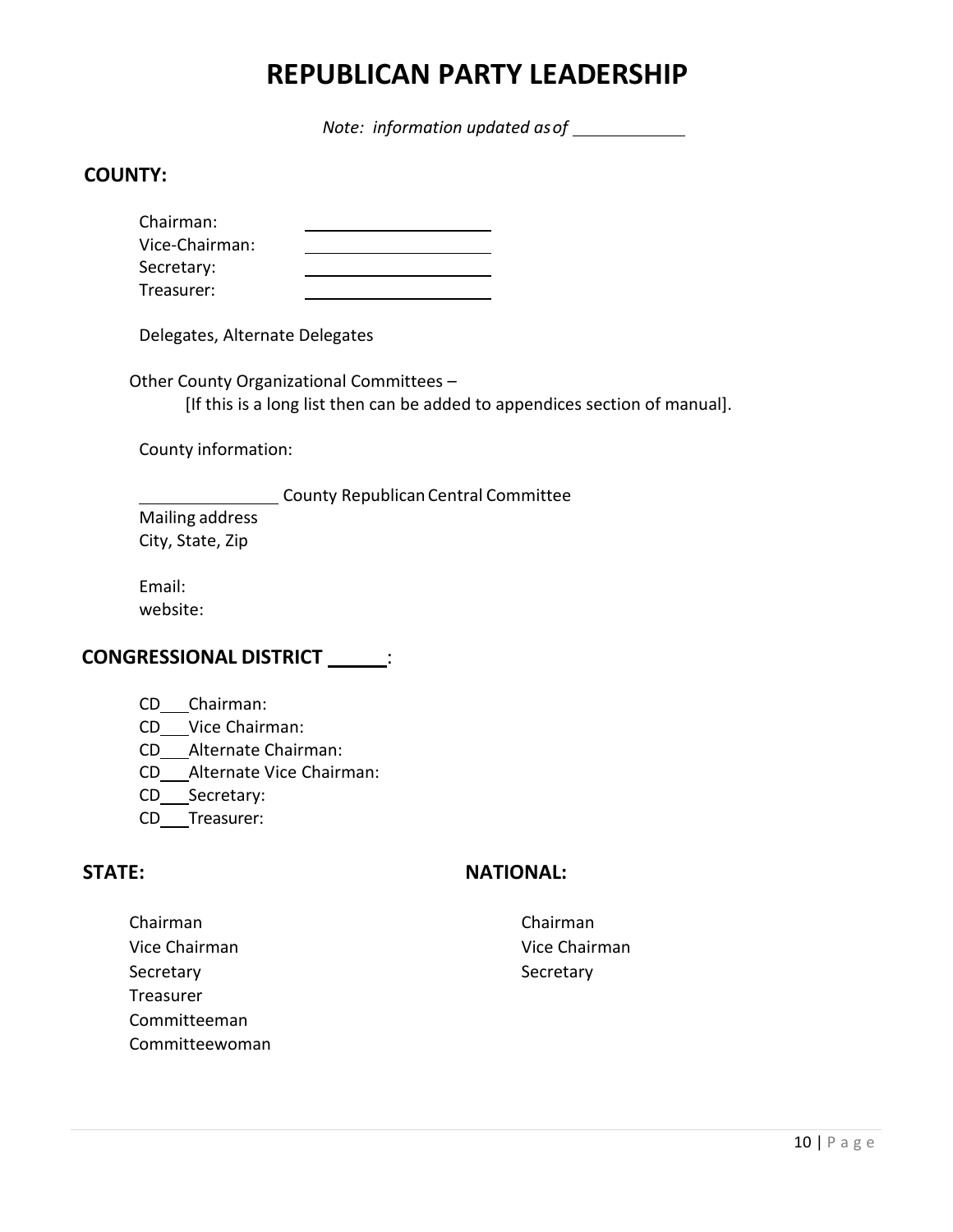### **STATE EXECUTIVE COMMITTEE:**

**The Executive Committee voting members are**:

#### **The ORP officers, Chair and Vice Chair of each Congressional District, ORP Budget, Finance, Precinct Organization Chairs and elected Congressional and State leaders.**

| Chairman       | <b>Bill Currier</b> | chair@oregon.gop        |
|----------------|---------------------|-------------------------|
| Vice Chairman  | <b>Tracy Honl</b>   | vice.chair@oregon.gop   |
| Secretary      | <b>Becky Mitts</b>  | secretary@oregon.gop    |
| Treasurer      | John Lee            | treasurer@oregon.gop    |
| Committeeman   | Solomon Yue         | committeeman@oregon.gop |
| Committeewoman | Marylin Shannon     | committeewoman@oregon.g |

[vice.chair@oregon.gop](mailto:vice.chair@orgop.org) [secretary@oregon.gop](mailto:secretary@orgop.org) committeewoman@oregon.gop

#### **CD OFFICERS:**

| CD1 Chair             | Kevin Hoar      |
|-----------------------|-----------------|
| CD1 Vice Chair        | Gordon Fiddes   |
| CD2 Chair             | Joseph Rice     |
| <b>CD2 Vice Chair</b> | Donna Cain      |
| CD3 Chair             | Kevin Moss      |
| <b>CD3 Vice Chair</b> | Jeff Reynolds   |
| CD4 Chair             | David Jaques    |
| <b>CD4 Vice Chair</b> | Joshua Robinson |
| <b>CD5 Chair</b>      | David Darnell   |
| <b>CD5 Vice Chair</b> | Jeff Heyen      |

#### **STATE COMMITTEE VOTING MEMBERS:**

| <b>ORP Budget Chair</b>                | John Lee ORP   |
|----------------------------------------|----------------|
| <b>Finance Chair</b>                   | Chris Barreto  |
| <b>ORP Precinct Organization Chair</b> | Lynette Wyrick |

#### **REPUBLICAN CONGRESSIONAL AND STATE ELECTED OFFICIALS:**

|                                                                    | Congressional House Republican<br>Congressional Senate Republican |             | Rep. Greg Walden         |                                                     |
|--------------------------------------------------------------------|-------------------------------------------------------------------|-------------|--------------------------|-----------------------------------------------------|
|                                                                    | State Senate Republican Leader<br>State House Republican Leader   | Carl Wilson | Herman Baertschiger, Jr. |                                                     |
| Oregon Republican Party<br>752 Hawthorne Ave NE<br>Salem, OR 97301 |                                                                   |             |                          | Executive Director:<br>executivedirector@oregon.gop |
| Phone:<br>e-mail:                                                  | 503-595-8881<br>staff@oregon.gop                                  |             | Fax:                     | 503-697-5555<br>website: https://oregon.gop/        |
|                                                                    |                                                                   |             |                          |                                                     |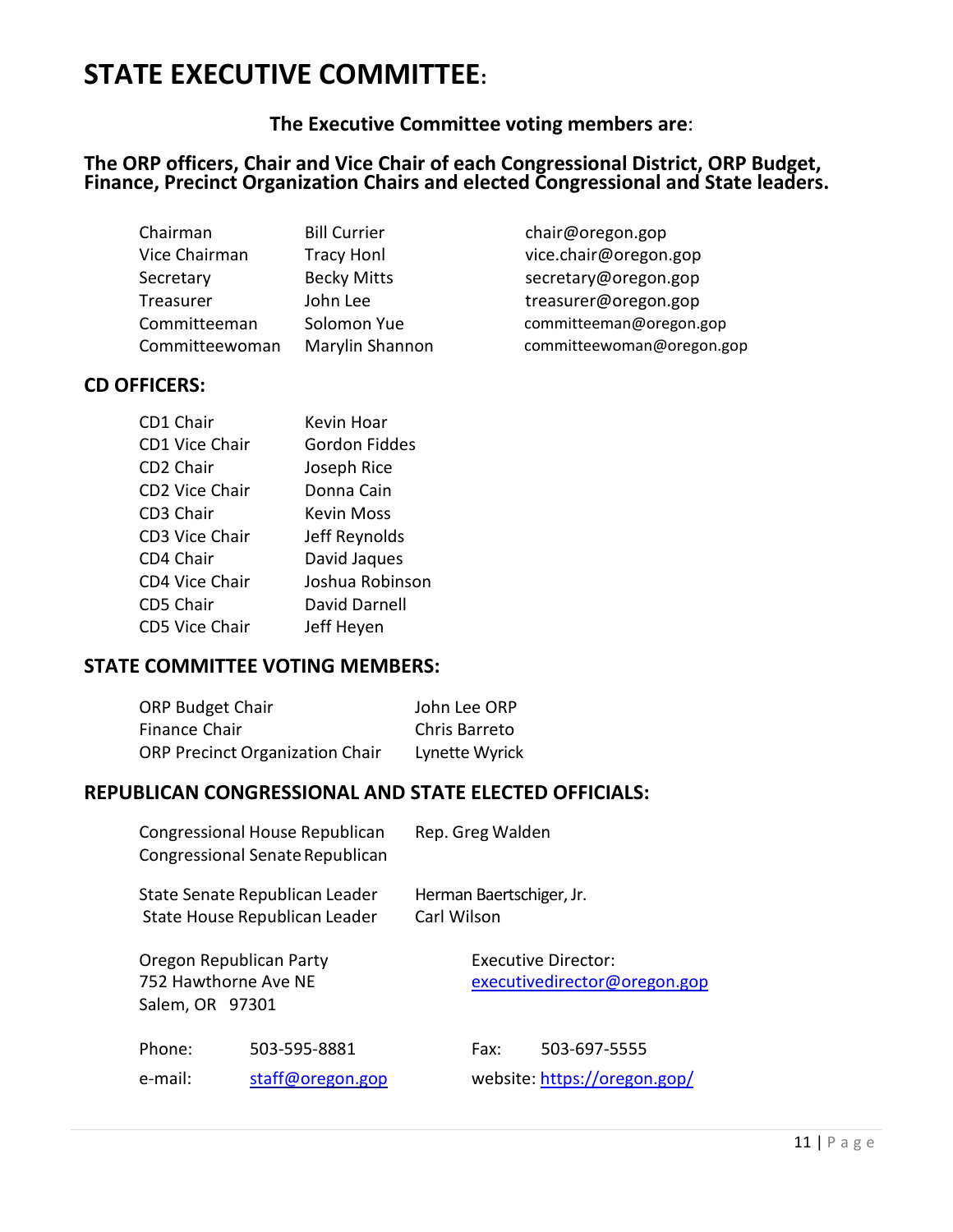#### **REPUBLICAN NATIONAL COMMITTEE OFFICERS:**

| Chair      | Ronna McDaniel      |
|------------|---------------------|
| Vice Chair | <b>Bob Paduchik</b> |
| Secretary  | Susie Hudson        |

RNC Phone: 202-863-8500 310 First St SE website: website: [www.gop.com](http://www.gop.com/)

Washington DC 20003 [www.youtube.com/rnc](http://www.youtube.com/rnc)

### **STATE OF OREGON -- ORGANIZATION CHART**

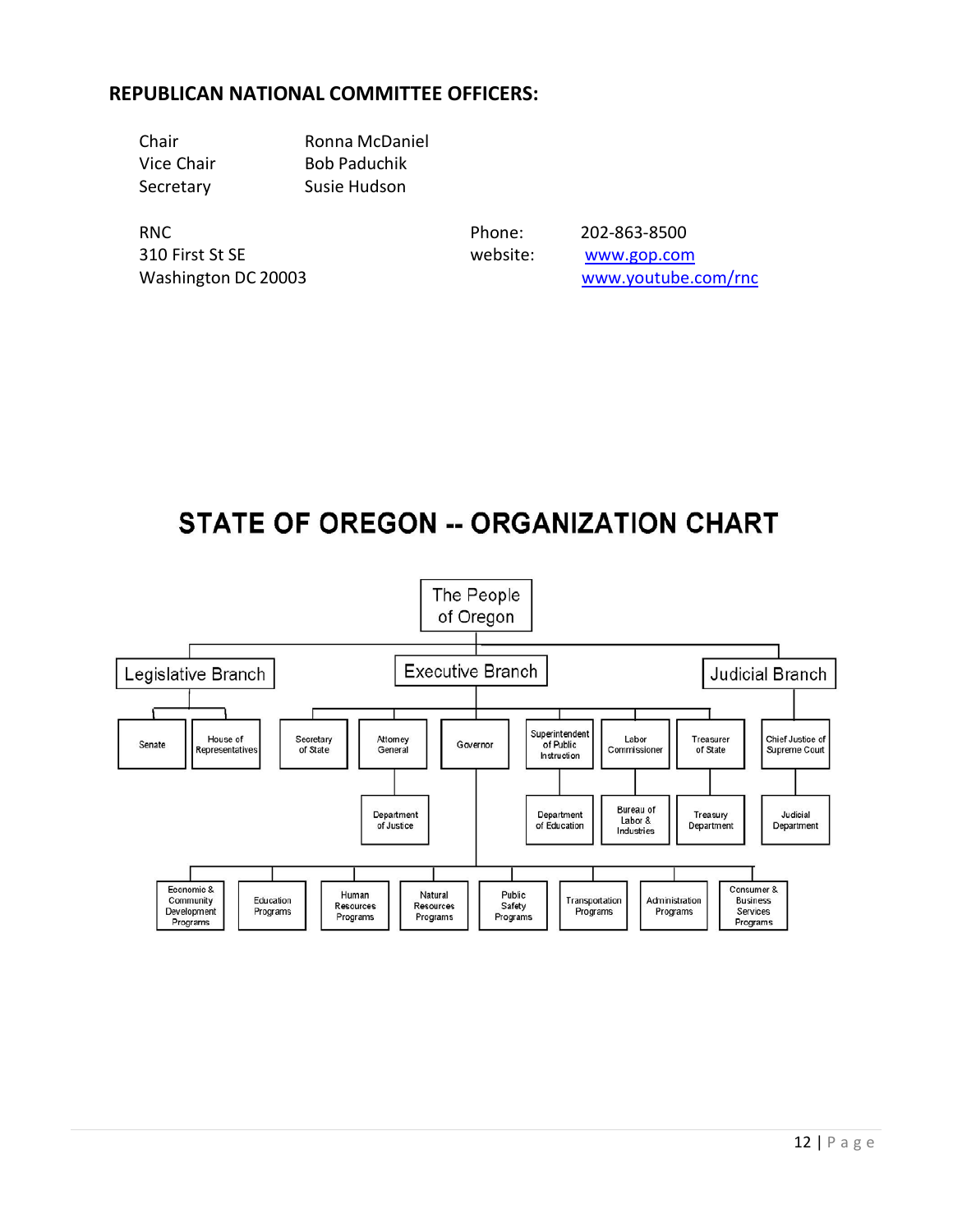### **TERM LENGTH**

| <b>President and Vice President:</b>   | 4 yrs |                       |
|----------------------------------------|-------|-----------------------|
| U.S. Senators:                         | 6 yrs |                       |
| U.S. Representatives:                  | 2 yrs |                       |
|                                        |       |                       |
| Oregon State Governor:                 | 4 yrs |                       |
| Oregon Secretary of State:             | 4 yrs |                       |
| Oregon Treasurer:                      | 4 yrs |                       |
| Oregon Attorney General:               | 4 yrs |                       |
| <b>BOLI:</b>                           | 4 yrs |                       |
| State Senator:                         | 4 yrs |                       |
| State Representative:                  | 2 yrs |                       |
| Circuit Court Judges:                  | 6 yrs |                       |
|                                        |       |                       |
| <b>ORP Executive Committee</b>         | 2 yrs |                       |
| <b>PCP</b>                             | 2 yrs |                       |
| <b>National Committee</b><br>man/woman | 4 yrs |                       |
| <b>CD Officers</b>                     | 4 yrs |                       |
| <b>County Officers</b>                 | 2 yrs |                       |
| <b>Most Special District</b>           | 4 yrs | [some are only 2 yrs] |
| Most City Council                      | 4 yrs | [some are only 2 yrs] |

*Note:* U.S. Senate terms are staggered so that approximately one-third of all Senatorial seats are up for election every two years.

Only one U.S. Senate seat in each state is up for election at any one time except when a mid-term vacancy is being filled.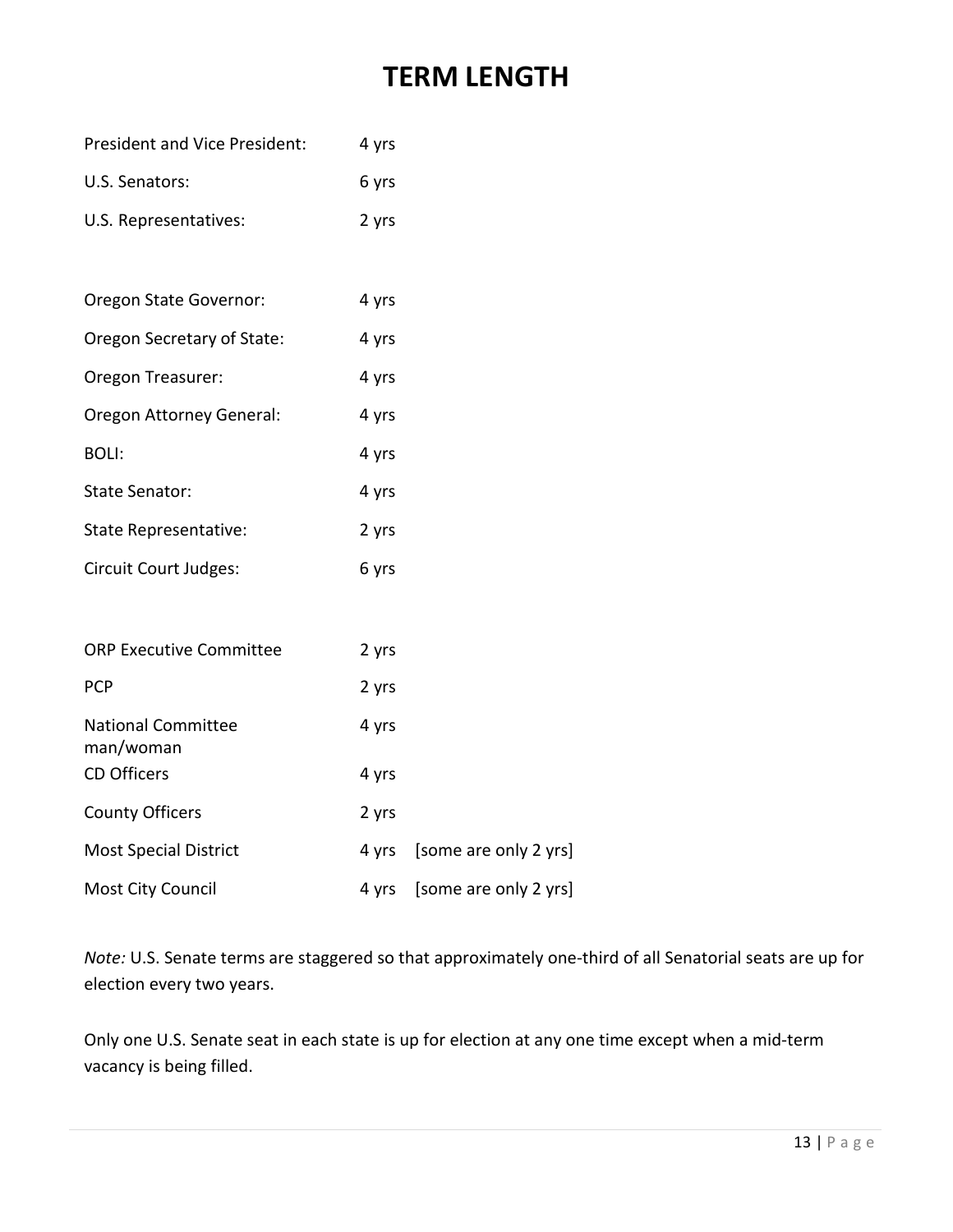### **OREGON COUNTIES AND CONGRESSIONAL DISTRICTS**

### **Geographic Location – Statewide**

| <b>East Side Of Cascade Mt. Range</b> | <b>West Side of Cascade Mt. Range</b> |
|---------------------------------------|---------------------------------------|
|                                       |                                       |
| Baker-CD2                             | Benton - CD4, CD5                     |
| Crook-CD2                             | Columbia - CD1                        |
| Deschutes-CD2                         | Clackamas - CD3, CD5                  |
| Gilliam - CD2                         | Clatsop-CD1                           |
| Grant-CD2                             | $C$ oos - $CD4$                       |
| Harney - CD2                          | $Curry - CD4$                         |
| Hood River - CD2                      | Douglas - CD4                         |
| Jefferson - CD2                       | Jackson - CD2                         |
| Klamath $-$ CD2                       | Josephine - CD2, CD4                  |
| $Lake - CD2$                          | $Lane - CD4$                          |
| Malheur - CD2                         | $Lincoh-CD5$                          |
| Morrow-CD2                            | $Linn$ – $CD4$                        |
| Sherman $-$ CD2                       | Marion - CD4, CD5                     |
| Union $-$ CD2                         | Multnomah - CD1, CD3, CD5             |
| Umatilla - CD2                        | Polk-CD5                              |
| $Wasco$ - CD2                         | Tillamook - CD5                       |
| Wallowa - CD2                         | Washington-CD1                        |
| Wheeler $-$ CD2                       | Yamhill-CD1                           |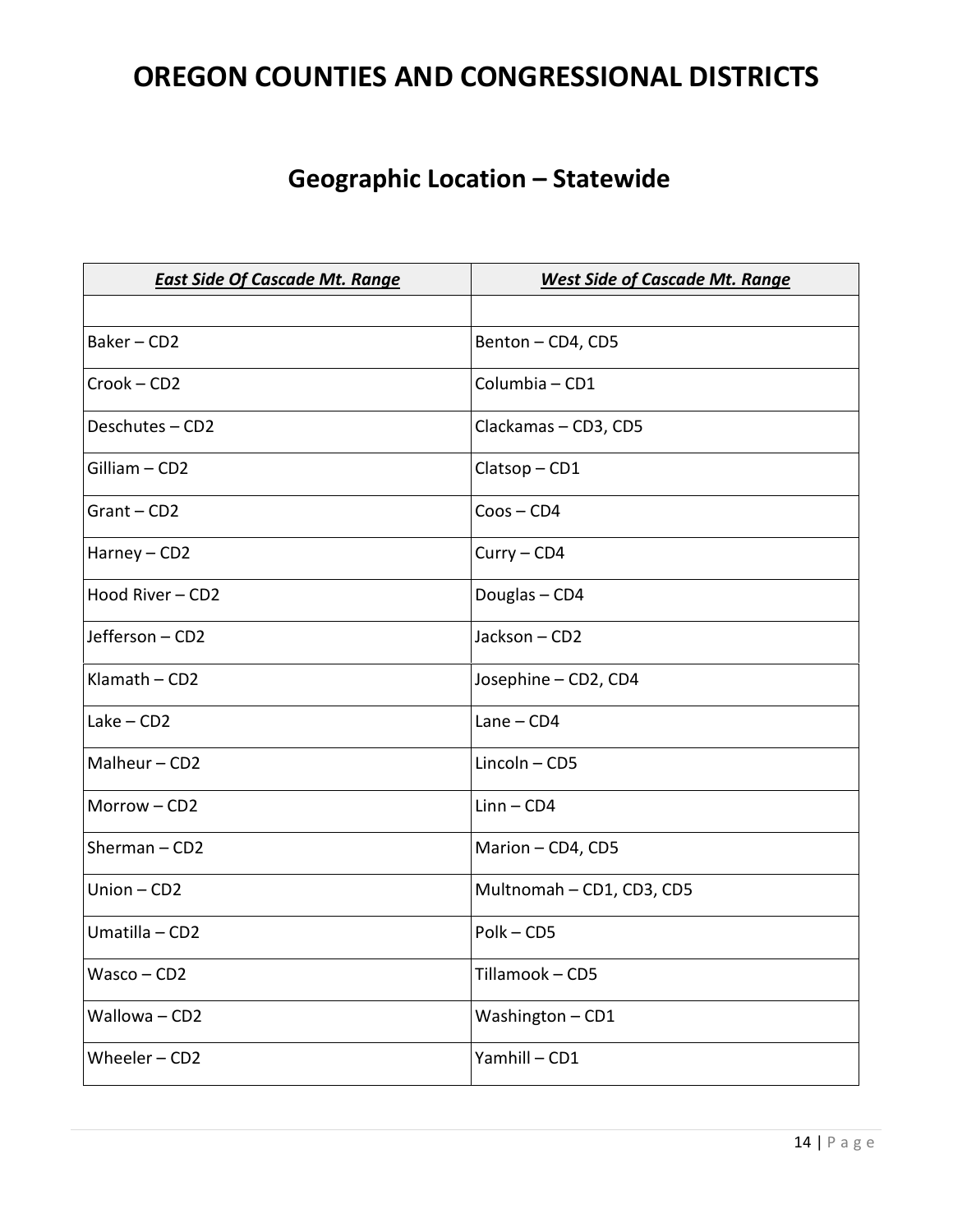### **OREGON CONGRESSIONAL DISTRICTS**

*(2012 Redistricting Incorporated)*



The 2010 census results indicated Oregon was 42,000 people short of gaining a sixth congressional district. Oregon will most likely have an additional Congressional District at the next census.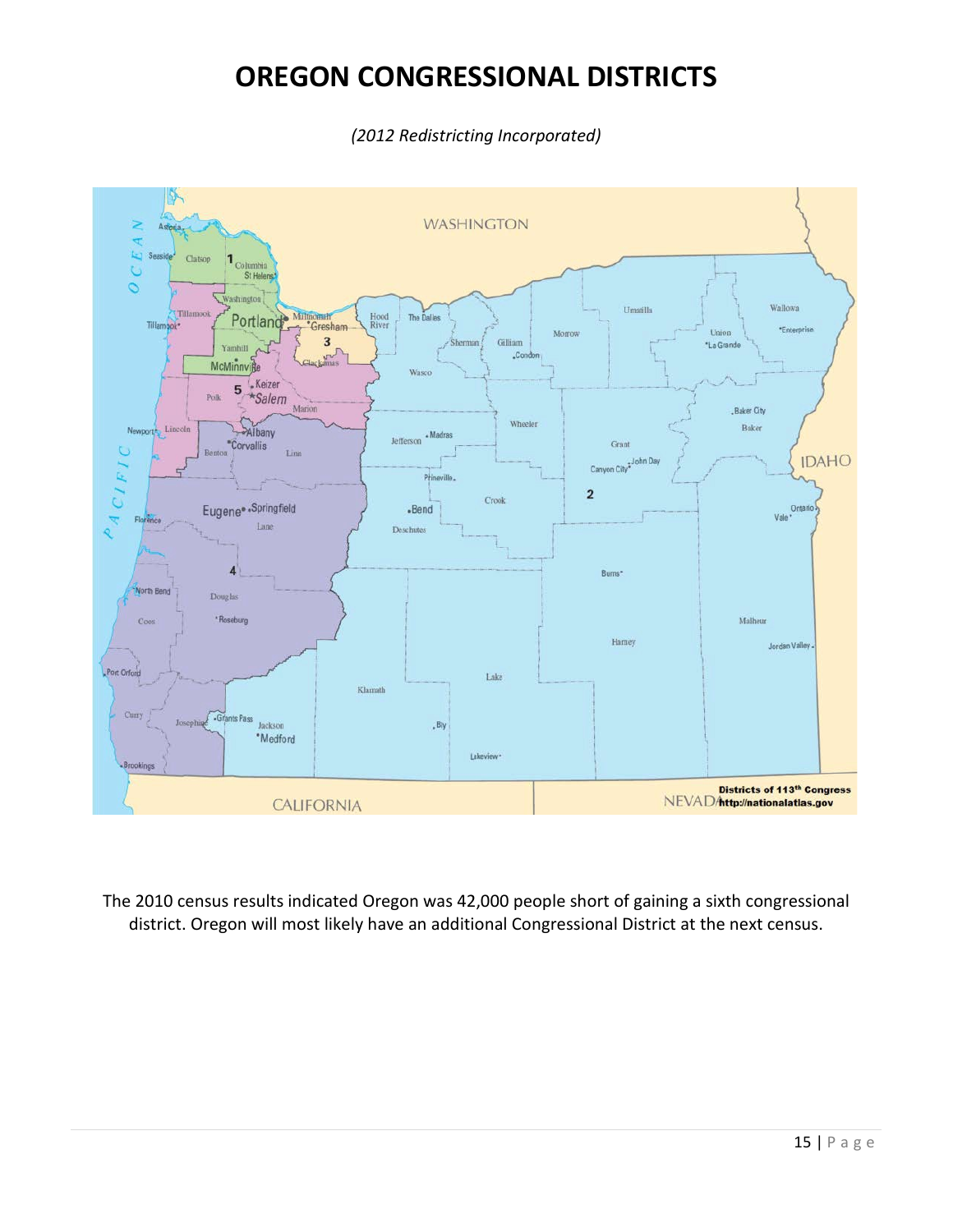### **COUNTY POLITICAL REPRESENTATION (2019)**

*Insert link to County Elections Office for list of County Elected Officials*

**U.S. Senate**  *Senator Ron Wyden Senator Jeff Merkley*

**U.S. Congressional District** 

*Representative*

**State Senate District**  *Senator R-*

**State House District** *Representative*

*R-*

**OREGON REVISED STATUES**

**Chapter 248 — Political Parties; Presidential Electors**

Will need to be downloaded and copied directly from the Oregon SOS website:

http://sos.oregon.gov/elections/Pages/laws-rules.aspx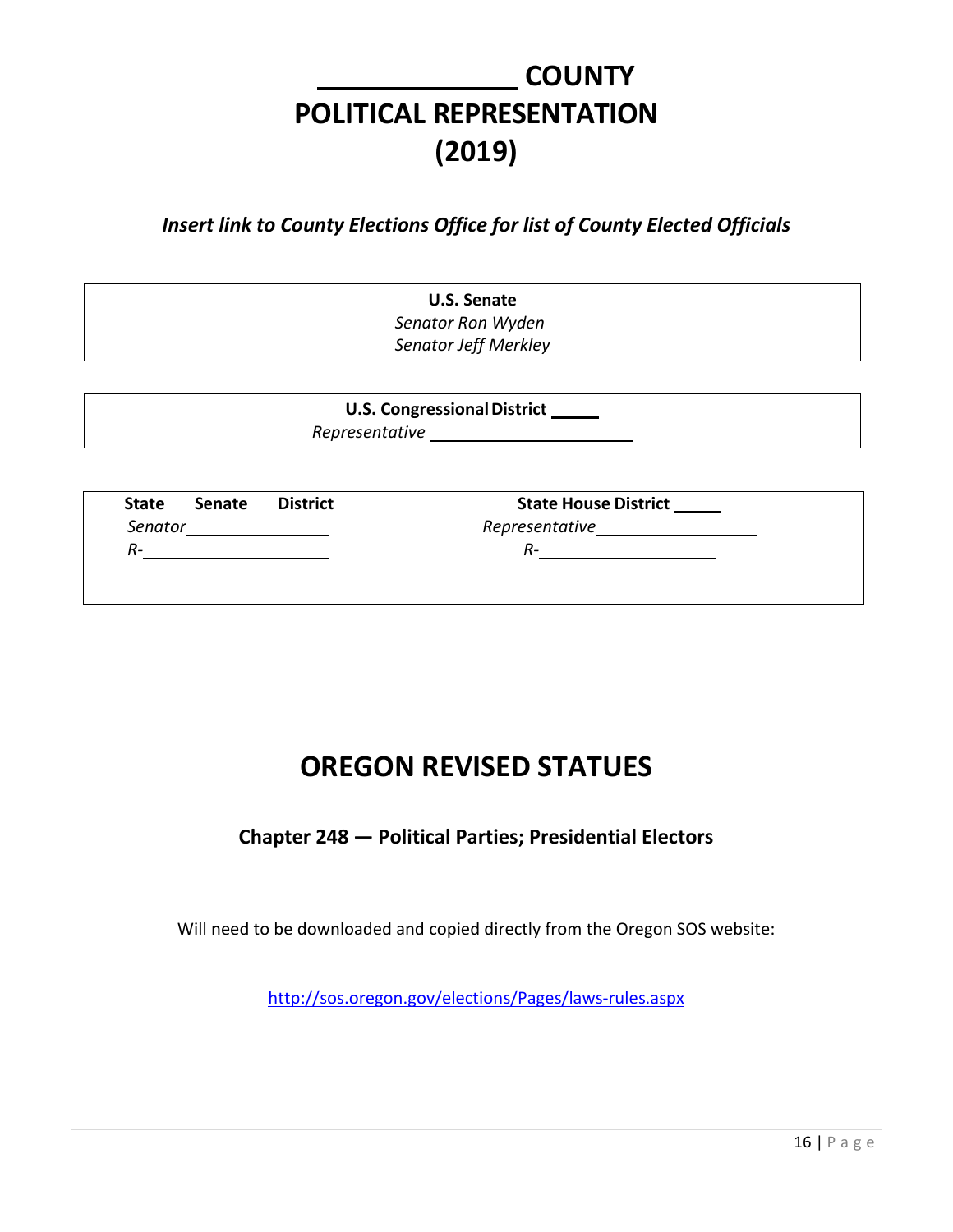| Alonso Leon          | Teresa           | 22                      | Rep.TeresaAlonsoLeon@oregonlegislature.gov   | 503-986-1422 |
|----------------------|------------------|-------------------------|----------------------------------------------|--------------|
| <b>Barker</b>        | Jeff             | 28                      | Rep.JeffBarker@oregonlegislature.gov         | 503-986-1428 |
| <b>Barreto</b>       | Greg             | 58                      | Rep.GregBarreto@oregonlegislature.gov        | 503-986-1458 |
| <b>Boles</b>         | <b>Denyc</b>     | 19                      | Rep.DenycBoles@oregonlegislature.gov         | 503-986-1419 |
| <b>Bonham</b>        | <b>Daniel</b>    | 59                      | Rep.DanielBonham@oregonlegislature.gov       | 503-986-1459 |
| <b>Boshart Davis</b> | <b>Shelly</b>    | 15                      | Rep.ShellyBoshartDavis@oregonlegislature.gov | 503-986-1415 |
| Bynum                | Janelle          | 51                      | Rep.JanelleBynum@oregonlegislature.gov       | 503-986-1451 |
| Clem                 | <b>Brian</b>     | 21                      | Rep.BrianClem@oregonlegislature.gov          | 503-986-1421 |
| Doherty              | Margaret         | 35                      | Rep.MargaretDoherty@oregonlegislature.gov    | 503-986-1435 |
| <b>Drazan</b>        | <b>Christine</b> | 39                      | Rep.ChristineDrazan@oregonlegislature.gov    | 503-986-1439 |
| Evans                | Paul             | 20                      | Rep.PaulEvans@oregonlegislature.gov          | 503-986-1420 |
| Fahey                | Julie            | 14                      | Rep.JulieFahey@oregonlegislature.gov         | 503-986-1414 |
| <b>Findley</b>       | Lynn             | 60                      | Rep.LynnFindley@oregonlegislature.gov        | 503-986-1460 |
| Gomberg              | David            | 10                      | Rep.DavidGomberg@oregonlegislature.gov       | 503-986-1410 |
| Gorsek               | Chris            | 49                      | Rep.ChrisGorsek@oregonlegislature.gov        | 503-986-1449 |
| Greenlick            | Mitch            | 33                      | Rep.MitchGreenlick@oregonlegislature.gov     | 503-986-1433 |
| Hayden               | <b>Cedric</b>    | 7                       | Rep.CedricHayden@oregonlegislature.gov       | 503-986-1407 |
| Helm                 | Ken              | 34                      | Rep.KenHelm@oregonlegislature.gov            | 503-986-1434 |
| <b>Helt</b>          | Cheri            | 54                      | Rep.CheriHelt@oregonlegislature.gov          | 503-986-1454 |
| Hernandez            | Diego            | 47                      | Rep.DiegoHernandez@oregonlegislature.gov     | 503-986-1447 |
| Holvey               | Paul             | 8                       | Rep.PaulHolvey@oregonlegislature.gov         | 503-986-1408 |
| Keny-Guyer           | Alissa           | 46                      | Rep.AlissaKenyGuyer@oregonlegislature.gov    | 503-986-1446 |
| Kotek                | Tina             | 44                      | Rep.TinaKotek@oregonlegislature.gov          | 503-986-1200 |
| Leif                 | Gary             | $\overline{\mathbf{2}}$ | Rep.GaryLeif@oregonlegislature.gov           | 503-986-1402 |
| Lewis                | <b>Rick</b>      | 18                      | Rep.RickLewis@oregonlegislature.gov          | 503-986-1418 |
| Lewis                | <b>Rick</b>      | 18                      | Rep.RickLewis@oregonlegislature.gov          | 503-986-1418 |
| Lively               | John             | 12                      | Rep.JohnLively@oregonlegislature.gov         | 503-986-1412 |
| Marsh                | Pam              | 5                       | Rep.PamMarsh@oregonlegislature.gov           | 503-986-1405 |
| McKeown              | Caddy            | 9                       | Rep.CaddyMcKeown@oregonlegislature.gov       | 503-986-1409 |
| McLain               | Susan            | 29                      | Rep.SusanMclain@oregonlegislature.gov        | 503-986-1429 |

**McLane Mike 55 Rep.MikeMcLane@oregonlegislature.gov 503-986-1455** Meek Mark 40 Rep.MarkMeek@oregonlegislature.gov 503-986-1440 Mitchell Tiffiny 32 Rep.TiffinyMitchell@oregonlegislature.gov 503-986-1432

**LAST NAME FIRST NAME DIST # HOUSE MEMBER EMAIL CAPITOL** 

### **PHONE**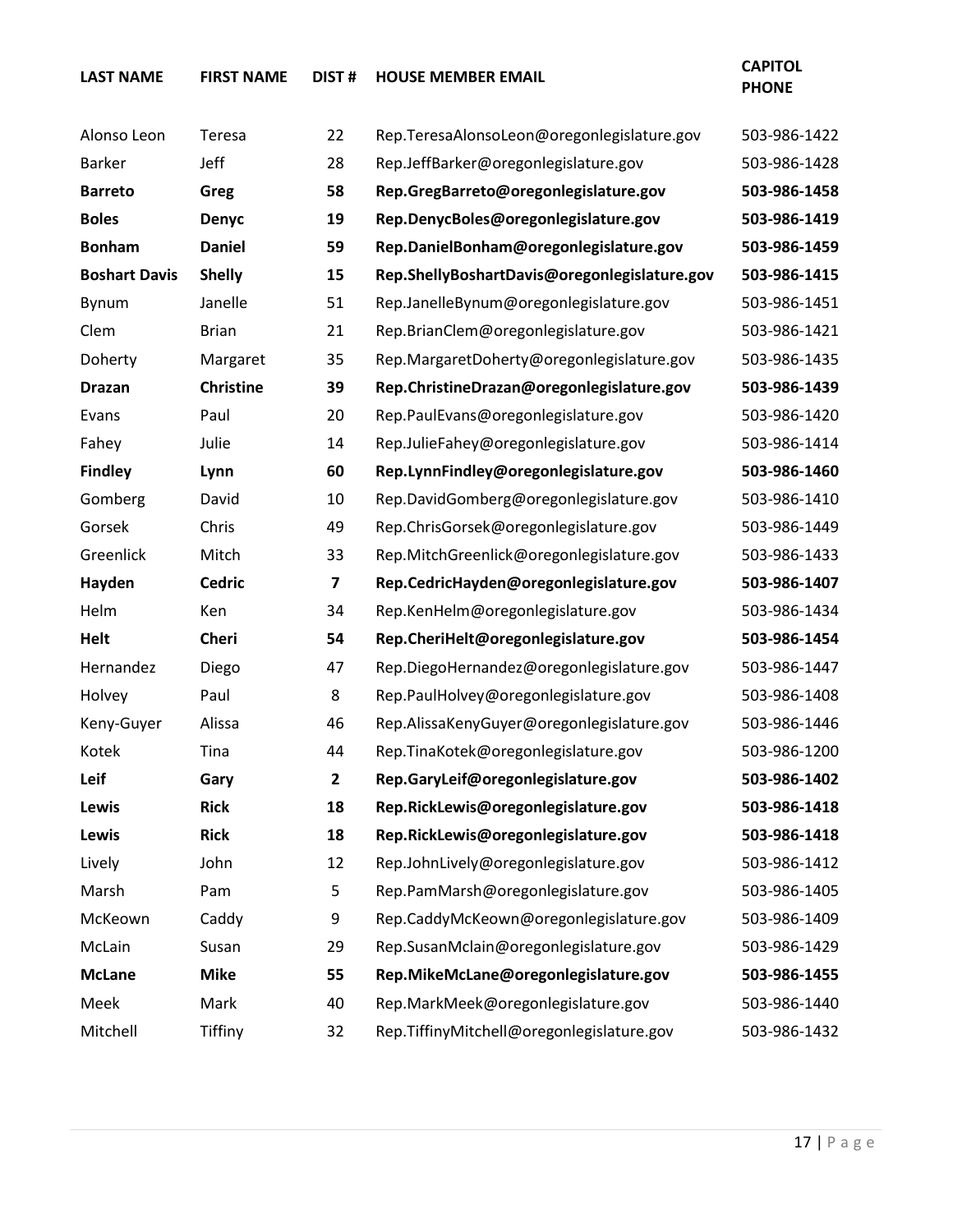**LAST NAME FIRST NAME DIST # HOUSE MEMBER EMAIL CAPITOL** 

### **PHONE**

| Nathanson      | Nancy              | 13           | Rep.NancyNathanson@oregonlegislature.gov     | 503-986-1413 |
|----------------|--------------------|--------------|----------------------------------------------|--------------|
| Nearman        | <b>Mike</b>        | 23           | Rep.MikeNearman@oregonlegislature.gov        | 503-986-1423 |
| Neron          | Courtney           | 26           | Rep.CourtneyNeron@oregonlegislature.gov      | 503-986-1426 |
| <b>Noble</b>   | Ron                | 24           | Rep.RonNoble@oregonlegislature.gov           | 503-986-1424 |
| Nosse          | Rob                | 42           | Rep.RobNosse@oregonlegislature.gov           | 503-986-1442 |
| Piluso         | Carla              | 50           | Rep.CarlaPiluso@oregonlegislature.gov        | 503-986-1450 |
| Post           | <b>Bill</b>        | 25           | Rep.BillPost@oregonlegislature.gov           | 503-986-1425 |
| Power          | Karin              | 41           | Rep.KarinPower@oregonlegislature.gov         | 503-986-1441 |
| Prusak         | Rachel             | 37           | Rep.RachelPrusak@oregonlegislature.gov       | 503-986-1437 |
| Rayfield       | Dan                | 16           | Rep.DanRayfield@oregonlegislature.gov        | 503-986-1416 |
| Reardon        | Jeff               | 48           | Rep.JeffReardon@oregonlegislature.gov        | 503-986-1448 |
| <b>Reschke</b> | <b>E</b> Werner    | 56           | Rep.EWernerReschke@oregonlegislature.gov     | 503-986-1456 |
| Salinas        | Andrea             | 38           | Rep.AndreaSalinas@oregonlegislature.gov      | 503-986-1438 |
| Sanchez        | Tawna              | 43           | Rep.TawnaSanchez@oregonlegislature.gov       | 503-986-1443 |
| Schouten       | Sheri              | 27           | Rep.SheriSchouten@oregonlegislature.gov      | 503-986-1427 |
| Smith          | Greg               | 57           | Rep.GregSmith@oregonlegislature.gov          | 503-986-1457 |
| Smith          | <b>David Brock</b> | $\mathbf{1}$ | Rep.DavidBrockSmith@oregonlegislature.gov    | 503-986-1401 |
| Smith Warner   | <b>Barbara</b>     | 45           | Rep.BarbaraSmithWarner@oregonlegislature.gov | 503-986-1445 |
| Sollman        | Janeen             | 30           | Rep.JaneenSollman@oregonlegislature.gov      | 503-986-1430 |
| Sprenger       | <b>Sherrie</b>     | 17           | Rep.SherrieSprenger@oregonlegislature.gov    | 503-986-1417 |
| <b>Stark</b>   | <b>Duane</b>       | 4            | Rep.DuaneStark@oregonlegislature.gov         | 503-986-1404 |
| Wallan         | Kim                | 6            | Rep.KimWallan@oregonlegislature.gov          | 503-986-1406 |
| Wilde          | Marty              | 11           | Rep.MartyWilde@oregonlegislature.gov         | 503-986-1411 |
| Williams       | Anna               | 52           | Rep.AnnaWilliams@oregonlegislature.gov       | 503-986-1452 |
| Williamson     | Jennifer           | 36           | Rep.JenniferWilliamson@oregonlegislature.gov | 503-986-1436 |
| Wilson         | Carl               | 3            | Rep.CarlWilson@oregonlegislature.gov         | 503-986-1403 |
| Witt           | Brad               | 31           | Rep.BradWitt@oregonlegislature.gov           | 503-986-1431 |
| Zika           | <b>Jack</b>        | 53           | Rep.JackZika@oregonlegislature.gov           | 503-986-1453 |

Republican Representatives are listed in **BOLD**

<https://www.oregonlegislature.gov/house/Lists/RepresentativeList/ListOfRepresentatives.aspx>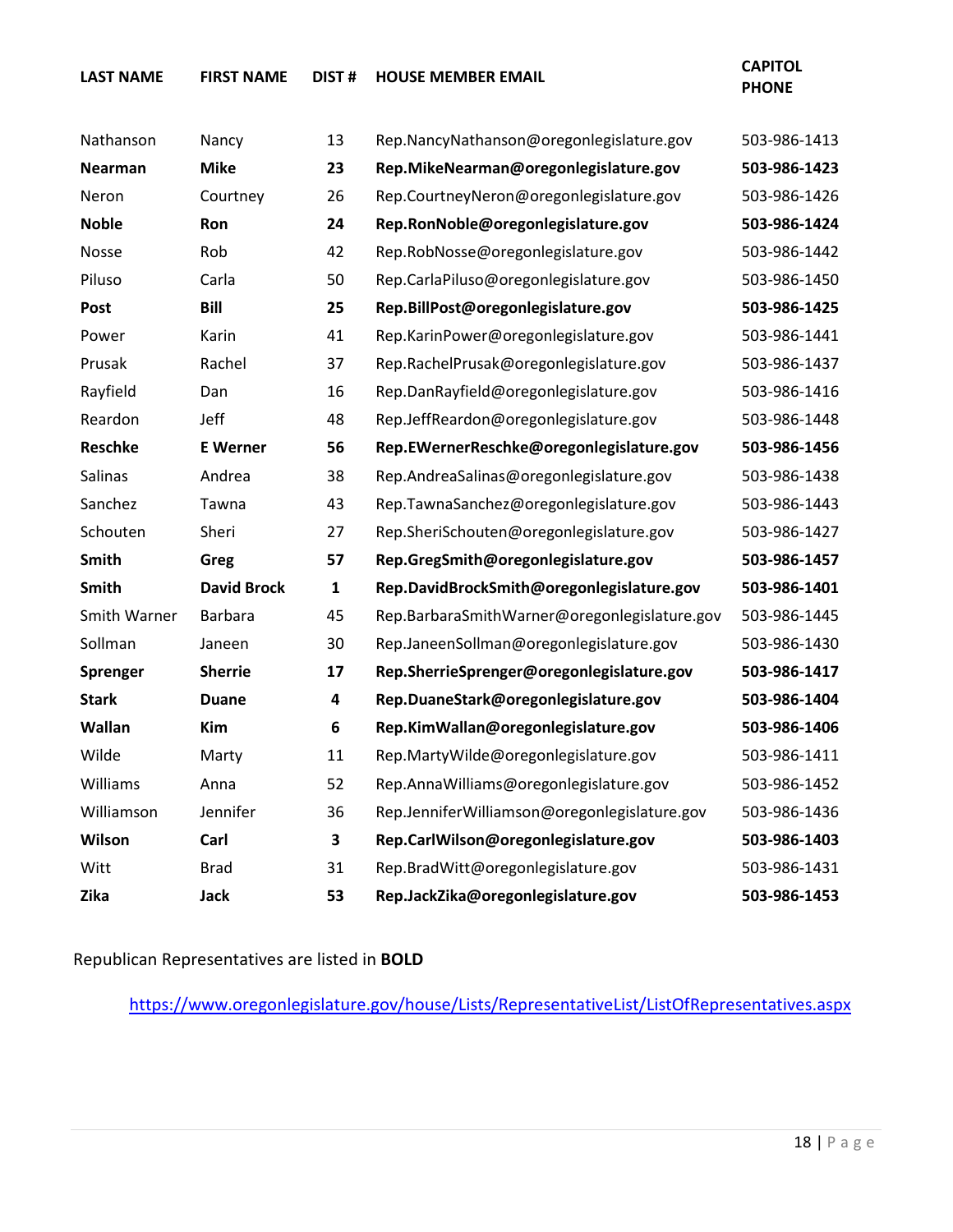**LAST NAME FIRST NAME DIST # MEMBER EMAIL CAPITOL** 

**PHONE**

| <b>Baertschiger</b>       | Herman        | $\mathbf{2}$   | Sen.HermanBaertschiger@oregonlegislature.gov      | 503-986-1702 |
|---------------------------|---------------|----------------|---------------------------------------------------|--------------|
| <b>Benz</b>               | <b>Cliff</b>  | 30             | Sen.CliffBenz@oregonlegislature.gov               | 503-986-1950 |
| Beyer                     | Lee           | 6              | Sen.LeeBeyer@oregonlegislature.gov                | 503-986-1706 |
| <b>Boquist</b>            | <b>Brian</b>  | 12             | Sen.BrianBoquist@oregonlegislature.gov            | 503-986-1712 |
| <b>Burdick</b>            | Ginny         | 18             | Sen.GinnyBurdick@oregonlegislature.gov            | 503-986-1700 |
| Courtney                  | Peter         | 11             | Sen.PeterCourtney@oregonlegislature.gov           | 503-986-1600 |
| Dembrow                   | Michael       | 23             | Sen.MichaelDembrow@oregonlegislature.gov          | 503-986-1723 |
| Fagan                     | Shemia        | 24             | Sen.ShemiaFagan@oregonlegislature.gov             | 503-986-1724 |
| Frederick                 | Lew           | 22             | Sen.LewFrederick@oregonlegislature.gov            | 503-986-1722 |
| Gelser                    | Sara          | 8              | Sen.SaraGelser@oregonlegislature.gov              | 503-986-1708 |
| Girod                     | Fred          | 9              | Sen.FredGirod@oregonlegislature.gov               | 503-986-1709 |
| Golden                    | Jeff          | 3              | Sen.JeffGolden@oregonlegislature.gov              | 503-986-1703 |
| Hansell                   | <b>Bill</b>   | 29             | Sen.BillHansell@oregonlegislature.gov             | 503-986-1729 |
| Hass                      | Mark          | 14             | Sen.MarkHass@oregonlegislature.gov                | 503-986-1714 |
| <b>Heard</b>              | <b>Dallas</b> | 1              | Sen.DallasHeard@oregonlegislature.gov             | 503-986-1701 |
| Johnson                   | <b>Betsy</b>  | 16             | Sen.BetsyJohnson@oregonlegislature.gov            | 503-986-1716 |
| <b>Knopp</b>              | Tim           | 27             | Sen.timknopp@oregonlegislature.gov                | 503-986-1727 |
| Linthicum                 | <b>Dennis</b> | 28             | Sen.DennisLinthicum@oregonlegislature.gov         | 503-986-1728 |
| Manning                   | James         | $\overline{7}$ | Sen.JamesManning@oregonlegislature.gov            | 503-986-1707 |
| <b>Monnes</b><br>Anderson | Laurie        | 25             | Sen.LaurieMonnesAnderson@oregonlegislature.gov    | 503-986-1725 |
| Olsen                     | Alan          | 20             | Sen.AlanOlsen@oregonlegislature.gov               | 503-986-1720 |
| Prozanski                 | Floyd         | 4              | Sen.FloydProzanski@oregonlegislature.gov          | 503-986-1704 |
| Riley                     | Chuck         | 15             | Sen.ChuckRiley@oregonlegislature.gov              | 503-986-1715 |
| Roblan                    | Arnie         | 5              | Sen.ArnieRoblan@oregonlegislature.gov             | 503-986-1705 |
| Steiner<br>Hayward        | Elizabeth     | 17             | Sen.ElizabethSteinerHayward@oregonlegislature.gov | 503-986-1717 |
| Taylor                    | Kathleen      | 21             | Sen.KathleenTaylor@oregonlegislature.gov          | 503-986-1721 |
| <b>Thatcher</b>           | Kim           | 13             | Sen.KimThatcher@oregonlegislature.gov             | 503-986-1713 |
| <b>Thomsen</b>            | <b>Chuck</b>  | 26             | Sen.ChuckThomsen@oregonlegislature.gov            | 503-986-1726 |
| Wagner                    | Rob           | 19             | Sen.RobWagner@oregonlegislature.gov               | 503-986-1719 |
| <b>Winters</b>            | <b>Jackie</b> | 10             | Sen.JackieWinters@oregonlegislature.gov           | 503-986-1710 |

Republican Senators are listed in **BOLD**:

<https://www.oregonlegislature.gov/senate/Lists/SenatorList/ListOfSenators.aspx>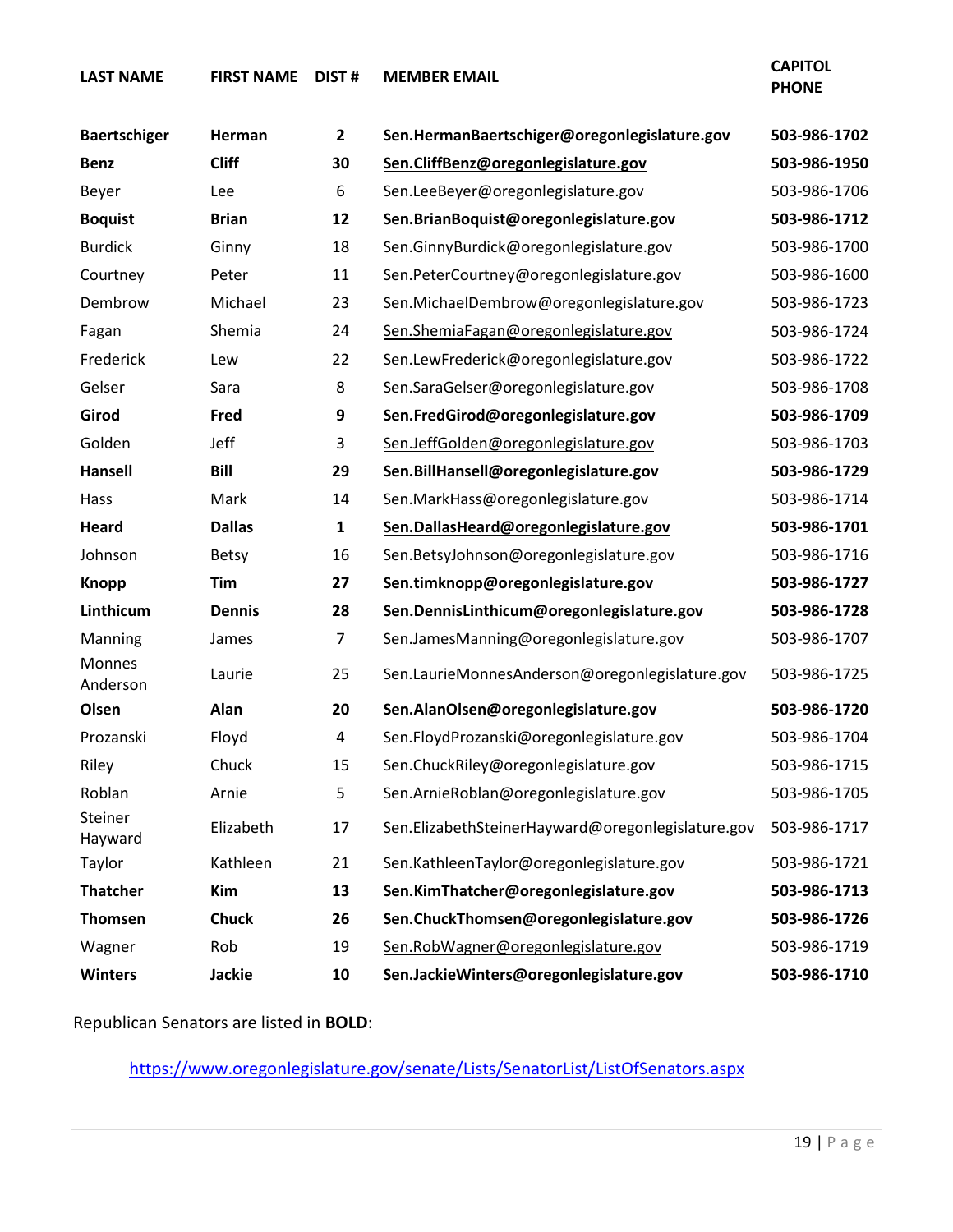### **TIPS FOR COMMUNICATING WITH YOUR LEGISLATOR**

When contacting your Congressman, Senator or Representative please consider following these guidelines:

- $\triangleright$  Prepare in advance with a pre-written draft before you call, email or write.
- $\triangleright$  Focus on one topic.
- $\triangleright$  Site the bill number and title.
- $\triangleright$  Be brief, be informed and to the point.
- $\triangleright$  Be clear on your expectations.
- $\triangleright$  Be POLITE and Respectful.

#### An example when calling, or emailing might be:

Hello, My Name is Mary Smith

| I am from    | County. I am calling Representative / Senator | today |
|--------------|-----------------------------------------------|-------|
| regarding HB |                                               |       |

I am Calling Representative / Senator **Example 20** today to state;

As a voter of Table County, I oppose the passing of this house bill. Neither Oregon nor the federal government has the funds for this project. I am asking Representative / Senator to be fiscally responsible and to vote no on this bill.

It is recommended that you send a "Thank you" note to your legislator when they appropriately vote for a house or senate bill. This reinforces that you are keeping an eye on their voting record and that you appreciate their fiscal responsibility.

It is also recommended that you send a note to your legislator when they vote irresponsibly. When writing explain to your representative that our country needs fiscal responsible legislators who know the importance of a balanced budget and voting for house and senate bills that have the voter's best interests at heart.

OLIS – follow your bill:

<https://olis.leg.state.or.us/liz/2017R1>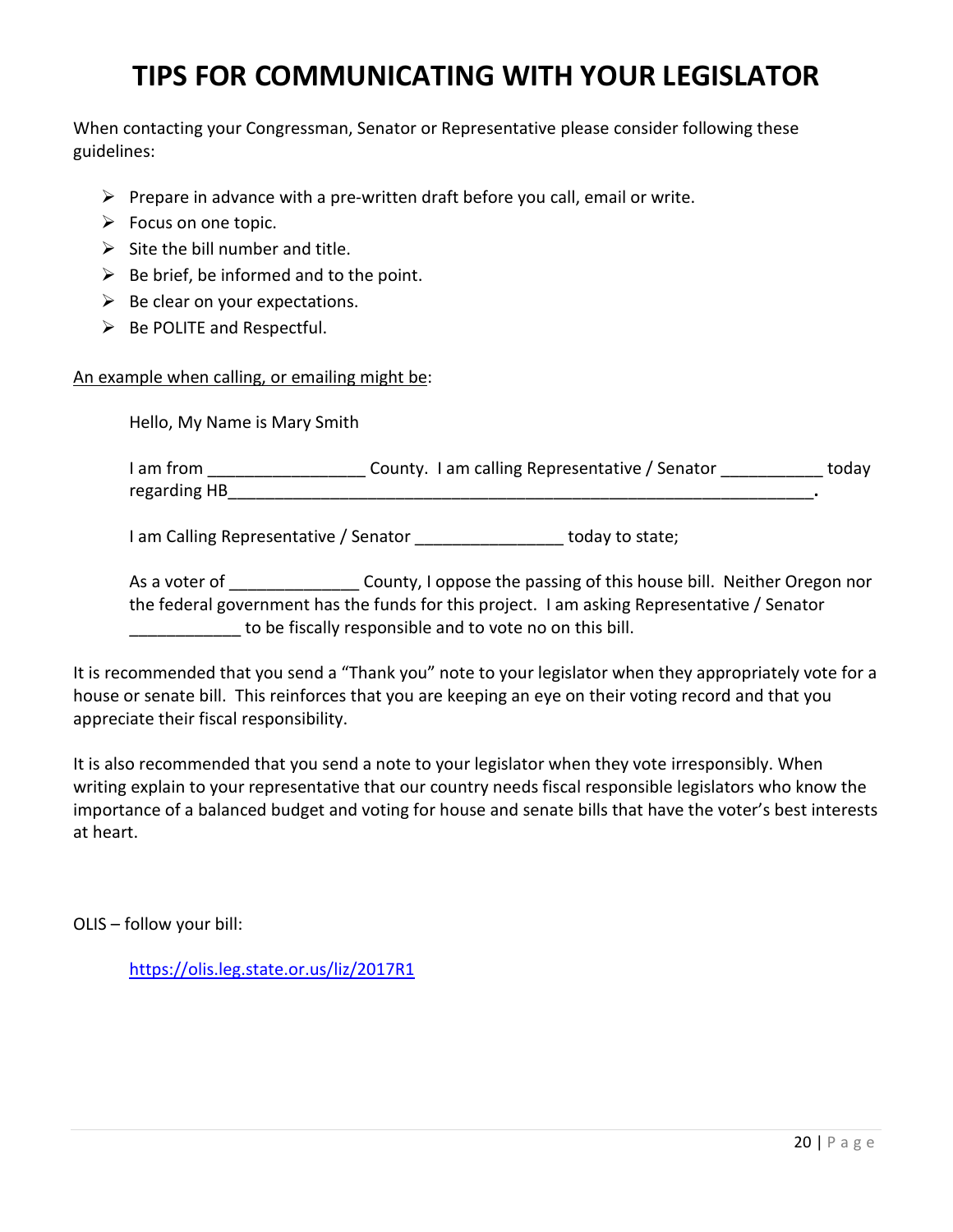### **OREGON'S OFFICIAL POLITICAL PARTIES**

#### **Republican Party [RNC]:**

- Organized in Oregon in 1859
- Headquarters in Wilsonville
- Believe in liberty, equality, individual freedom, personal responsibility, free markets, limited government by consent of the governed, the right to private property, rule of law, and freedom on religion.

#### **Constitution Party [CON]:**

- Organized in Oregon in 2000
- Believe in pro-life, againstabortion

#### **Democratic Party [DNC]:**

- Organized in Oregon in 1859
- Headquarters inPortland
- Believe in social justice (*redistribution of wealth*), woman's right to abortion, basic human needs guaranteed by government, environmentalism

#### **Independent Party [IND]:**

- Organized in Oregon in 2007
- Believe in a grassroots, decentralized government
- goal is to win elections then identify their positions are & engage in public debate

#### **Libertarian Party [LBT]:**

- Organized in Oregon in 1971
- Believe in individual rights, free markets, liberty, freedom of speech and property rights

#### **Pacific Green Party [PGP]:**

- Organized in Oregon in 1992
- Believe in social justice (*redistribution of wealth*), environmentalism and nonviolence

#### **Progressive Party [PRO]:**

- Organized in Oregon in 2008
- Believe in social justice (*redistribution of wealth*) consumer advocacy, environmentalism, & worker's rights

#### **Working Families Party [WFP]:**

- Organized in Oregon in 2006
- Believe in unions, jobs, health care, education, energy/environment,
- Believe in political organization with unionism

#### **Non-Affiliated Voter [NAV] is not associated with any political party**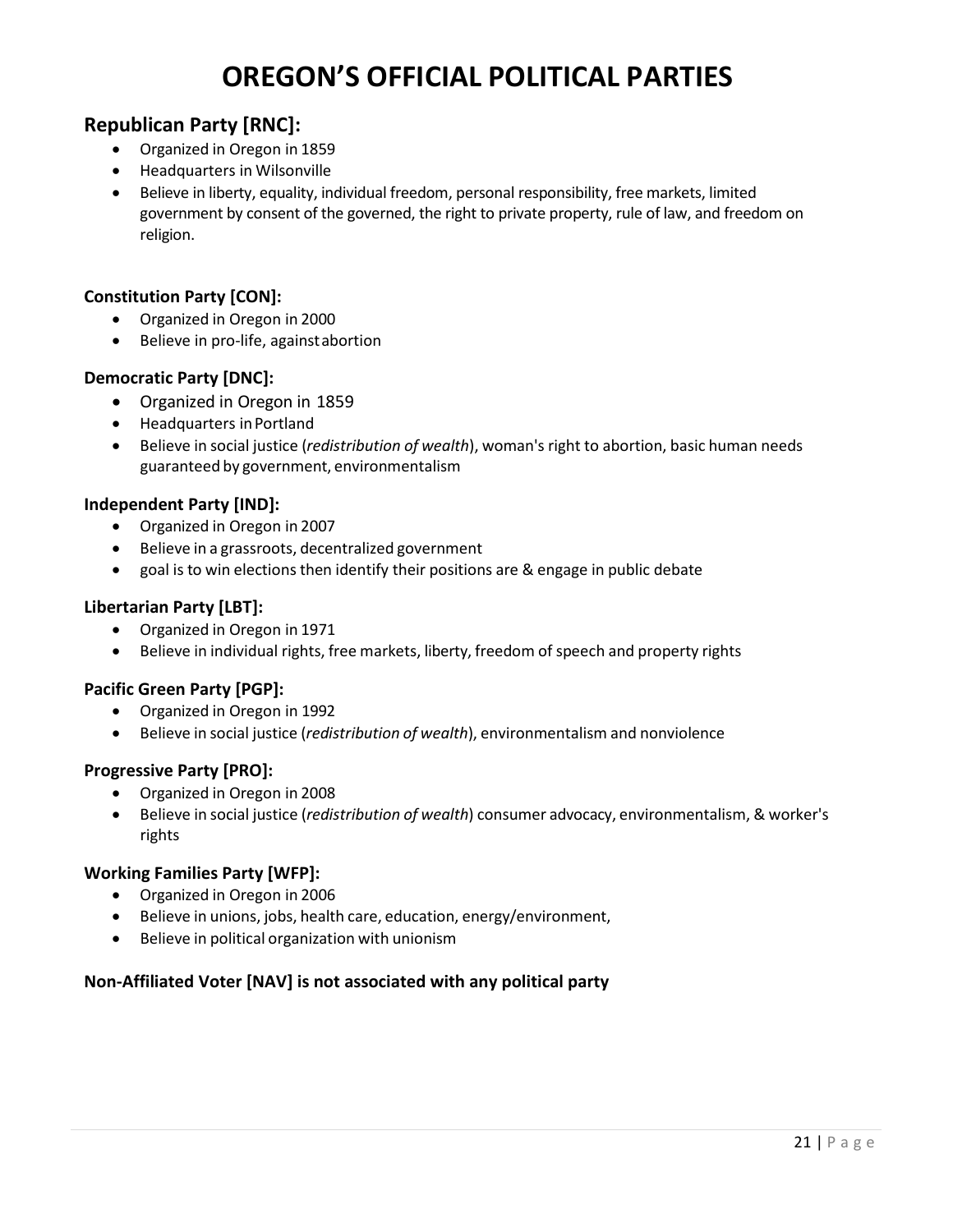### **COUNTY BY-LAWS**

*Insert your county by-laws appendices location here*

### **ORP By-Laws**

<https://oregon.gop/orp-bylaws>

*Inserted documents can be listed in an appendix and referenced 19-A, 19-B, or 19-1, 19-2, etc. to preserve the main document page numbering.*

*Appendix documents can easily be updated without recreating the basic manual.*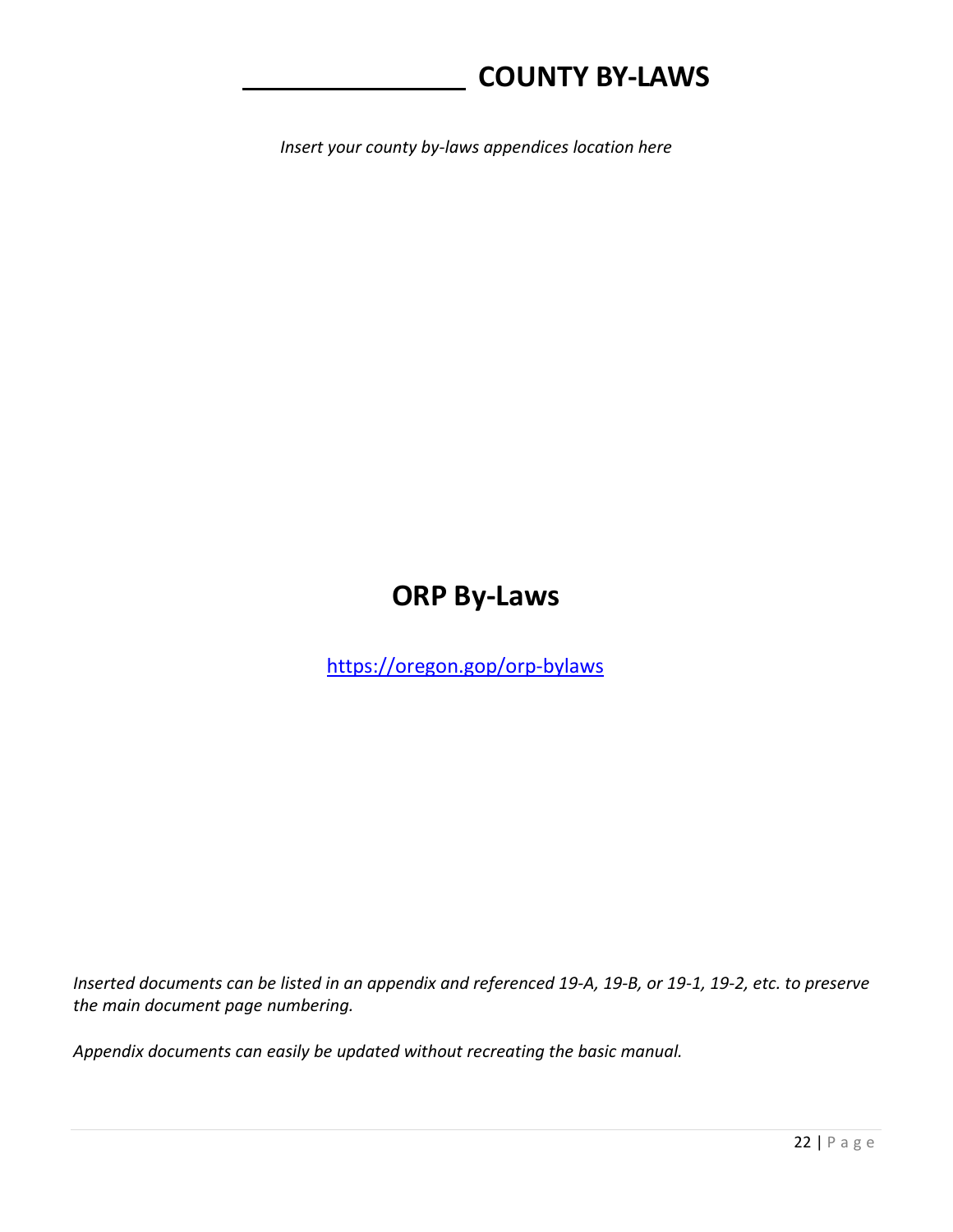### **ALTERNATIVE SOCIO-ECONOMIC/POLITICAL THEORIES**

**SOCIALISM**: Is an economic and political theory based on public or common ownership and cooperative management of the means of production and allocation of resources.

In a socialistic society there is no private property. The means of production are owned and controlled by the state (government). Socialists advocate a method of compensation based on individual merit or the amount of labor one contributes to society. Socialists believe that capitalism unfairly concentrates wealth and power among a small segment of society which then controls capital and derives its wealth through a system of exploitation. Socialists argue that this creates an unequal society that fails to provide equal opportunities for everyone to maximize their potential in the interests of the public. Socialists characterize full socialism as a society no longer based on coercive wage-labor, but organized on the basis of relatively equal power-relations rather than hierarchical, bureaucratic forms of organization in the productive sphere.

**MARXISM**: Is the fundamental ideology of communism, it holds that all people are entitled to enjoy the fruits of their labor but are prevented from doing so in a capitalist economic system, which divides society into two classes: non-owning workers and non-working owners. Marx called the resulting situation "alienation," and said that when the workers repossessed the fruits of their labor, alienation would be overcome and class divisions would cease.

The Marxist theory of history posits class struggle as history's driving force, and it sees capitalism as the most recent and most critical historical stage — most critical because at the end of the capitalistic stage the proletariat will at last arise united. Marxism was the ideological and socioeconomic theory developed by Karl Marx and Friedrich Engles.

**COMMUNISM**: Is a sociopolitical structure that aims for a classless and stateless society with the communal ownership of property. Decisions on what to produce and what policies to pursue are made in the best interests of the collective society with the interests of every member of society given equal weight in the practical decision-making process in both the political and economic arenas of life. Modern theory views communism as an authoritarian government that centrally plans the economy, and ownership of all means of production.

*Communism is considered to be a branch of socialism*. Karl Marx believed that the working classwere the main producers of wealth in society and were exploited in the capitalist system. Workers needed to overthrow the capitalists in order to establish his free communist society. Once accomplished, class or racial division would be eliminated. Thus communism is the utopian idea of a free society with no division or alienation, and man is free from oppression and scarcity, a society free of government, countries, and class.

Karl Marx never provided a detailed description as to how communism would function as an economic system, but it is understood that a communist economy would consist of common ownership of the means of production, culminating in no private ownership of capital; including property.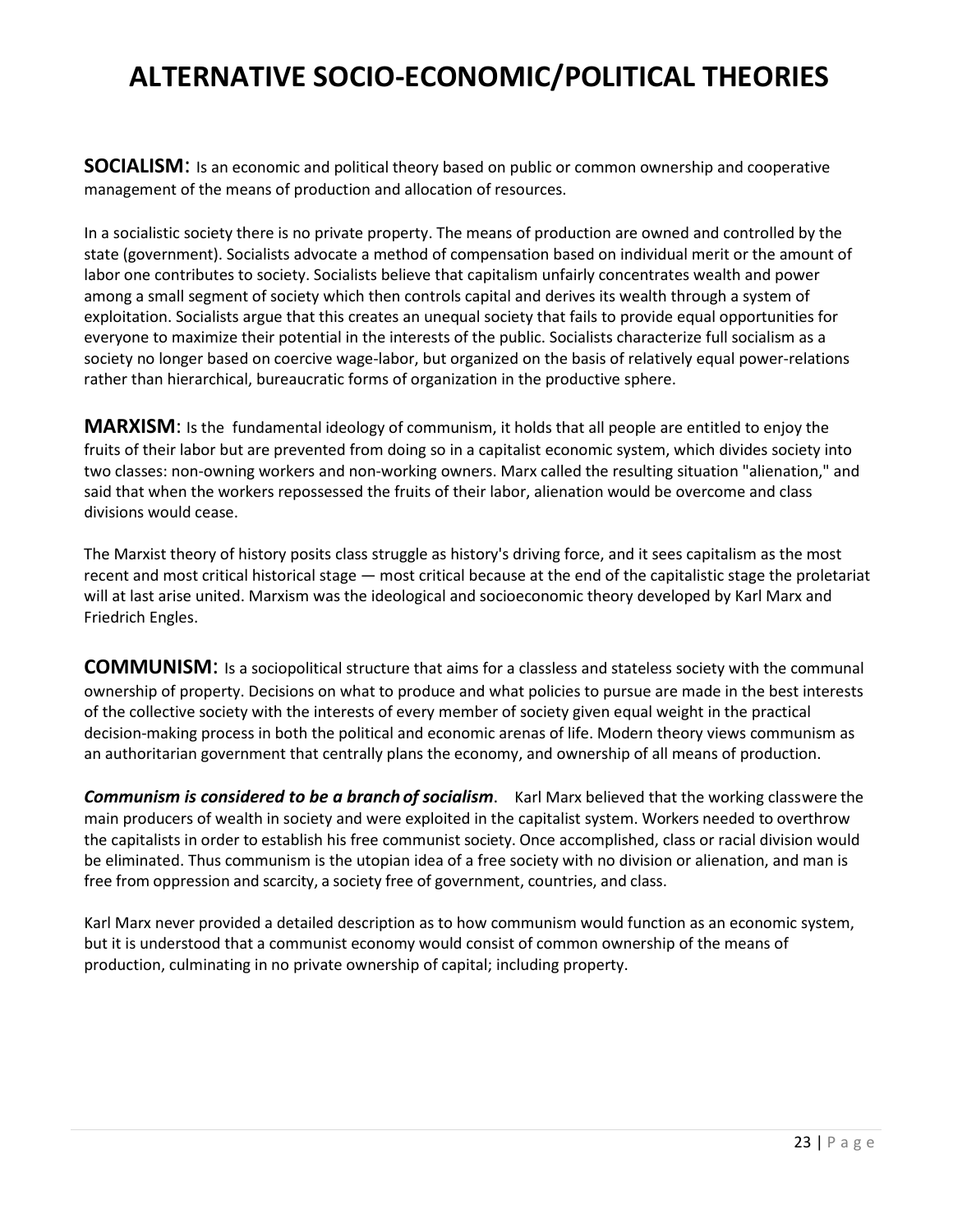### **THE GREAT LESSON!**

An economics professor at a local college made a statement that he had never failed a single student before, but had once failed an entire class.

That class had insisted that Obama's socialism worked and that no one would be poor and no one would be rich, a great equalizer.



The professor then said, "OK, we will have an experiment in this class on Obama's plan".

All grades would be averaged and everyone would receive the same grade so no one would fail and no one would receive an A...

After the first test, the grades were averaged and everyone got a B. The students who studied hard were upset and the students who studied little were happy. As the second test rolled around, the students who studied little had studied even less and the ones who studied hard decided they wanted a free ride too so they studied little.

The second test average was a D! No one was happy.

When the 3rd test rolled around, the average was an F.

As the tests proceeded, the scores never increased as bickering, blame and name-calling all resulted in hard feelings and no one would study for the benefit of anyone else.

All failed, to their great surprise, and the professor told them that socialism would also ultimately fail because *when the reward is great, the effort to succeed is great but when government takes all the reward away, no one will try or want to succeed*.

Could it be any simpler than that – even Democrats should be able to understand this simple concept!

#### **REMEMBER, THERE IS A TEST COMING UP ON ELECTION DAY! VOTE LIKE YOUR LIFE DEPENDS ON IT!**

*As the late Adrian Rogers said, "You cannot multiply wealth by dividing it."*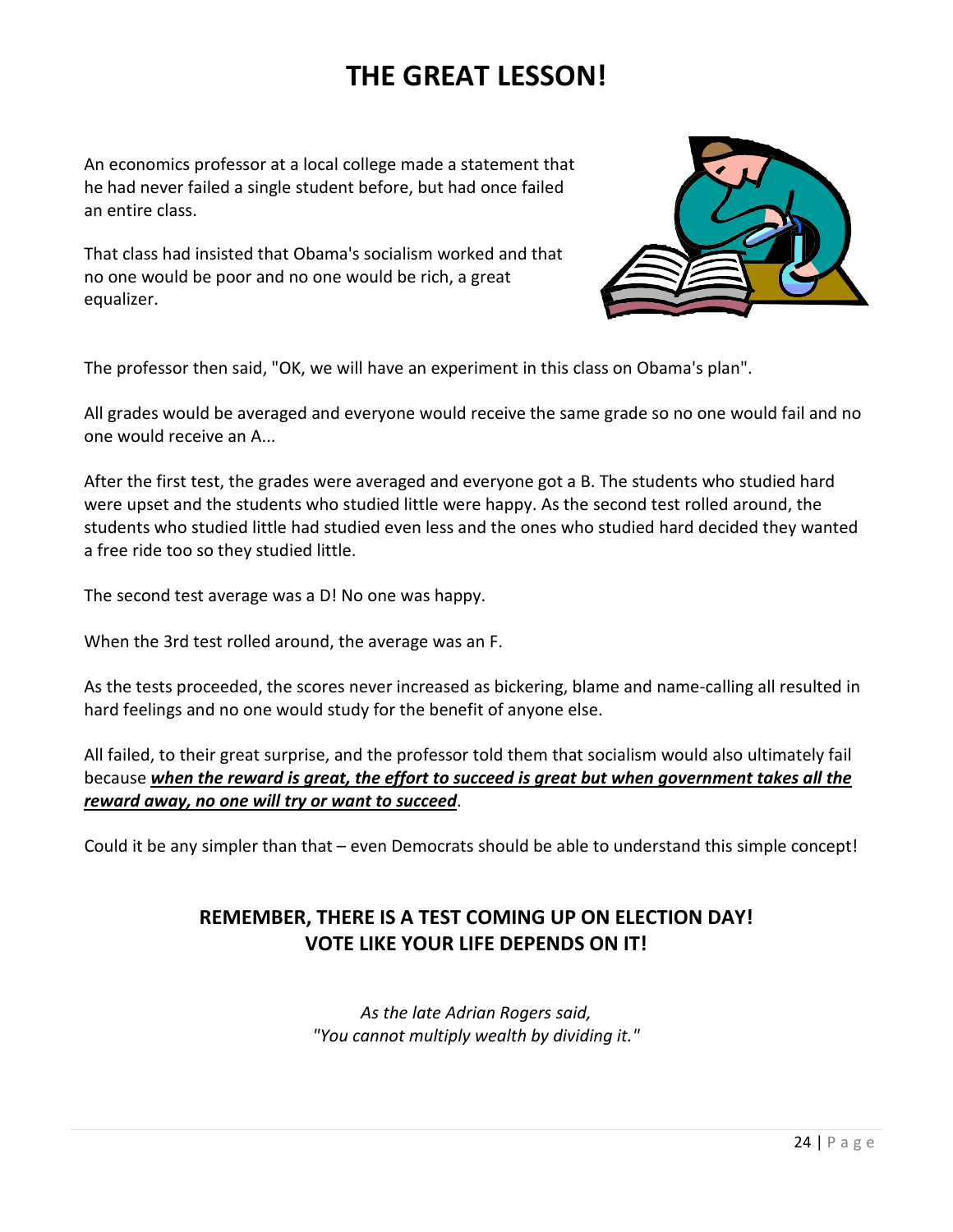### **COUNTY REPUBLICAN PARTY**

### **THE PRECINCT COMMITTEE PERSON**

### **PCP TOOL KIT**

*Tools You Can Use*

### **For the purpose of Informing and Training the PCP**

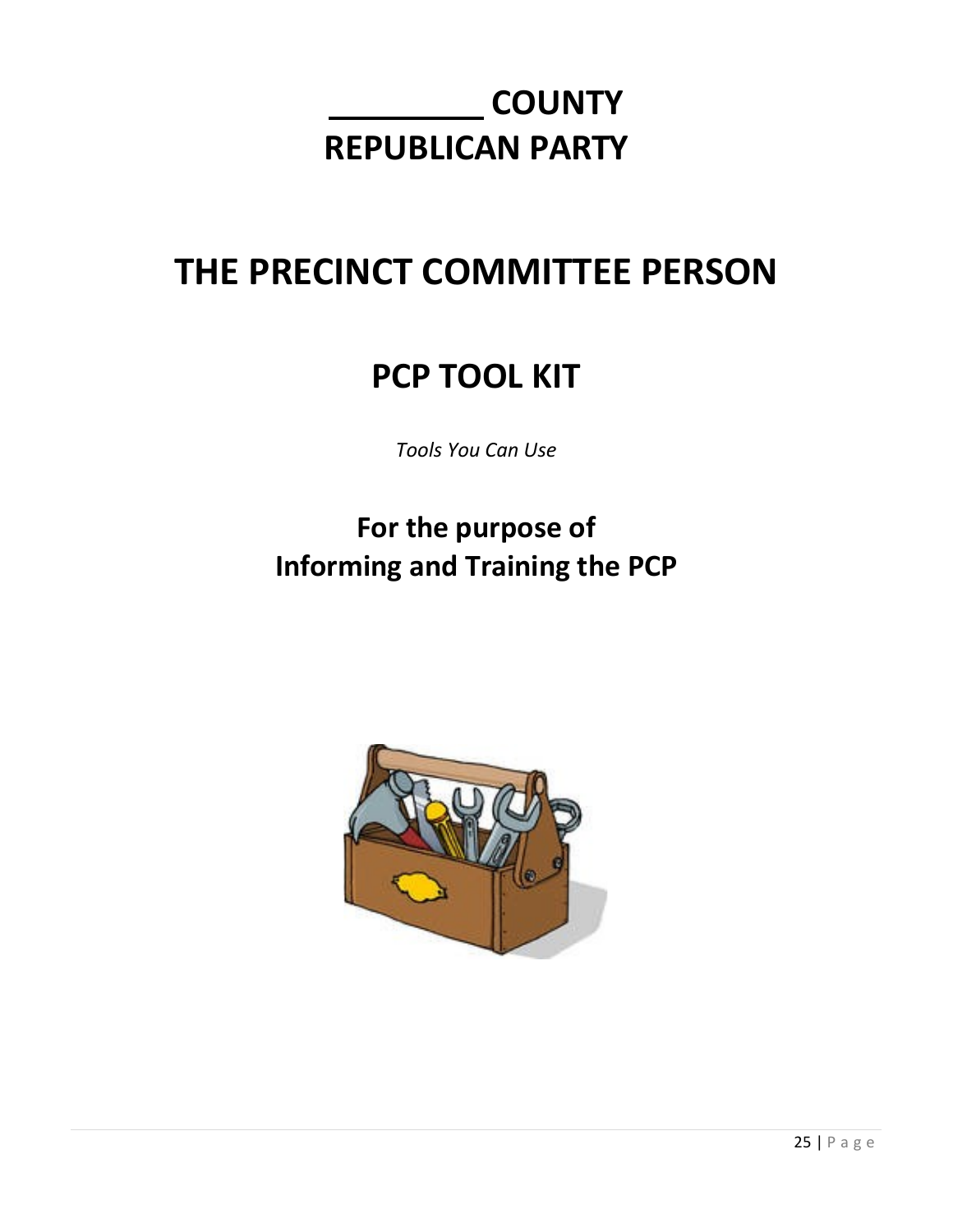### **THE PRECINCT COMMITTEEMAN [PCP]**

The term "Committeeman" is an office, not a person, so it can be a he or a she.

#### **PRECINCT COMMITTEE PERSON:**

The PCP is the foundation of the Party. As a PCP you are the ground troops, the grass roots for the success of the party.

A PCP is the only party official elected directly by the party voters. To be a Republican PCP, an individual must be 18 years old and a registered Republican in their respective Oregon County for 180 days.

#### **PRECINCT:**

The smallest geographical division for political party organization, and the county has experiencts.

#### **IT'S EASY TO BECOME A PRECINCT COMMITTEE PERSON [PCP]**

#### 1. **Elected Candidate**:

- PCPs are elected during primary election years
- Registrant must complete & submit form SEL 105 to the County Clerk or through the \_\_\_\_\_ County PCP Program Chairs. The registrant must identify the precinct for which they are filing; this is normally the precinct of residence (be sure to have most recent dated form)
- File to run for office, either in your precinct or an adjacent precinct where there is a vacancy
- If your precinct already has a good Precinct Committee person who is doing his job, you may be able to run in an adjacent precinct. Contact your County Chair to see where a vacancy might be that you can file for.
- Filing must be completed within the identified time frame stipulated on the SEL 105
- Your name is placed on the Official Primary Ballot for the Republican Party
- A minimum of three Republican voters must vote for you
- A PCP's term of service is from the 24th date after the primary election until the 24th day after the date of the next following primary election (ORS 248.015(6)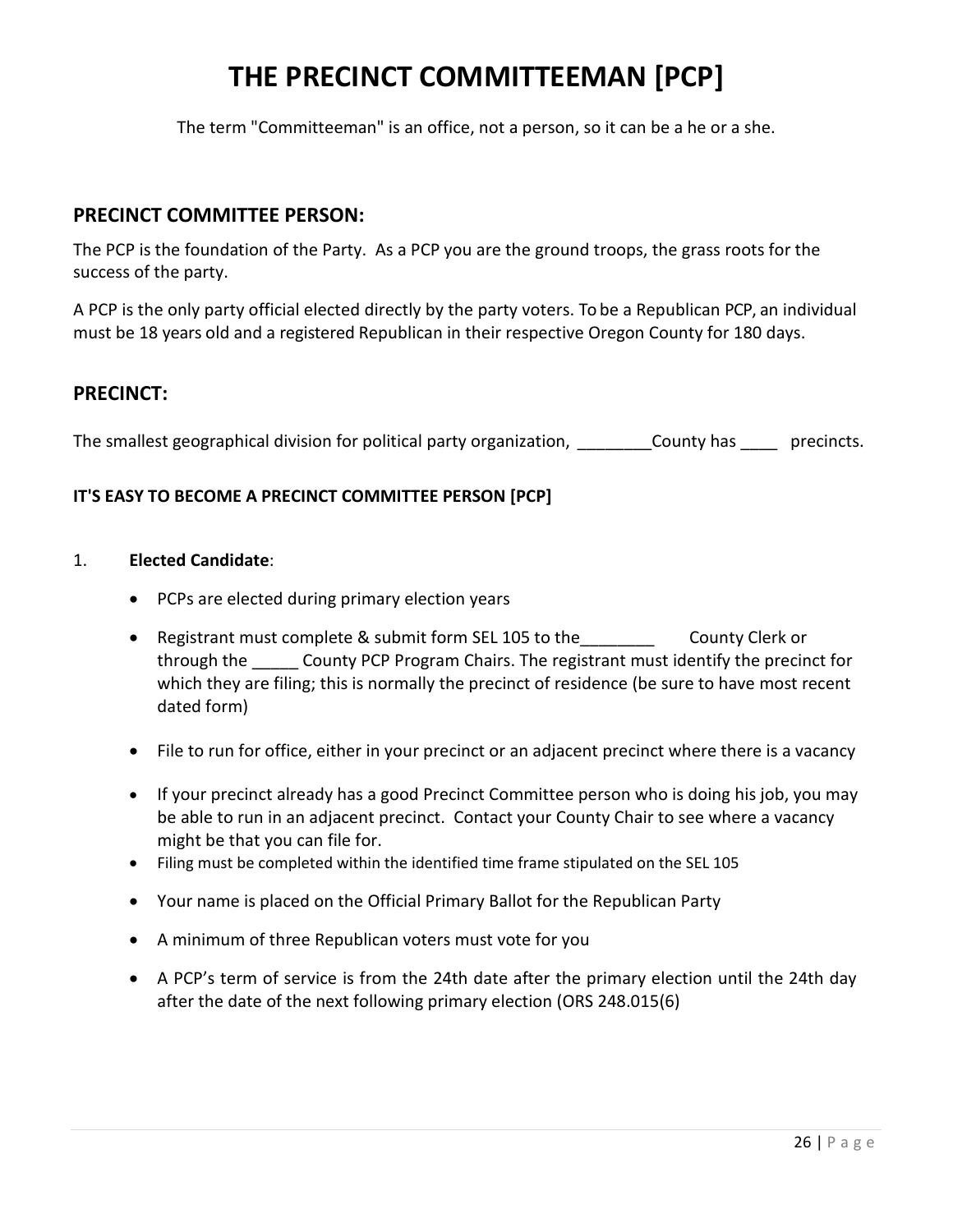#### 2. **Elected Candidate by Write-In**:

- If the filing deadline has passed you can launch a write-in campaign. You will need a minimum of three eligible voters to write-in your OFFICIAL name on their ballot – this is important, so make sure your voters know how to correctly enter your name.
- You must return "Acceptance of Office" sent to you from the County Clerk within the stated time frame

If you win you are the elected Precinct Committee person for your precinct.

#### 3. **Appointed Individual**:

- A typical county may have a number of precincts without any Precinct Committee person because no one has bothered to run
- Contact your County Chair and request to be appointed to a vacancy.
- Your County Central Committee may appoint registered republicans to fill vacant PCP seats according to ORS 248.026
- You must complete and submit an "Application to Fill Vacancy Committeeperson"
- Your County Central Committee may approve your application, depending upon county bylaws.
- A person selected to fill a vacancy by the Central Committee may also be removed from office by the Central Committee.
- Approved individuals may receive from the county elections office or your County Chair a notice of appointment
- Appointed PCP's are subject to internal voting restrictions ORS 248.026 (4)
- Elected and appointed PCP information should be forwarded to the ORP to keep the state database current
	- $\triangleright$  To change things, we must change the laws.
	- $\triangleright$  To change the laws, we must change the people who make them.
	- $\triangleright$  To get elected, your candidate must be on the ballot.
	- $\triangleright$  To get on the November ballot you must win the Primary.
	- $\triangleright$  As a PCP you are in a position to help make this happen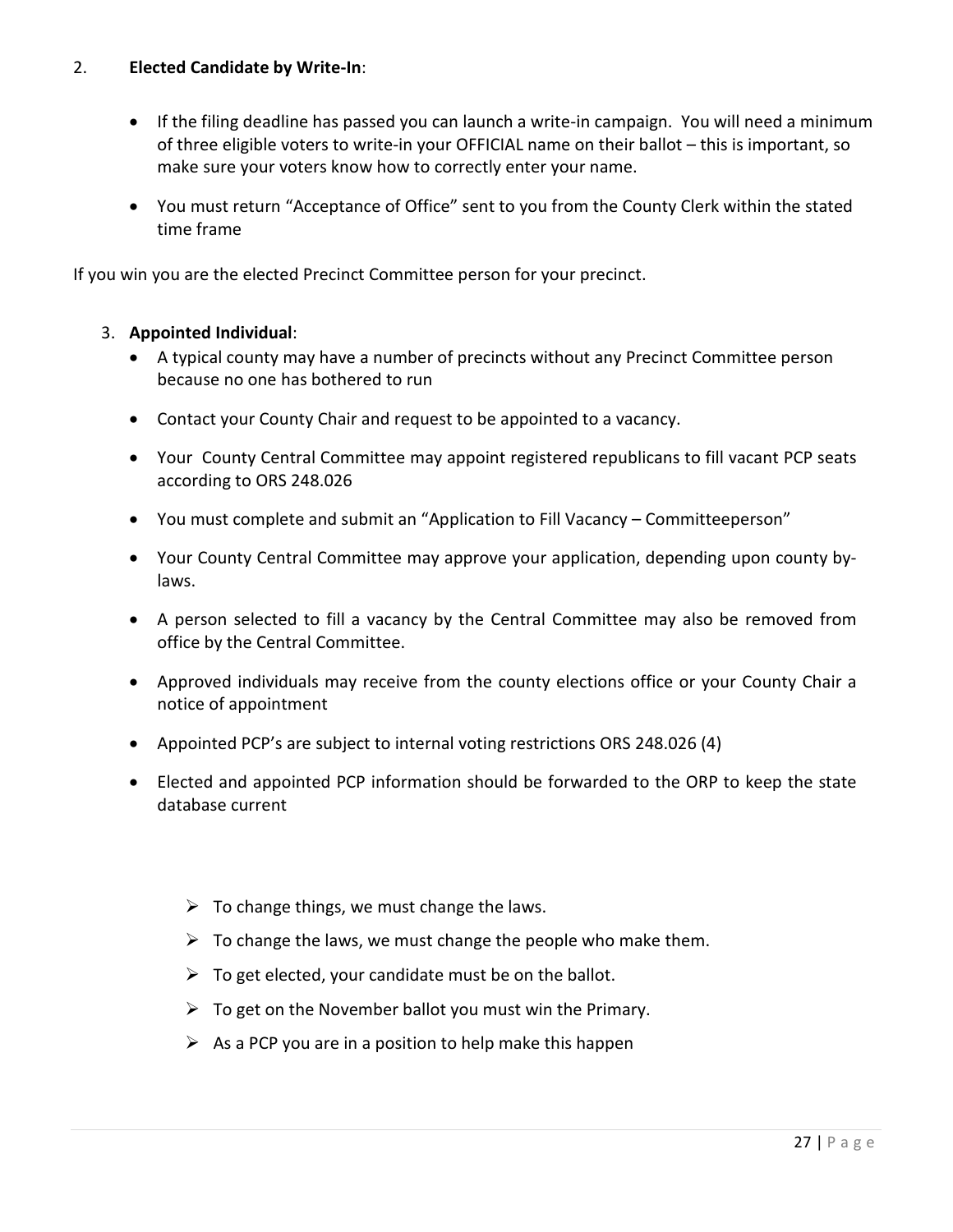### **TOP 10 ACTIVITIES OF A PCP**

*"Elections are won or lost in the precincts."* A PCP is a Precinct Committee Person.

#### **PCPs serve for two years as a Republican Party representative in their own neighborhood**.

State law specifies in ORS 248.015 (6) *The term of office of a precinct committee person is from the 24th day after the date of the primary election until the 24th day after the date of the next following primary election.* There are two PCP positions (one man & one woman) for every 500 voters registered in your precinct.

#### **PCPs support Republican candidates after the Primary Election**.

You are the eyes, ears, and legs for candidates in your precinct. You play a critical role in selecting and electing Republican candidates for a wide range of positions from the local school board to US Congress. You'll be asked to volunteer on various campaigns in your area.

#### **PCPs are the "grass roots base" of the Republican Party**.

You are the liaison to the County Party organization. This is a year-round commitment, which entails certain responsibilities; the most important is to keep in touch with your Republican neighbors. Recruit and train volunteers whenever possible. Maintain and update a database of the Republican voters in your precinct with phone numbers and e-mail addresses when possible.

#### **PCPs canvass their precinct going door-to-door**

PCPs pass out literature for candidates and the Party, as well as talking to voters. Walking lists can be obtained from your County Party or the local county elections department.

#### **PCPs register voters**.

This can be done at events or just handing out voter registration cards in your neighborhood.

#### **PCPs identify voters**.

Lots of voters consider themselves Republicans but are not registered with the Party. Phone calls and personal contacts are good ways to identify which issues are hot buttons for them and whether they are likely to vote Republican. This information can be put in a database and used later for special mailings and other projects.

#### **PCPs help Get Out The Vote**.

Without votes, even the best Republican candidates can't win. Making sure voters turn in their ballots by Election Day is the most crucial job you have as a PCP. GOTV drives include phone banks and door-to-door. These efforts are especially urgent in the final days before the ballots are due.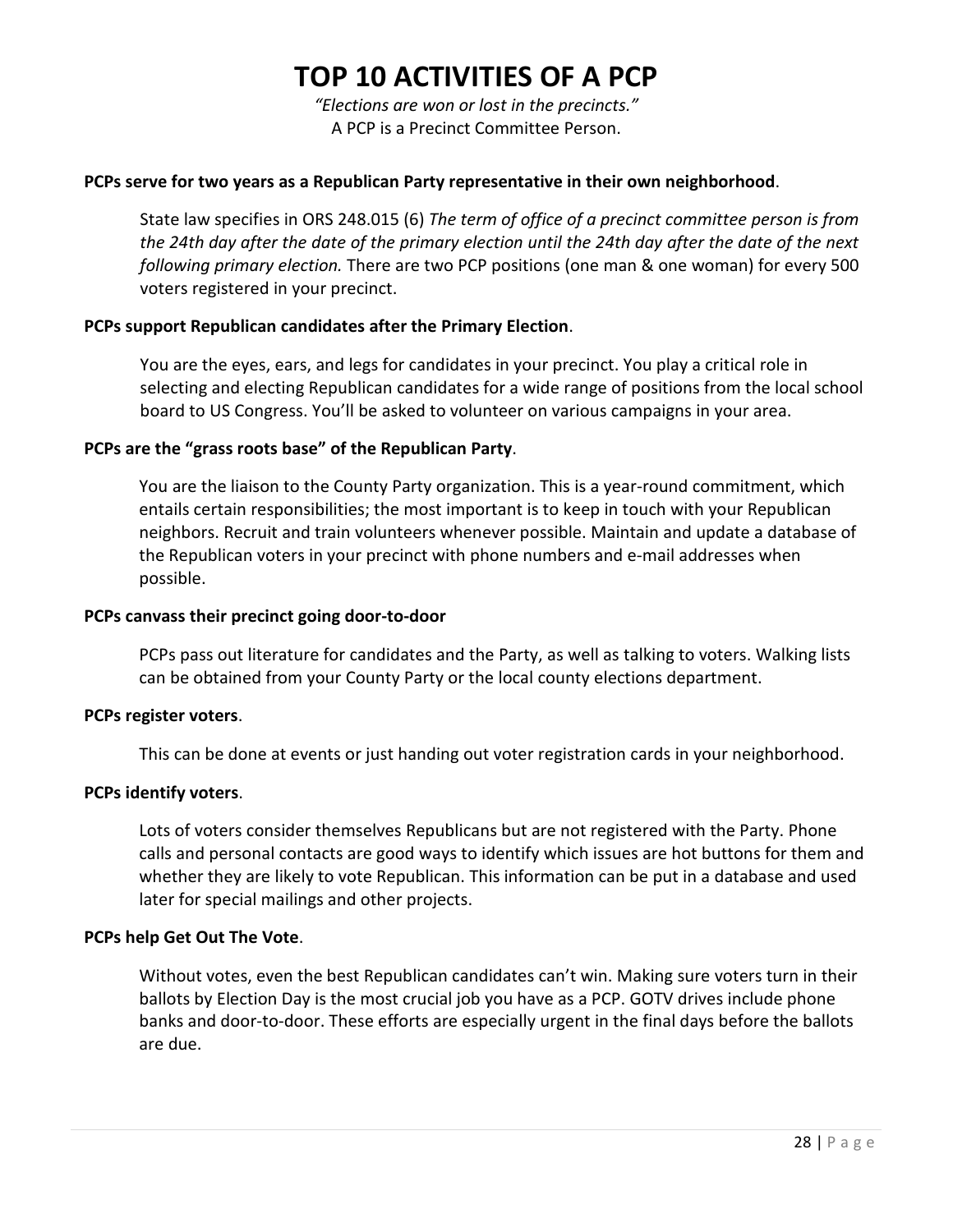#### **PCPs participate in fundraising activities**.

They are often asked to volunteer at events sponsored by the local or state parties. Money is the mother's milk of politics.

#### **PCPs attend meetings of the county Republican Central Committee**.

You need to attend the county party's organizational meeting (held in November of evennumbered years) to elect party leadership. Other county meetings are also held throughout the year to formulate policy and develop strategies.

#### **PCPs need to be flexible**.

There is no magic formula for success. Use your best judgement to inform voters and get them to cast a favorable ballot for Republicans.

*"You don't win elections on Election Day. You win them by what you do all year around, by the day-to-day goodwill you generate in each precinct."*

*–Jake Avery, Chicago political boss*

#### **Powers of the Precinct Committeeman**

#### 1. **Friendly access to neighbors.**

Most people are eager to know more about their government and the people who run it. When you introduce yourself as their "Republican Precinct Committeeman," they assume you have something to say. You can provide them with information on candidates and issues.

#### 2. **Respect from elected officials.**

Since a Precinct Committeeman represents, on average, 500 voters, and has the power to vote for other Party officials and to make endorsements of candidates, any call or letter from a Precinct Committeeman gets the attention of elected officials.

#### 3. **Launching pad for other offices.**

You would be amazed at how many of our Presidents, Senators, Congressmen, and state and local officials started as Precinct Committeemen, and still serve as Precinct Committeemen even though they hold a higher elected office. That's because they know the power of a Precinct Committeeman.

#### 4. **Party Platform and policies.**

At the state, district, and county levels and conventions, the Precinct Committeeman is an active player. He participates in the adoption of the Party Platform and policies, support of or opposition to issues.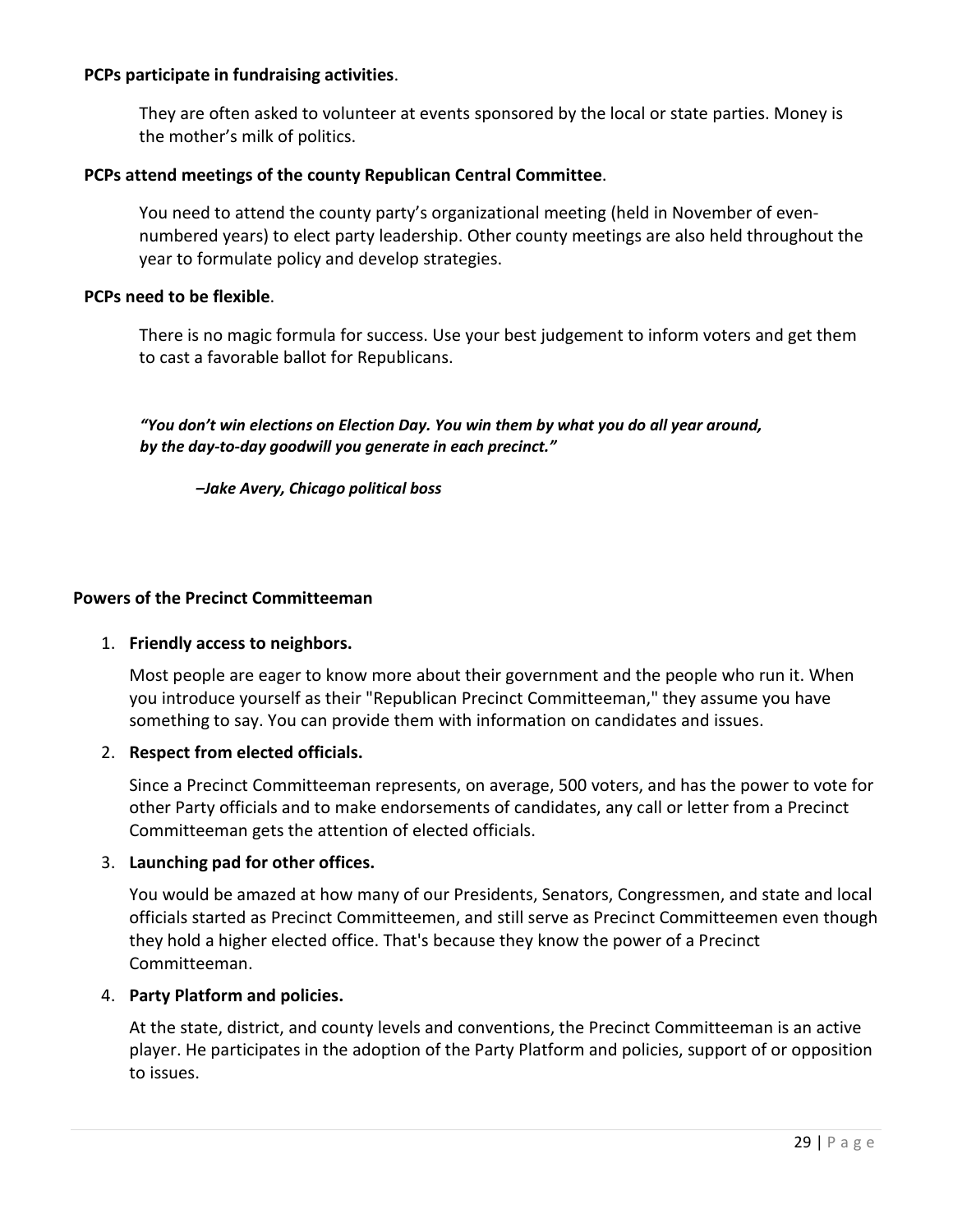### **ROLE, RESPONSIBILITIES AND ACTIVITIES OF THE PCP**

#### **Role:**

It is the role of the Precinct Committeeperson (PCP) to represent the Republican Party at the grassroots level for fellow registered Republican voters in the PCP's respective precinct.

#### **Responsibility:**

#### As a PCP **YOU** are the most important person in the Republican Party.

PCPs are the eyes, ears, and voice of the party. Of all the registered voters in your precinct you have the greatest influence on the results of elections. You have the power to direct the outcome of elections to ensure the values of Republicans are reflected in public policy and political office.

A strong and effective local party looks to its active and motivated PCPs to perform the work of the party.

#### **A few hours a month is all it takes to create a strong precinct.**

**These few hours allow you to build a rapport with registered Republicans within your precinct so that they will recognize you as their contact person on political issues & candidates.**

#### **Major Activities:**

- Stay politically knowledgeable of city, county, state and national political issues
- Attend and participate in County Central Committee meetings
- Elect county party leadership and delegates to the State Conventions and State Central Committee meetings
- Vote on official party business and resolutions of local concern
- Participate in nominating replacement legislators for appointment by the county commissioners and replacement Republican nominees if candidates withdraw after the primary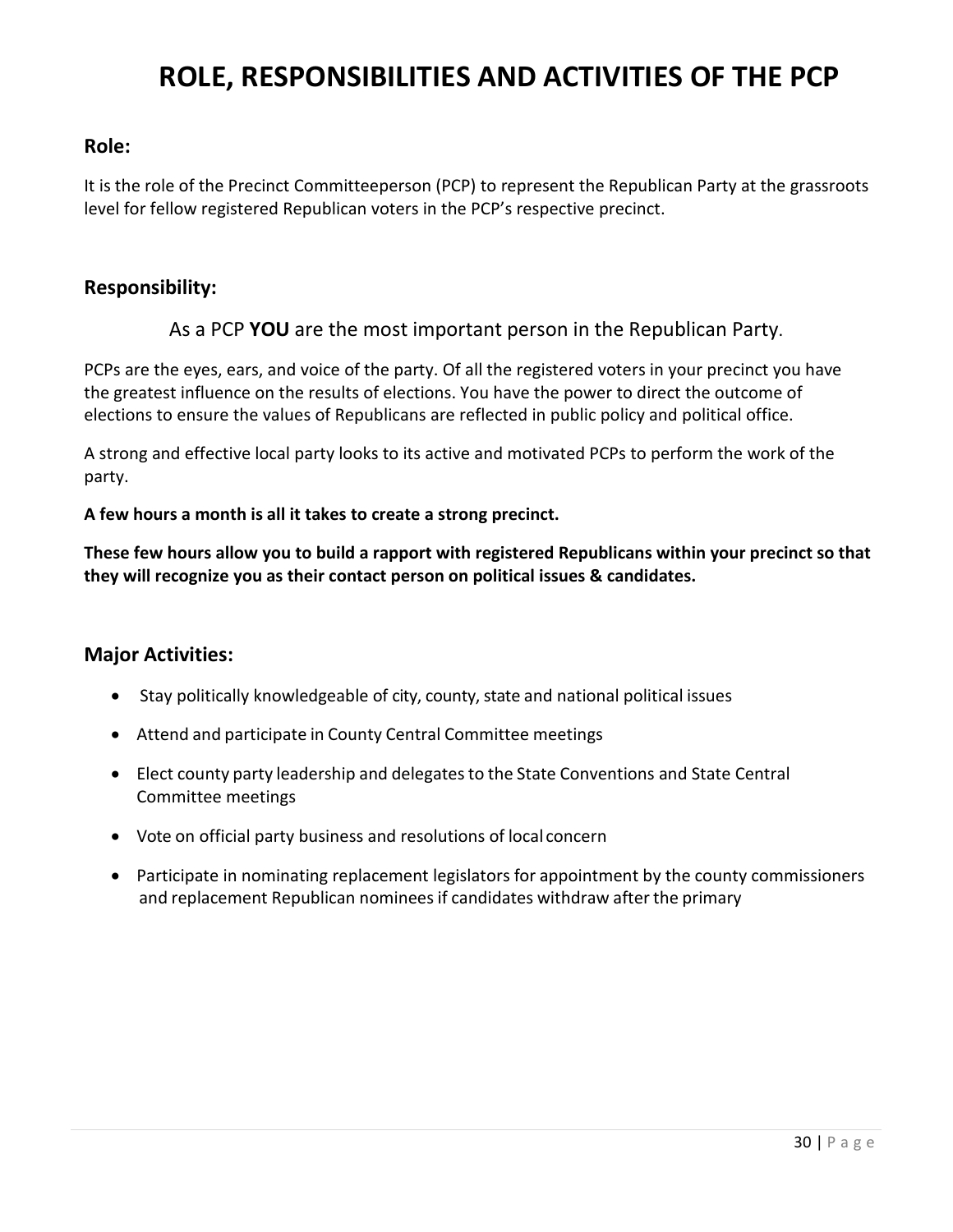#### **Additional Activities:**

- Participate in formulating policy
- Participate in recruiting party volunteers
- Support Republican candidates and elected Republican representatives
- Volunteerfor candidate campaigns:
- Door to door
- Phone calling
- Letters to editor
- Fundraising
- Participate in campaign kick-off events & elected representatives' "Town Hall" events
- Become fully knowledgeable of your precinct and the voters in your precinct
- Register voters, update voter lists, and participate party activities by participating in :
	- o Get-Out-The-Vote drives
	- o Fundraising and community events: parades, fairs, home shows…
	- o Participate in party workcommittees

This is a long list from which you can choose however many tasks you are able to commit to the \_\_\_\_\_\_\_\_\_\_ County Party. Remember most all listed activities are spread throughout the year.

#### *Definitions:*

- *Role………………….. A function assumed by someone*
- *Responsibility…… Obligation, a thing one is accountablefor*
- *Activities…………. Action or task required by one'sposition*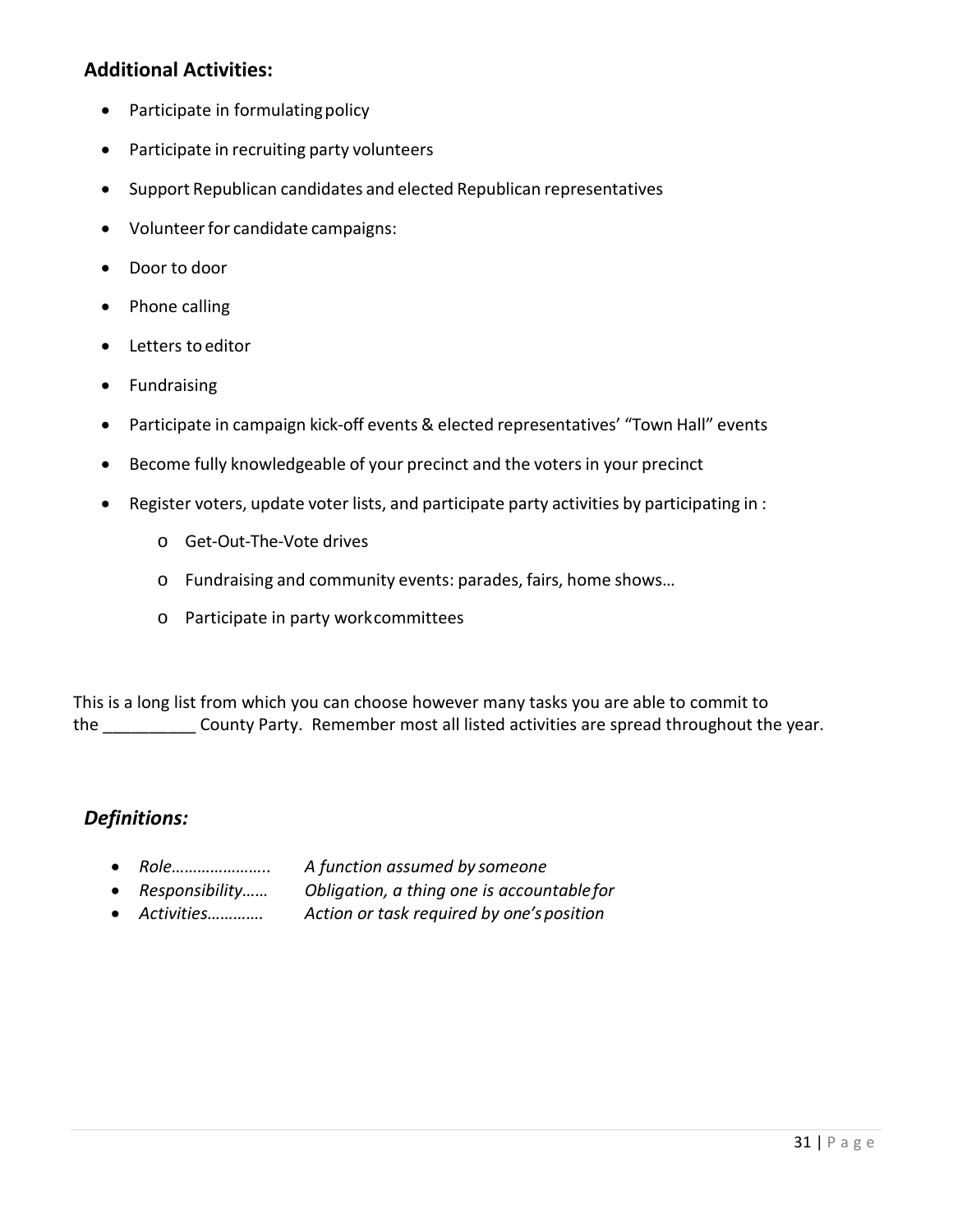### **OATH OF OFFICE FOR PRECINCT COMMITTEE PERSONS**

I \_\_\_\_\_\_\_\_\_\_\_\_\_\_\_\_\_\_\_\_\_\_\_\_\_\_\_\_\_\_\_\_\_\_\_\_\_\_\_\_\_\_, do pledge to participate in the activities of a Precinct Committee Person to the best of my abilities.

Suggested activities are listed in the Oregon Republican Party Precinct Committee Handbook and the Bylaws of the **Exercise 2 and Secure 2 and Security County Republican Central Committee.** 

- That I will strive to represent the voters of my precinct in Central Committee meetings to the best of my ability.
- That I will volunteer as needed in the local Republican County party headquarters.
- That I will support the election of Republican candidates.
- That I will strive to uphold the principles and public policies in accordance with the Oregon Republican Party Platform.
- That I will serve my office with distinction, honesty, and integrity.
- That I will support and defend decisions made by the \_\_\_\_\_\_\_\_\_\_\_\_\_\_\_\_\_\_\_\_\_\_\_\_\_ County Republican Central Committee, to the best of my ability, where lawful votes are cast by majority, regardless of my personal opinion, or vote.
- That I will work to preserve and protect our nation's founding Constitutional principles:

**… One Nation under God, with Liberty and Justice for all**.

Sign \_\_\_\_\_\_\_\_\_\_\_\_\_\_\_\_\_\_\_\_\_\_\_\_\_\_\_\_\_\_\_\_\_\_\_\_\_\_\_\_\_\_\_\_\_ Date \_\_\_\_\_\_\_\_\_\_\_\_\_\_\_\_\_\_\_\_\_\_\_\_\_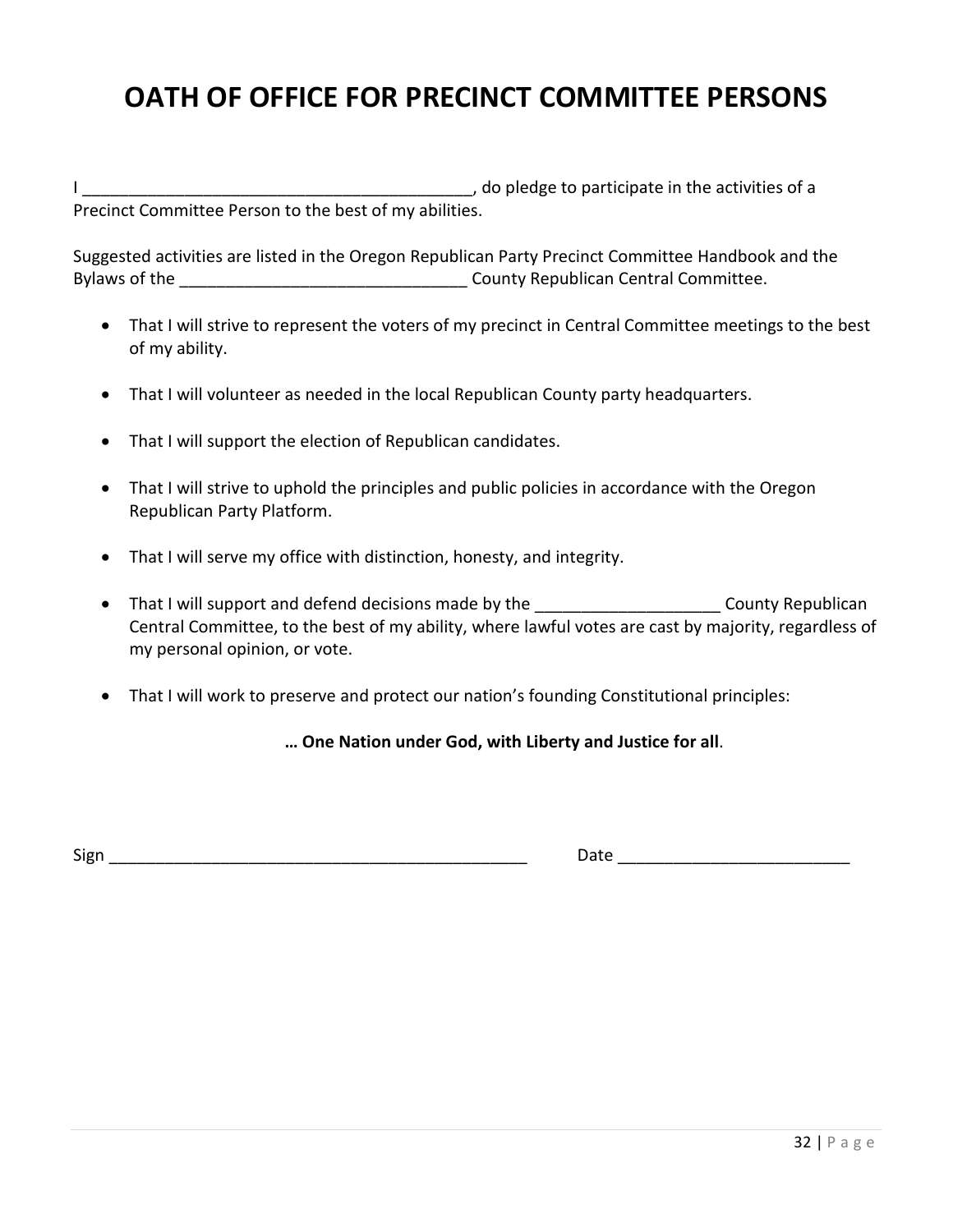### **VOTER DATABASES**

There are numerous voter databases available to candidates & to Republican Party PCP's:

- $\triangleright$  The Republican Party has their own database GOP Data Center
- $\triangleright$  Often candidates will use a different database than the ORP approved database.

Contact your County Precinct Committee Chair or Party Chair to determine the steps necessary to use the current database to help you in your PCP duties.

- Authorization to access the Republican Party's voter database is approved by the County Chair and provided by the Oregon Republican Party.
- An access request form must be completed and sent to the ORP office.
- There is a use, exchange and confidentiality agreement that must be signed which explains authorized uses of the system, use of the data and penalties should an individual violates the agreement.

The most frequent use of party database information by PCPs is for:

- $\checkmark$  Identifying a voters party affiliation
- $\checkmark$  Call lists
- $\checkmark$  Walking list of an entire precinct
- $\checkmark$  Walking list by neighborhood within aprecinct
- $\checkmark$  Newly registered Republicans

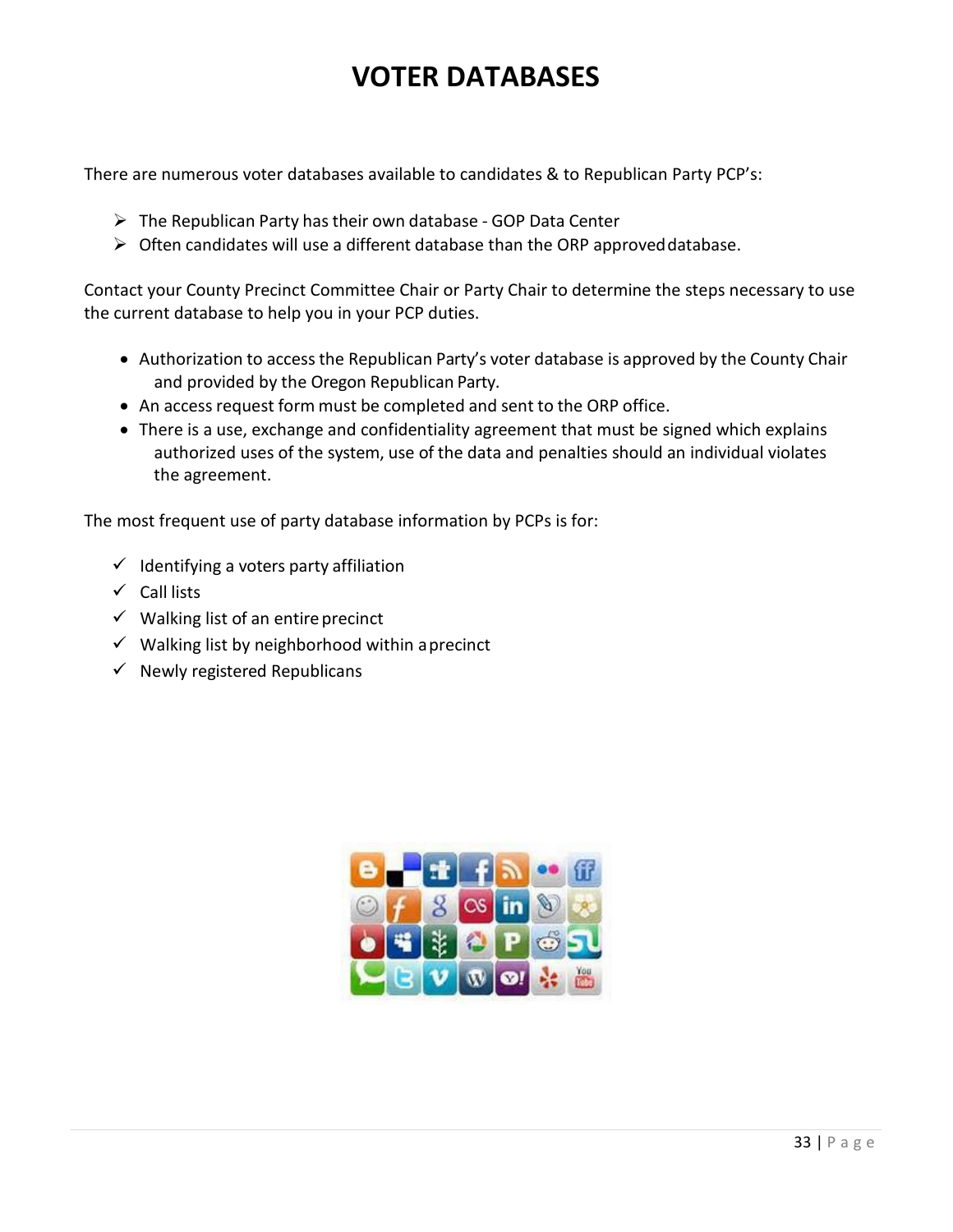### **TOOLS AVAILABLE:**

Here's a brief description of each tool:

#### **GOPDC:**



- Data Center 2016 is a powerful query and data management tool that interfaces with the RNC's 300+ terabytes of data and over 20 years of voter contact data to provide campaigns and organizers with on-demand access to the RNC's expansive voter warehouse.
- The RNC provides access to Data Center free of charge to all Republican candidates up and down the ballot.

#### **Advantage16:**

- Advantage16 provides voter contact services at the local, state, and national levels.
- Advantage16 interfaces with GOPDC
- This mobile app facilitates voter ID, get out the vote, and follow-upfundraising.
- *Advantage16 is only active during a general election cycle*



| Feature                                                 | User level 1 | $\overline{2}$ | 2 Comm Capt | 3 |
|---------------------------------------------------------|--------------|----------------|-------------|---|
| <b>Full Access to Mobile Apps</b>                       |              |                |             |   |
| Standard view of reports on volunteer website           |              |                |             |   |
| Can See Volunteers only Within the Group                |              |                |             |   |
| Can Assign Work (Walk & Call Lists)                     |              |                |             |   |
| Can Create New Volunteers (User Level 1 & 2) and update |              |                |             |   |
| Elevated view of reports on volunteer website           |              |                |             |   |
| Can See All Volunteers                                  |              |                |             |   |
| Can Create New Volunteers (User Level 3) and update     |              |                |             |   |
| Can Create Groups/Victory Centers                       |              |                |             |   |
| Can Import & Export Voter                               |              |                |             |   |
| Can Export Reports and Voter Lists                      |              |                |             |   |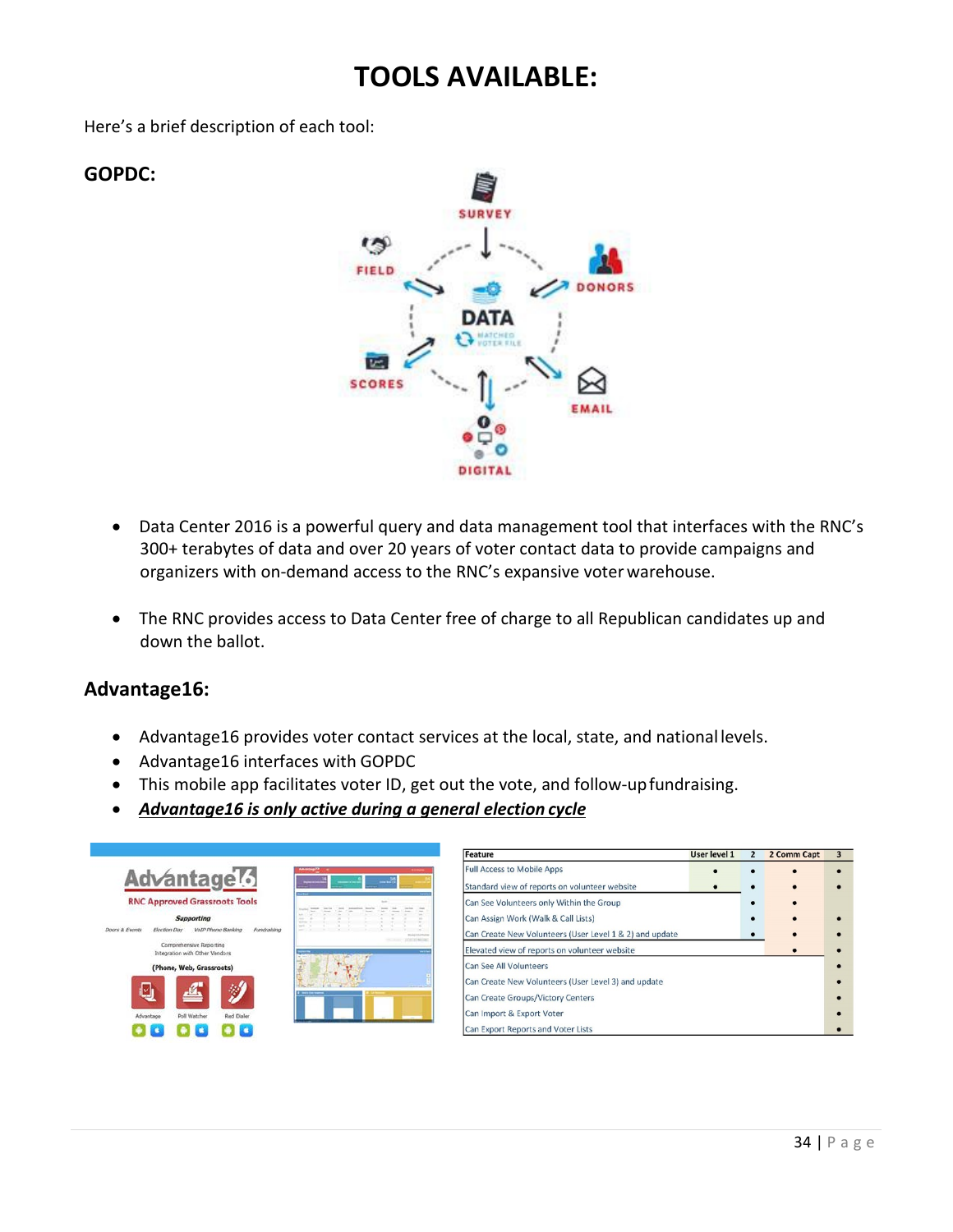Welcome to the ORP Online Collaboration Tool!

This tool is designed to facilitate teamwork and progress on the work your organization does every day.

- Better communication, coordination, and collaboration help us all work together, within and across teams.
- Use of the secure areas of this tool is limited to Oregon Republican organizations, their affiliates and partners.

Here are some of the ways this tool can make your organization more effective:

- Store, view and **share files** in real time (meeting minutes, planning documents, voter lists, etc.)
- Provide **training resources** on demand (videos, manuals, instructions, best practices, etc.)
- Create and track **projects and tasks**
- Make and view **comments** on your work
- Exchange and discuss **ideas and materials**
- Know what's happening and **stay informed**

Contact your County Chair to request access to any of these tools.

#### Support contact information:

GOP Data Center: [GOPDataCenterAccess@oregon.gop](mailto:GOPDataCenterAccess@orgop.org) Advantage16

VIBE: [team@oregon.gop](mailto:team@orgop.org)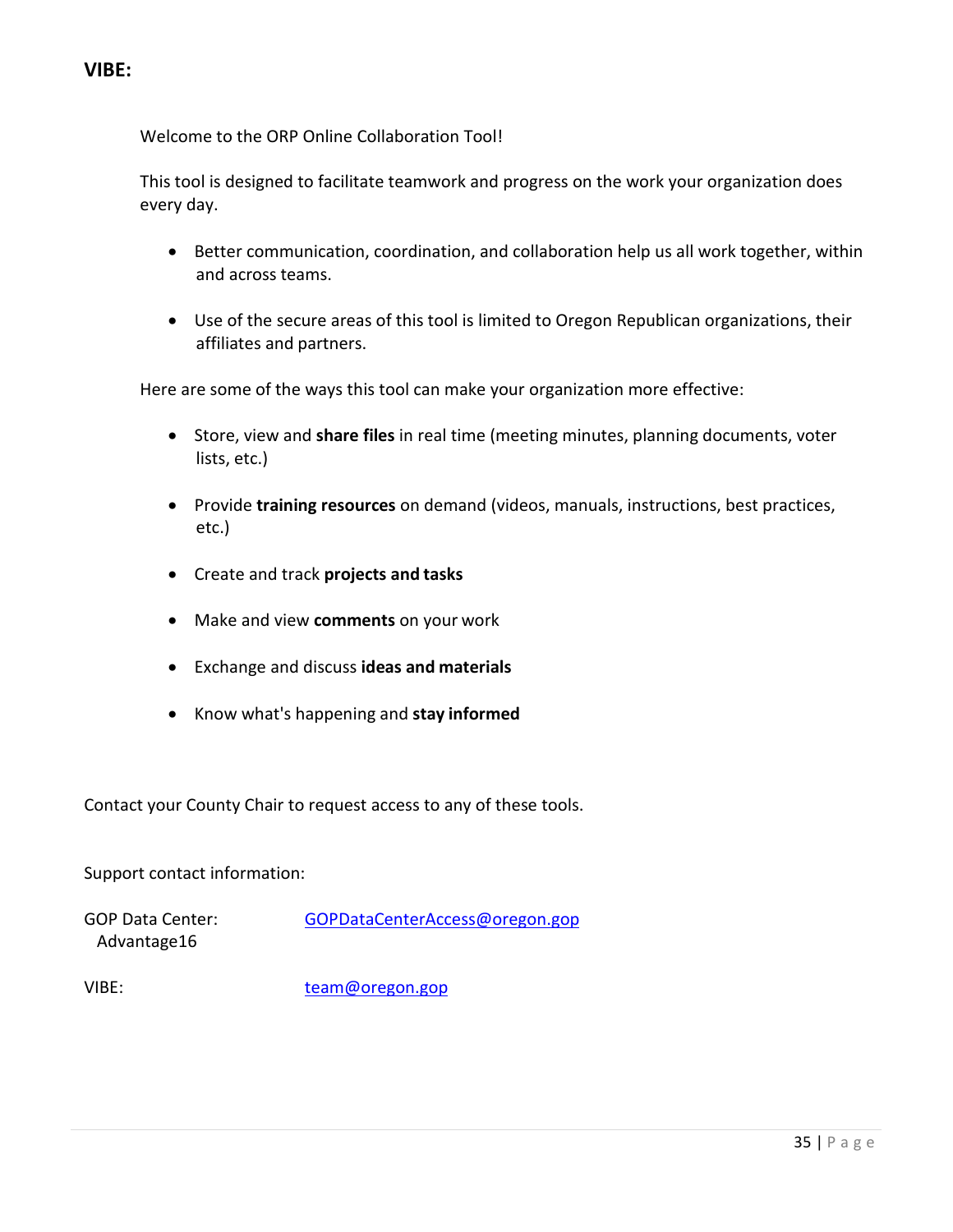### **COUNTY PRECINCT MAP**

*INSERT COUNTY PRECINCT MAP HERE*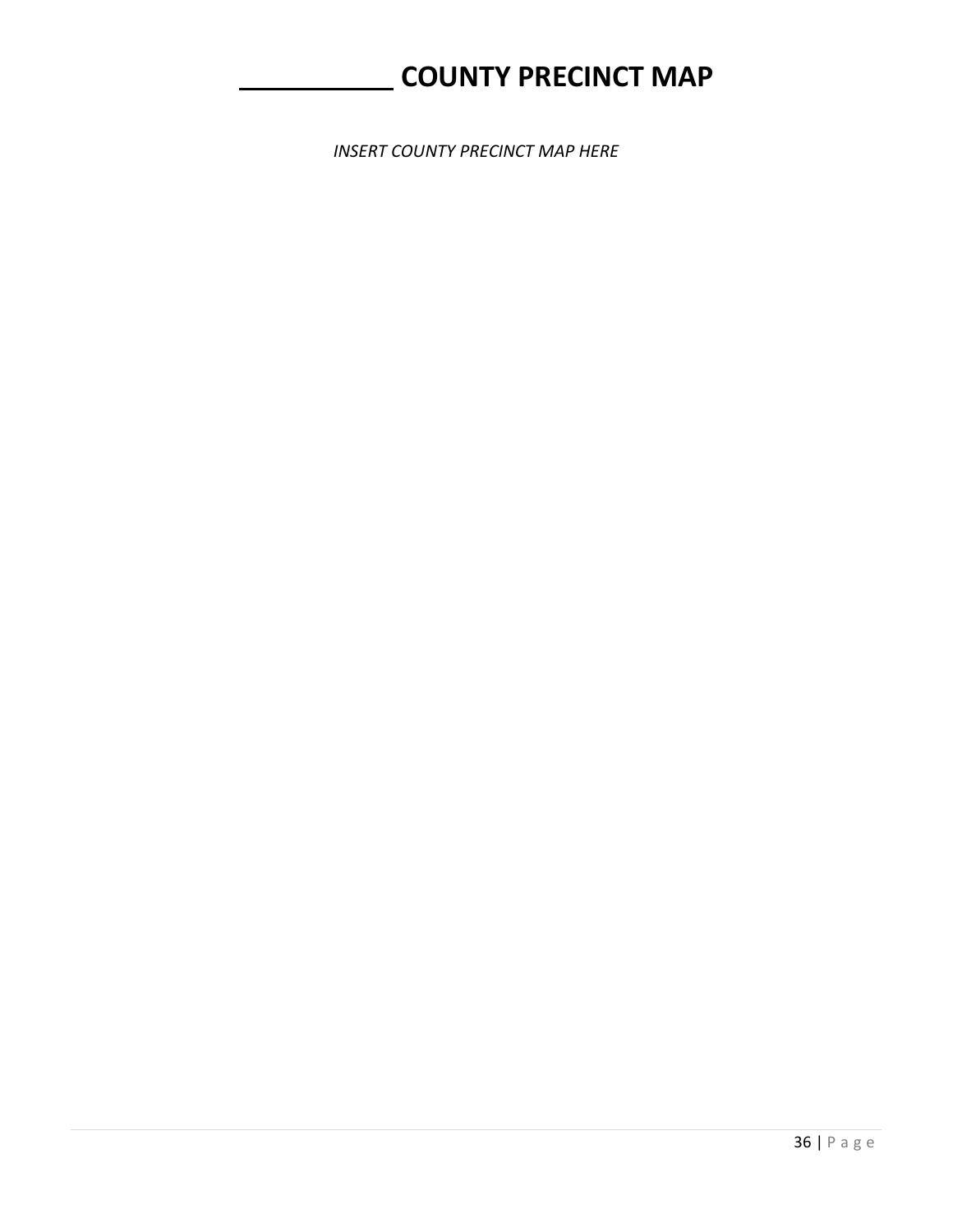### **BUILDING YOUR PRECINCT**

#### **GOAL:**

Your overall goal as PCP is to ensure that every voter in your precinct who supports Republican candidates and conservative policies votes on Election Day. To successfully meet this, a PCP must accomplish the responsibilities and duties already identified.



To do this you will need to know your precinct like the "back of your hand".

- Know your neighborhoods
- Know your businesses
- Know your public entities(schools churches etc.)
- Know your voter profiles in your precinct
- Get to know & understand your Republican and conservative voters as much as possible
- Become the political "expert" for your voters in your precinct
- Become the "go to person" for advice on party affairs and politicalquestions

#### **DEVELOP A CALENDAR AND TIMETABLE:**

Accomplishing the tasks of a PCP will be more manageable if you identify goals and develop a calendar and timetable to meet your goals.

The Calendar should include:

- dates fixed by state law such as primary election day, general election day
- party activity dates such as your central committee meetings, county fair, fundraising events
- precinct tasks like voter contact, party literature drops, candidate assistance activities

The Timetable should include:

• target dates for accomplishing each of your precinct tasks like voter registration drive, precinct canvass, volunteer recruitment, PCPrecruitment

In developing the time table, start with the date the activity must be accomplished. Next determine the tasks that must be accomplished to make the activity a success. Work backwards from the accomplishment date to determine what needs to be done, the time it takes to do it, and how many people are needed to get it done. Once you've developed the steps necessary to accomplish your task, mark the day you need to begin and end; setting interim goals to help you stay on track.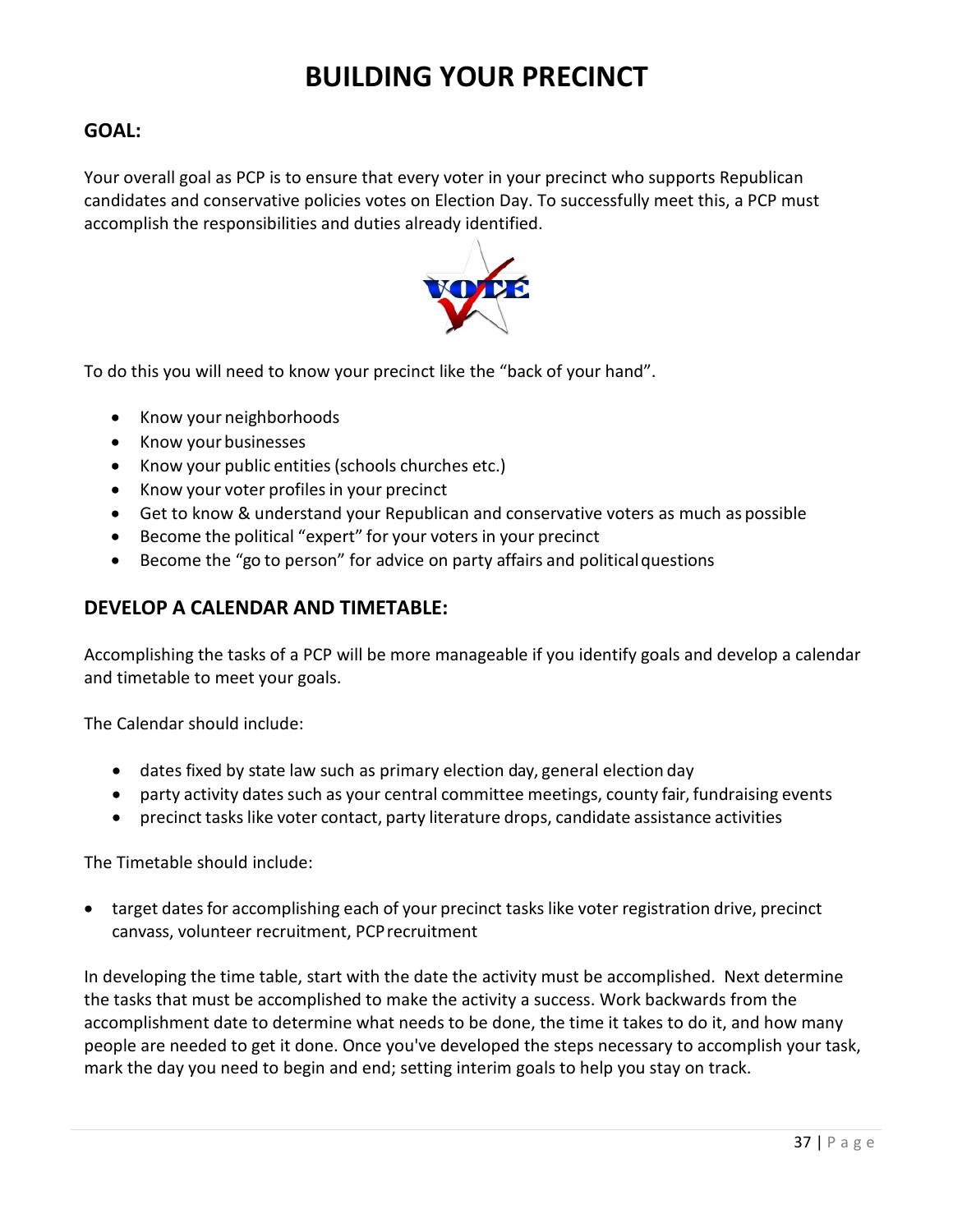### **MAPPING YOUR PRECINCT**

A precinct map showing every house in your precinct is very useful when organizing your precinct.

As PCP your job is to know the various houses within the boundaries as to political affiliation. You should become an authority on the geographic area you represent. The map will help you when doorto-door, creating walking-lists, and spotting those who have voted and those who have not voted on Election Day.

#### **HOW TO MAP A PRECINCT**

- o Secure a precinct map.
- o Secure a precinct data list of your precinct. This data is available via the GOP Data Center
- o This is the basis for starting your contact information
- o Keep the map up to date. An updated and complete precinct map will be an excellent resource for you around election time.

#### **RESOURCES AVAILABLE**:

- o Precinct map from county orparty
- o County Precinct Voter Counts Report, available via the GOP Data Center
	- **Provides you with information about the numbers of voters/precinct/party**
- o Voter Walking List
- o Voting History
	- Voters by precinct, residential & mailing address, DOB, election participation. Options include voted, did not vote, all voters, current election, all elections, specific election.
- o Talk to your County PCP Program Chair or County Party Chair for assistance and help in obtaining baseline maps from which to start your mapping.

*Tip:* if you are one of several PCP's in your precinct, divide your precinct into sub-areas and assign one PCP's to each sub-area.

If you are using GOPDC, A16 and/or VIBE and need assistance:

- GOP Data Center: [GOPDataCenterAccess@oregon.gop](mailto:GOPDataCenterAccess@orgop.org)
- $\blacktriangleright$  Advantage16

> VIBE: [team@oregon.gop](mailto:team@orgop.org)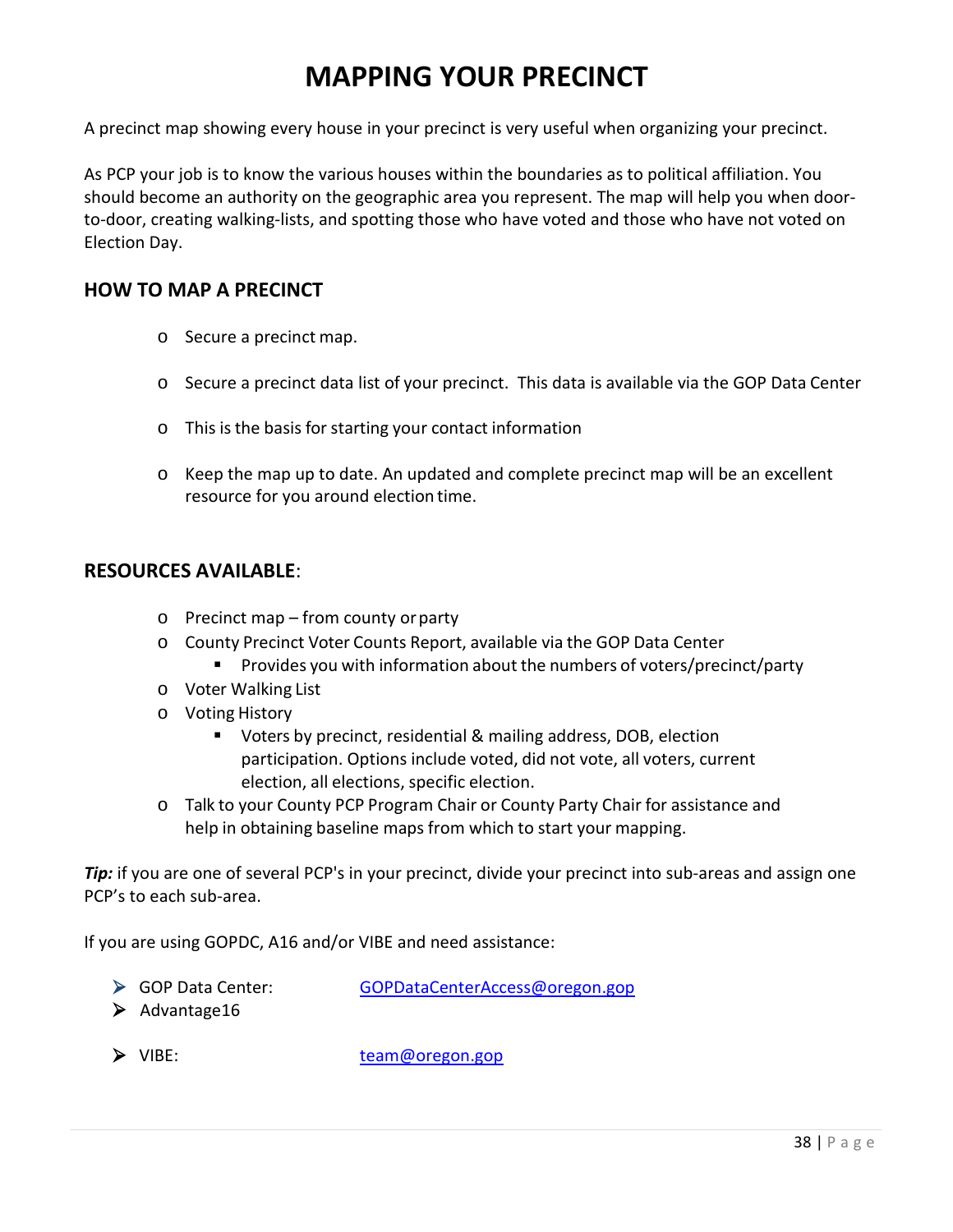### **CANVASSING YOUR PRECINCT**

Canvassing is a systematic process of direct contact with a target group of voters. Canvassers knock on residential doors within the precinct and interact face-to-face with voters. Canvassing may also be performed by telephone/cell phone. Canvassing your precinct allows you to turn out the largest vote during the election and allows you to know who the Republicans in your precinct are. Many times elections depend not on how many registered party voters there are but who does a better job of getting their supporters to the polls.

#### **Purpose:**

- ❖ Identify how people intend to vote
- $\cdot$  Identify voters in your precinct by party affiliation
- ❖ Find and register unregistered voters in your precinct
- $\triangle$  Distributing party materials and candidate printed materials
- $\triangleq$  Party and campaign visibility
- $\triangle$  Recruit Republican volunteers from registered Republicans
- ❖ Fundraising

#### **Canvassing To Do's:**

- Be brief
- ❖ Listen
- Be friendly
- $\triangleleft$  Answer as many questions as possible
- $\triangle$  Confine yourself to general party principles and not specific issues
- Indicate if asked that the Republican precinct organization is at *the SERVICE* of each voter
- $\cdot$  Leave your name and contact information for their use
- $\cdot$  Make notes after your canvas to share at your next county meeting so all can learn from each other

#### **Canvassing Don'ts:**

- **Never** begin the conversation with "are you a Republican or Democrat"
- **❖ Never** engage in controversialissues
- **Never** argue
- **Never make derogatory remarks** about:
	- $\triangleright$  other party organizations
	- $\triangleright$  any candidates regardless of party
	- $\triangleright$  a Republican officer

Finally, be prepared to answer the most frequently asked questions of voters & leave them material, especially your contact information, as mentioned above. Provide additional contact information such as your precinct Captain if you are unable to answer a question.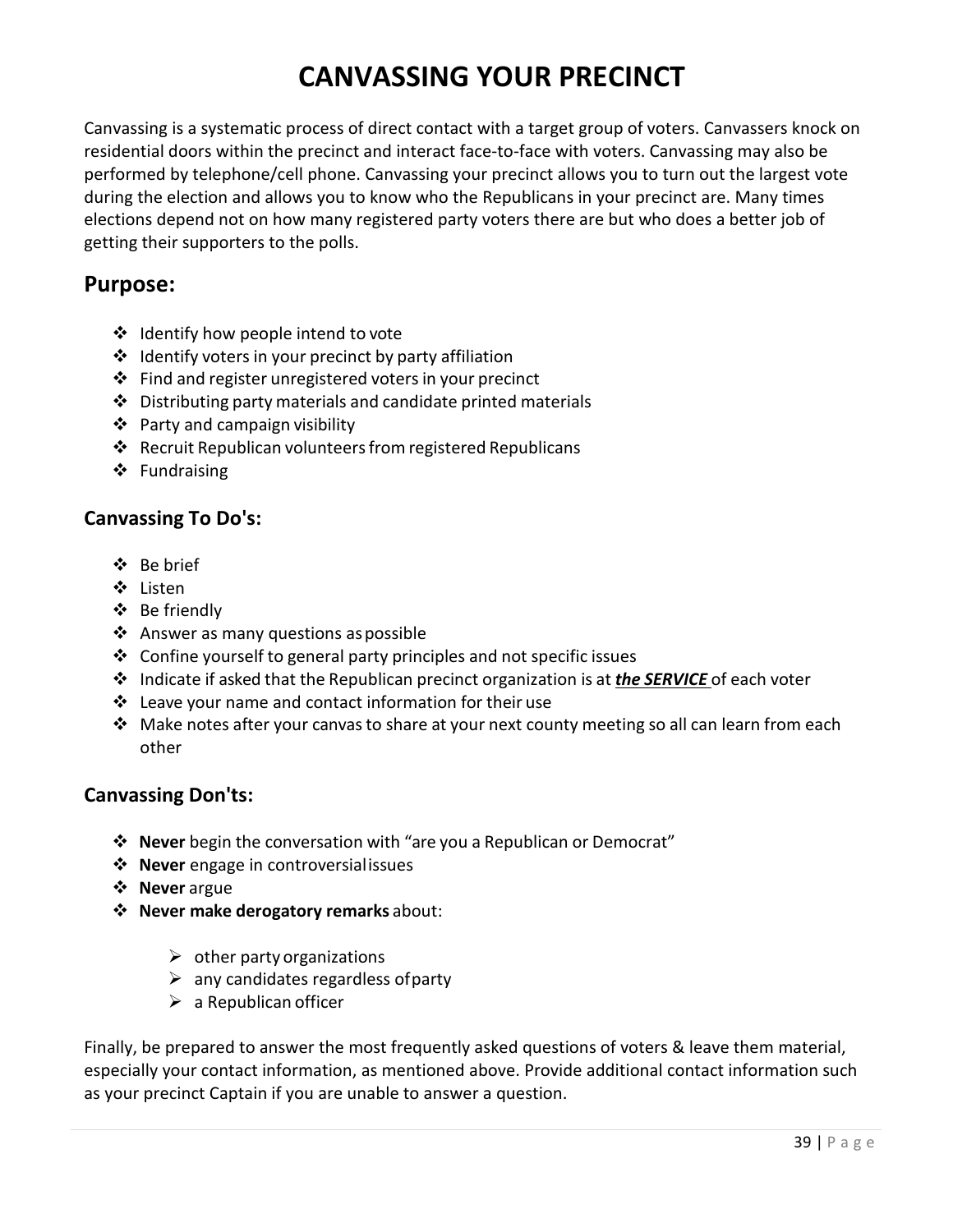### **PCP TECHNIQUES THAT PRODUCE POSITIVE RESULTS**

**Face to face** contact with voters is the best way to influence their vote or remind voters of the importance of upcoming elections.

**Phone calls** are the next best alternative, and will still increase Republican participation in elections:

- Introduce yourself asthe person's elected PCP
- Be ready to explain what a PCP is &does
- Have a crystal clear vision of the goals you want to achieve during the call o Identifythe talking points you want to cover
- Be time sensitive; keep the call as short as possible unless the receiver wants to talk then prepare for the time you are willing to spend & have your "call exiting speech" perfected.
- Be ready to leave "voicemail"
- Engage in positive self-talk prior to eachcall.
	- o Think success & think BIG.
	- o This can help give you a confidence boost right before making thecall.
	- o For most individuals, calls get easier each phone call youmake

**E-mail is less effective**, but much better than nocontact at all.

**Social Media:** Today, the hottest medium in all of politics is the social web… tools like Facebook, Twitter, LinkedIn and YouTube are becoming an increasing focus of campaigns at all levels, from water board to the State or National Senate. Wise candidates and campaigns consider integrating social media campaigning into the rest of their campaign plan. As a PCP, you may become a part of driving the campaign message using social web tools.

#### **Other possibilities:**

Send a post card to voters in your Precinct and include your website and social media information.

Send a letter to 25 close relatives friends and business contacts in support of candidates, be they local, state, or national. Ask your friends to do the same: a political chain letter. This can effectively increase a candidate's visibility because people know and trust you. Be brief, let them know why you are voting for the candidate and enclose candidate material.

**CAUTION:** *This must be done within the confines of friendship or some sort of ties outside your PCP status and outside your Precinct as PCP are required to stay neutral during primary elections when several individuals within the Party are running for the same office.*

*All PCP's should make some type of contact with Republicans in their precinct before an election.*

- Before the Primary or Special District Elections
- Before the General Election

*Note: contacts can be easier if you recruit volunteers or combine contact methods. Most of all plan, plan, and plan, have fun and use your own unique skills*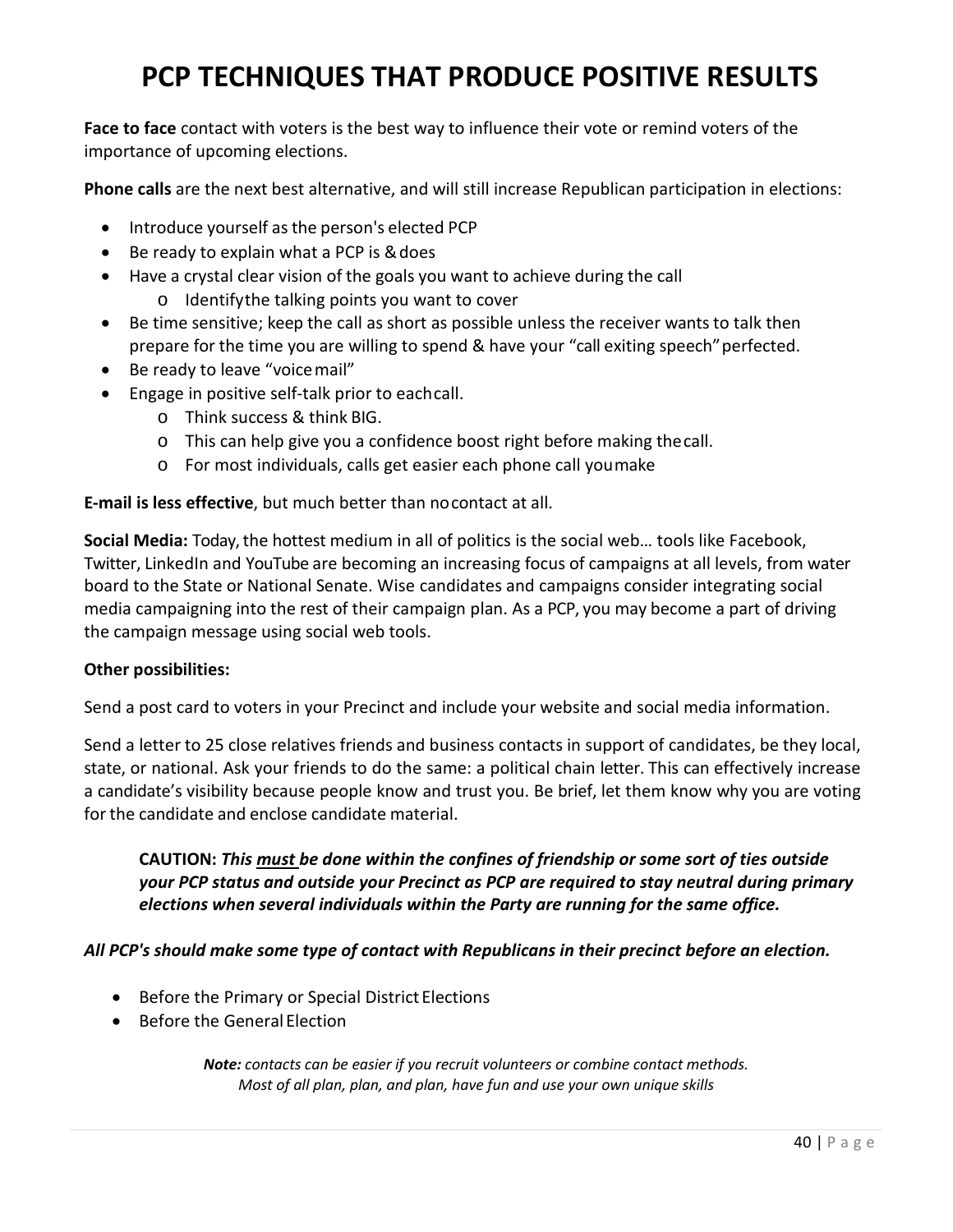### **SAMPLE PRECINCT LETTER**

Date:

Dear neighbor and registered Republican of precinct in County.

I am sending this letter to you for threereasons:

- The first isto introduce myself as your recently-elected Republican Precinct Committee representative.
- Second, I want you to know why I have become actively involved in the Republican Party.
- $\cdot$  Third, I want to answer any questions you may have for the upcoming election and share with you important election news.
- I was elected during the primary election (or appointed to fill the position) [use which ever applies] of precinct committeeperson for our precinct. This is a volunteer position with the task of being your local party contact for all GOP election news. You can contact me by (provide contact information) and I will be happy to help you.
- I decided to become a PCP and be active in the party because our county and state needs informed citizen voters. We have the ability to "turn things around" for the good of our county, the good of our community and the good of our children and grandchildren. If as conservatives we do not make our voices heard, especially by voting, we will suffer even graver consequences than we do today.
- Please vote this election. Your vote counts. Of the \_\_\_\_\_\_\_\_\_ Registered Republicans in County some did not vote in the Primary Election. Statewide Registered Republicans did not vote.
- We're faced with increasing taxes, increased government intrusion in our lives, increased health care costs, and a humiliating global influence putting our national security at risk.

On November your vote will be more critically needed than ever. I welcome your concerns and comments. Do become involved in the party. Our website is \_[\\_\\_\\_\\_\\_\\_\\_\\_\\_\\_\\_\\_\\_\\_.](http://www.curycountyrepublicans.org./) You can also find us on Facebook.

Sincerely,

Your Precinct Committee Person.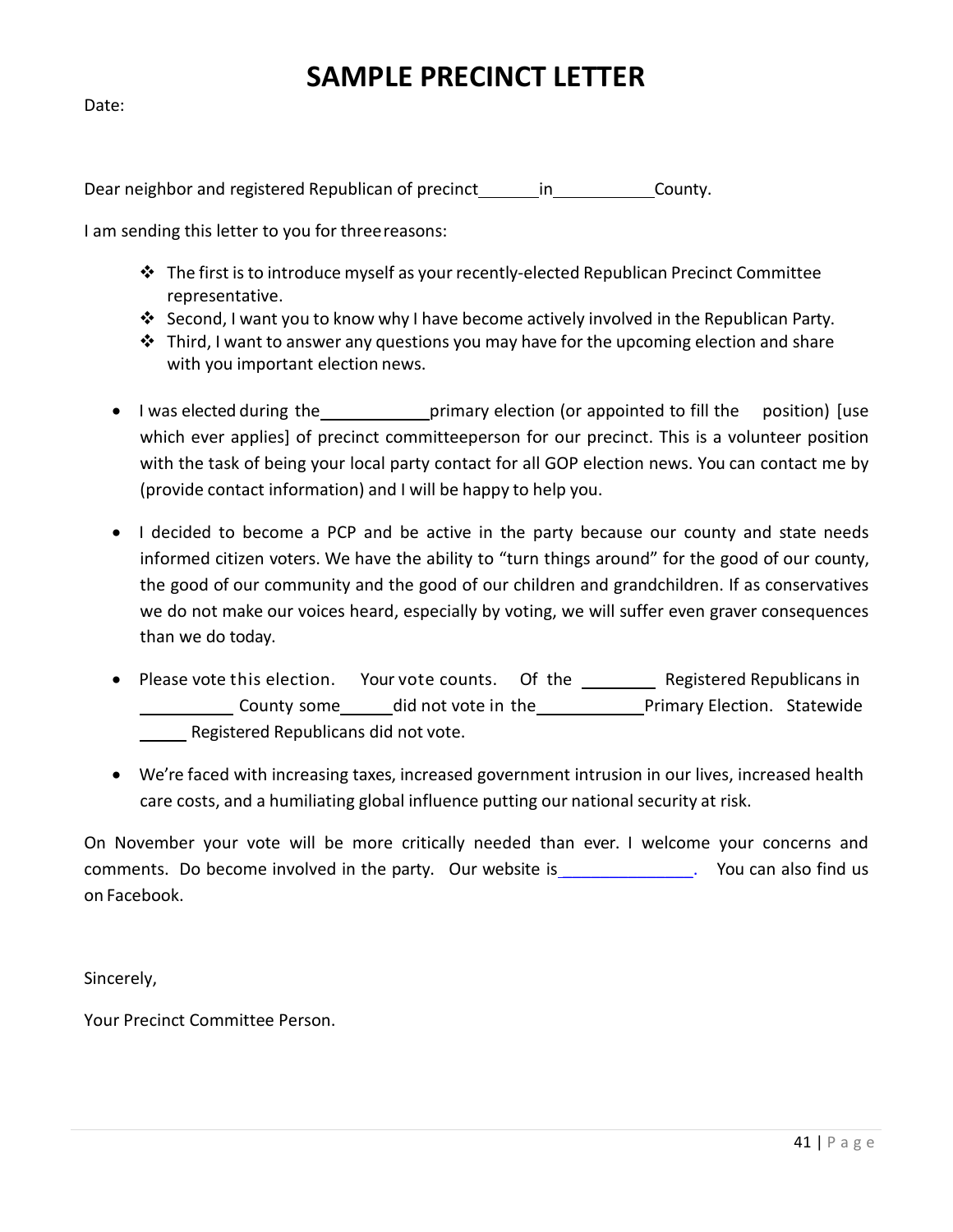

#### REPUBLICAN NEIGHBORS PROJECT MAKING A DIFFERENCE RIGHT HERE!

Email

\_\_\_\_\_\_\_\_\_\_\_\_\_\_ County Republican Party

\_\_\_\_\_\_\_\_\_\_\_\_\_\_\_\_\_\_\_\_\_\_\_\_\_\_\_\_\_\_ Phone

Dear Neighbor,

My name is the same is the same of the same of the same and I'm a fellow Republican in your area. Last election we asked enough Republicans to vote in certain areas to win elections, but you know we didn't win enough. To do better this time, we need MORE Republican neighbors willing to reach out to MORE Republican neighbors!

If we provide you the tools, will you adopt the Republicans on your street? We just need you to meet your Republican neighbors, and follow up with them to provide our Voter Guide and ask them to vote. And, as Election Day approaches, we'll send updates to you via email on who hasn't turned in their ballot, so you can remind them.

In the last election, we increased Republican turnout by using this method, compared with areas where we didn't. How many more wins would our Republican Team have if neighbors reached out to neighbors in EVERY election? How would you like to do something effective to help our team win?

Please call or email me to let me know you want to win more elections and that you've joined our team.

**\_\_\_\_\_\_\_\_\_\_\_\_\_\_\_\_\_\_\_\_\_\_\_\_\_\_\_\_\_\_\_\_\_\_\_\_\_\_\_\_\_\_\_\_\_\_\_\_\_\_\_\_\_\_\_\_\_\_\_\_\_\_\_\_\_\_\_\_\_\_\_\_\_\_\_\_\_\_\_\_\_\_\_\_\_**

Thank you!

**Volunteer sign up Form: Please scan and email or return to the volunteer who gave it to you**

| Address:             |                                                                                                    |
|----------------------|----------------------------------------------------------------------------------------------------|
| Phone:               | Alt Phone: <u>___________________</u>                                                              |
| Email(s):            |                                                                                                    |
| you'd like to reach: | Description or number of Republican homes you would like to reach in your neighborhood or the area |

**\*\_\_\_\_\_\_\_\_\_\_\_\_\_\_\_\_\_\_ County Republican Party Political & Public Data Terms of Use Agreement\***

By signing this sheet you agree to be bound by the following: 1) All information provided by the strictly intended for approved political use, and only as directed by the \_\_\_\_\_\_ Chair or Executive Committee. Use for any other reason, including but not limited to authorized individuals and intended recipients only, may only be distributed to preapproved recipients, and may not be provided to anyone who has not signed the data terms of use agreement. 3) Any violation of this agreement may result in legal action and/or immediate reporting to the appropriate authorities. Signature\_\_\_\_\_\_\_\_\_\_\_\_\_\_\_\_\_\_\_\_\_\_\_\_\_\_\_\_\_\_\_\_\_\_\_\_\_\_\_\_\_\_\_\_\_\_\_\_\_\_\_\_\_\_\_\_\_Date\_\_\_\_\_\_\_\_\_\_\_\_\_\_\_\_\_\_\_\_\_\_\_\_\_

**\*I have read the statement above and agree to abide by the terms regarding any information provided by the \_\_\_\_\_\_\_\_\_\_\_.**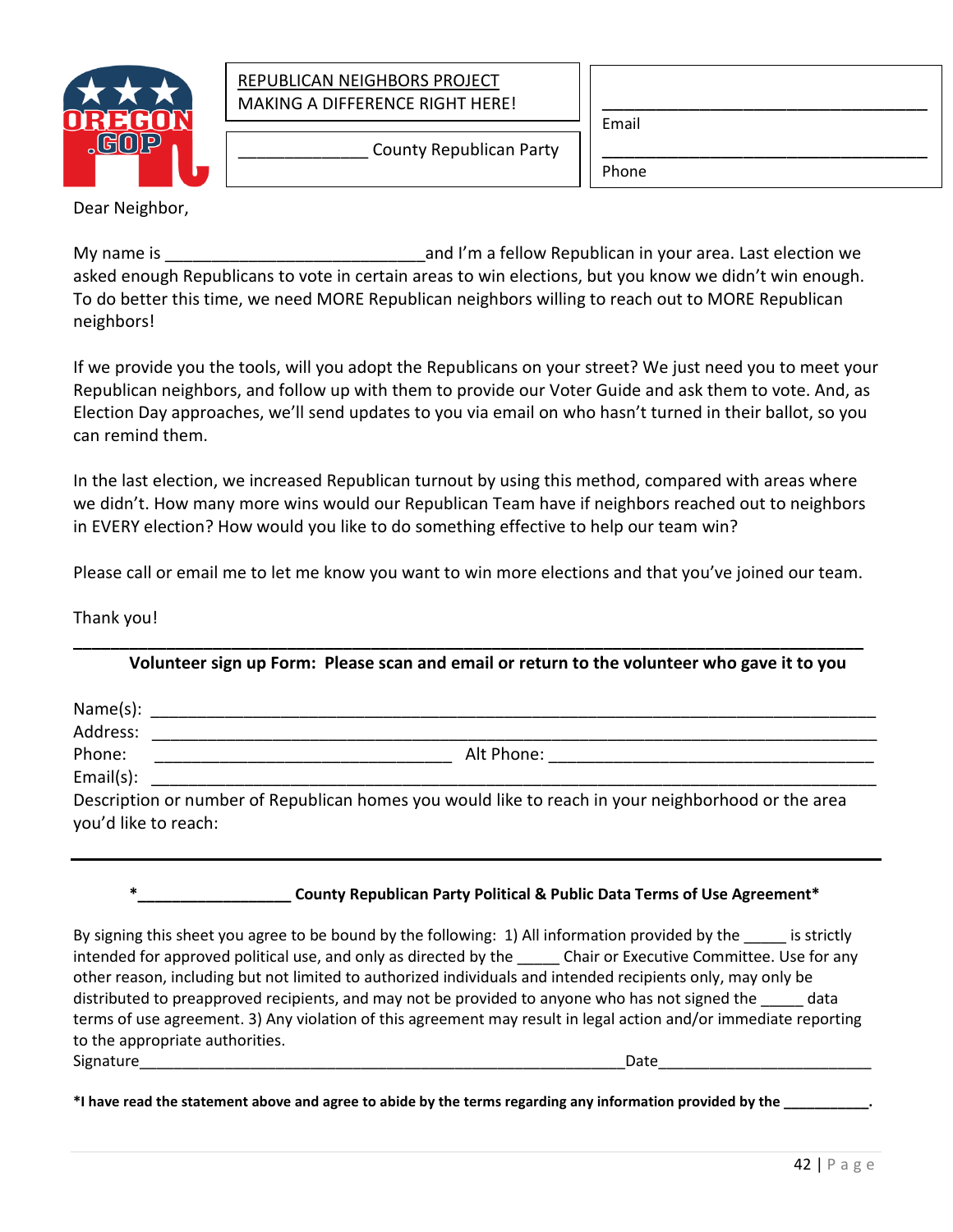### **REPUBLICAN PARTY VOLUNTEER OPPORTUNITIES**

| Volunteer Information:               |   |              | When are you available to volunteer?                                                                 |
|--------------------------------------|---|--------------|------------------------------------------------------------------------------------------------------|
| First, middle, last                  |   | Morning      | Afternoon<br>Evening                                                                                 |
| Address 1                            |   |              | Our Most Important Needs [some committees]                                                           |
| Address 2                            | L | $\perp$      | Campaign / Candidate assistance<br>[walking, phone banks]                                            |
|                                      | L |              | Voter Integrity [registration, elections]                                                            |
| City, State, Zip                     |   |              | <b>Staff Booth at Events</b>                                                                         |
| Home / Mobile                        |   |              | Event Planning [Meetings, Fundraisers]                                                               |
| Work / Other                         |   |              | Publicity [Newsletters, Social Media -<br>Facebook, Website, Twitter, etc.]                          |
| E-mail 1                             | L |              | Office Assistance [staff, organizational]                                                            |
| E-mail 2                             |   |              | Citizen Outreach<br>[hosting a neighborhood gathering]                                               |
| Facebook Page [Personal or Business] |   |              | Youth Outreach<br>[connecting with young voters]                                                     |
|                                      |   |              | Research                                                                                             |
| Twitter                              |   |              | <b>Database Resources</b><br><b>GOP Data Center</b>                                                  |
| Occupation                           |   |              | Advantage16<br><b>VIBE</b>                                                                           |
| <b>Skills</b>                        |   | $\mathbf{I}$ | Legislative Updates / Bills [OLIS]                                                                   |
| <b>Additional Skills</b>             | L |              | <b>Run for Local Elections:</b><br>[School, water fire boards, city council,<br>County office, etc.] |

Please return to your local County Central Committee **A. Help Candidates**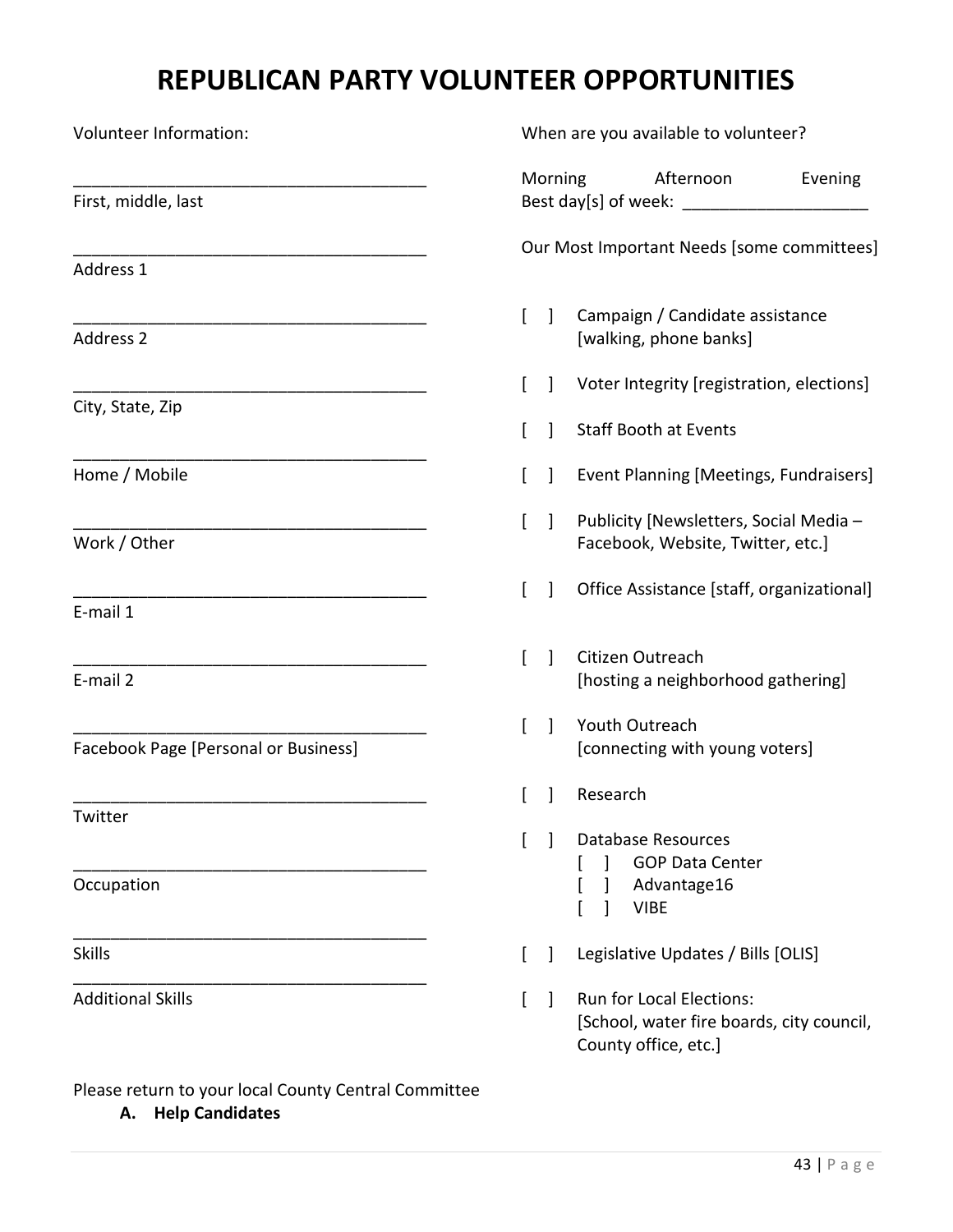- Walk
- Phone
- Map coordination
- Data entry after walks and phoning

#### **B. Voter Integrity**

- Recruit Volunteers
- Ensure integrity of all ballots
- Coordinate election observers
- Report abnormalities to Executive Committee & State Voter Integrity Chair

#### **C. Events**

- Work at booths at rallies, fairs, events, etc.
- Contact people to purchase tickets
- Contact businesses for in-kind contributions

#### **D. Event Planning**

- Organize fund raising events
- Help plan events such as fundraising and voter registration events
- Help implement events
- Work on decorations
- Work on securing locations
- Work on getting sponsors
- Work on in-kind donations

#### **E. Publicity**

- Publicize activities of the Central Committee
- Use traditional media
- Work on Website
- Work on social media
- Work on press releases
- Make signs
- Have a presence at rallies
- Work on rebranding

#### **F. Office Help**

- Receptionist
- Office Manager
- Calendar for office use
- Set up and take down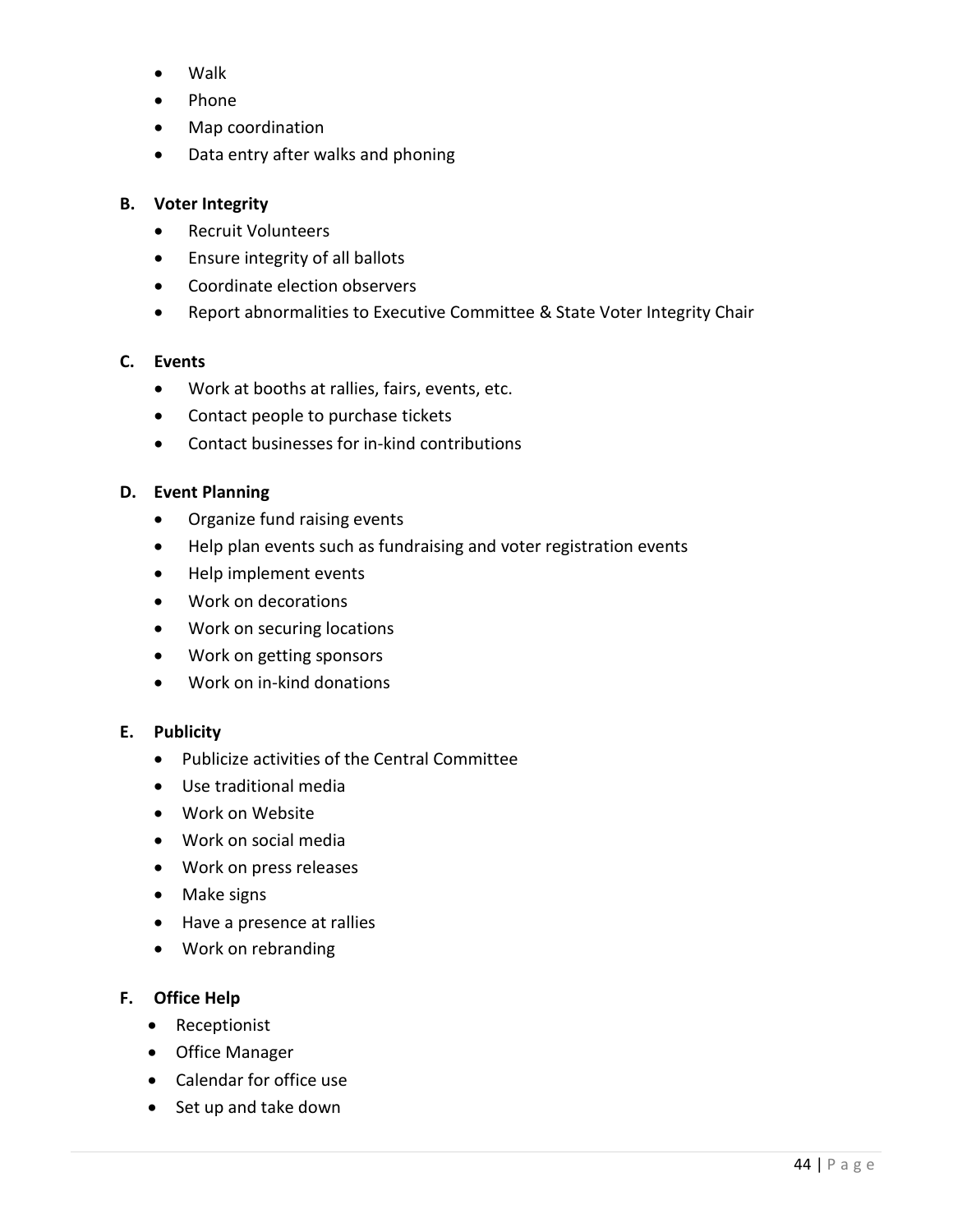- Cleaning
- Refreshments
- Literature and supplies
- Calling for meetings specific lists
- Data entry

#### **G. Voter Registration, Your Outreach**

- Go to high schools and speak to classes
- Go to college groups
- Go to church groups
- Organize outreaches
- Contact new move-ins
- Man booths at events

#### **H. Research**

- Research national events
- Research statewide events
- Research county or local events
- Prepare reports for Central Committee meetings
- Prepare reports for House District meetings

#### **I. Database**

- Maintain data in any of the electronic data storage systems
- Equip others to maintain an adequate support unit
- Maintain up-to-date lists of volunteers
- Maintain up-to-date lists of sign
- Maintain up-to-date lists of donors
- Maintain up-to-date lists of PCPs
- Maintain attendance and records and coordinate with secretary

#### **J. Education**

- Update manual on the principles of the Constitution
- Hold meetings for new PCPs to go over the principles
- Educate PCPs on major issues
- Educate PCPs how to communicate with elected officials and government effectively
- Educate on the use of petitions
- Educate how to communicate effectively on Facebook
- Educate on how to contact representatives
- Educate how to hardwire a precinct
- Educate how to phone, walk, and hold meetings to reach out to neighborhood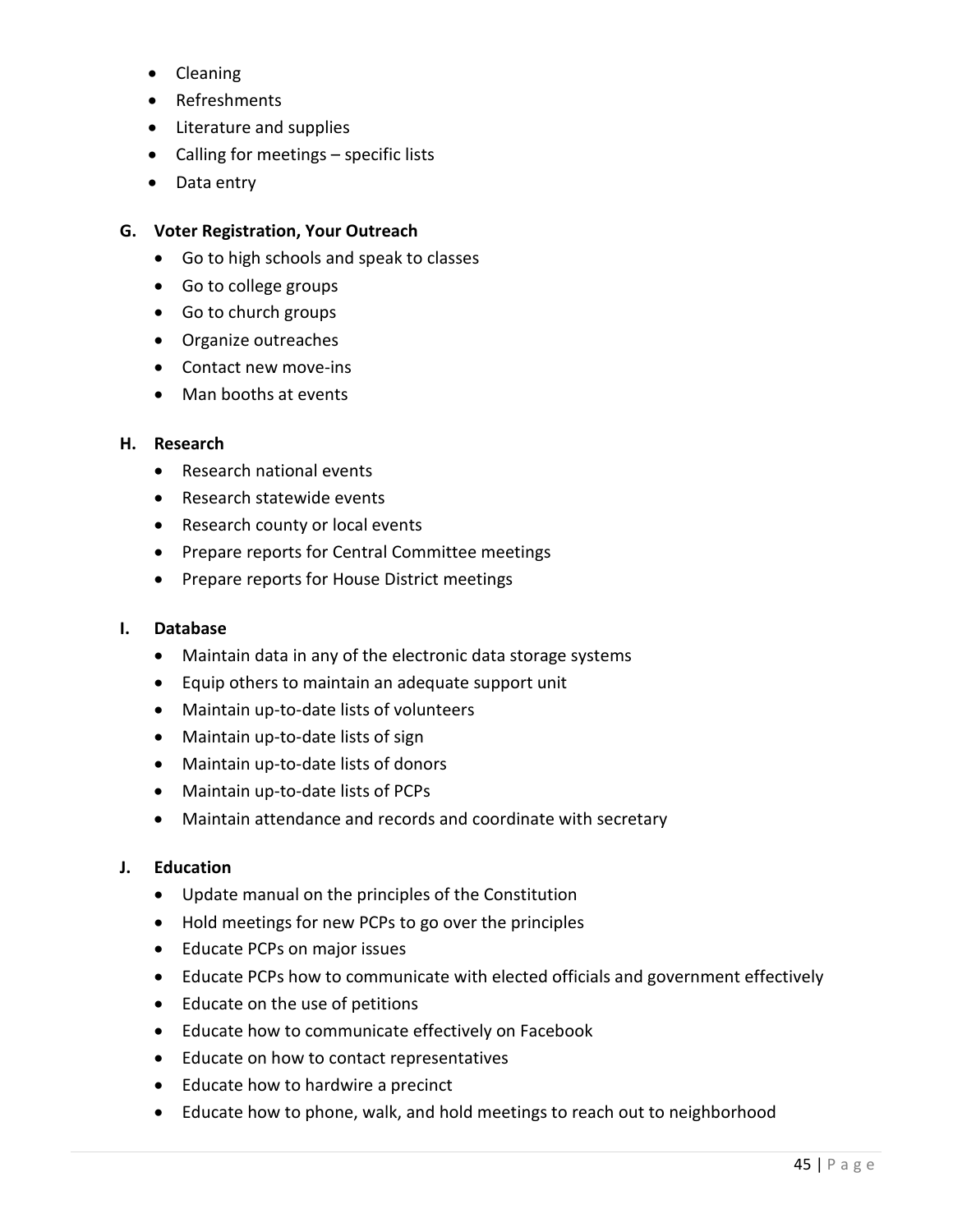- Educate how to get on committees, volunteer, and associations
- Educate who are associations that can help with our causes.

#### **K. Issues**

- Define issues of the day
- Propose policy positions for county party and candidates
- Work with Publicity Committee to disseminate the issues
- Define criteria for candidates to earn support from MCRP via the Candidate Assistance and Recruitment Committees

#### **L. Precinct Organization**

- Locate persons willing to be appointed as PCPs
- Conduct ongoing voter registration by canvassing, work at booths etc.
- Work with candidates on getting out the vote
- Implement phone canvasses
- Make walking lists
- Work at rallies
- Work at Ballot Chase procedures
- Assist PCP Chair
- Schedule events for your HD
- Follow-up on PCPs activities
- Coordinate and develop precinct activities
- Review and update PCP manual

#### **M. Candidate Recruit**

- Help locate qualified and willing candidates
- Equip candidates to run for office
- Equip campaign managers for candidates
- Equip finance managers for candidates
- Formulate plans to provide material support, such as volunteer coordination
- Formulate data management
- Formulate campaign strategy

#### **N. Rules**

- Update statute-compliant changes
- Work with committee to add or change bylaw proposals by the Executive Committee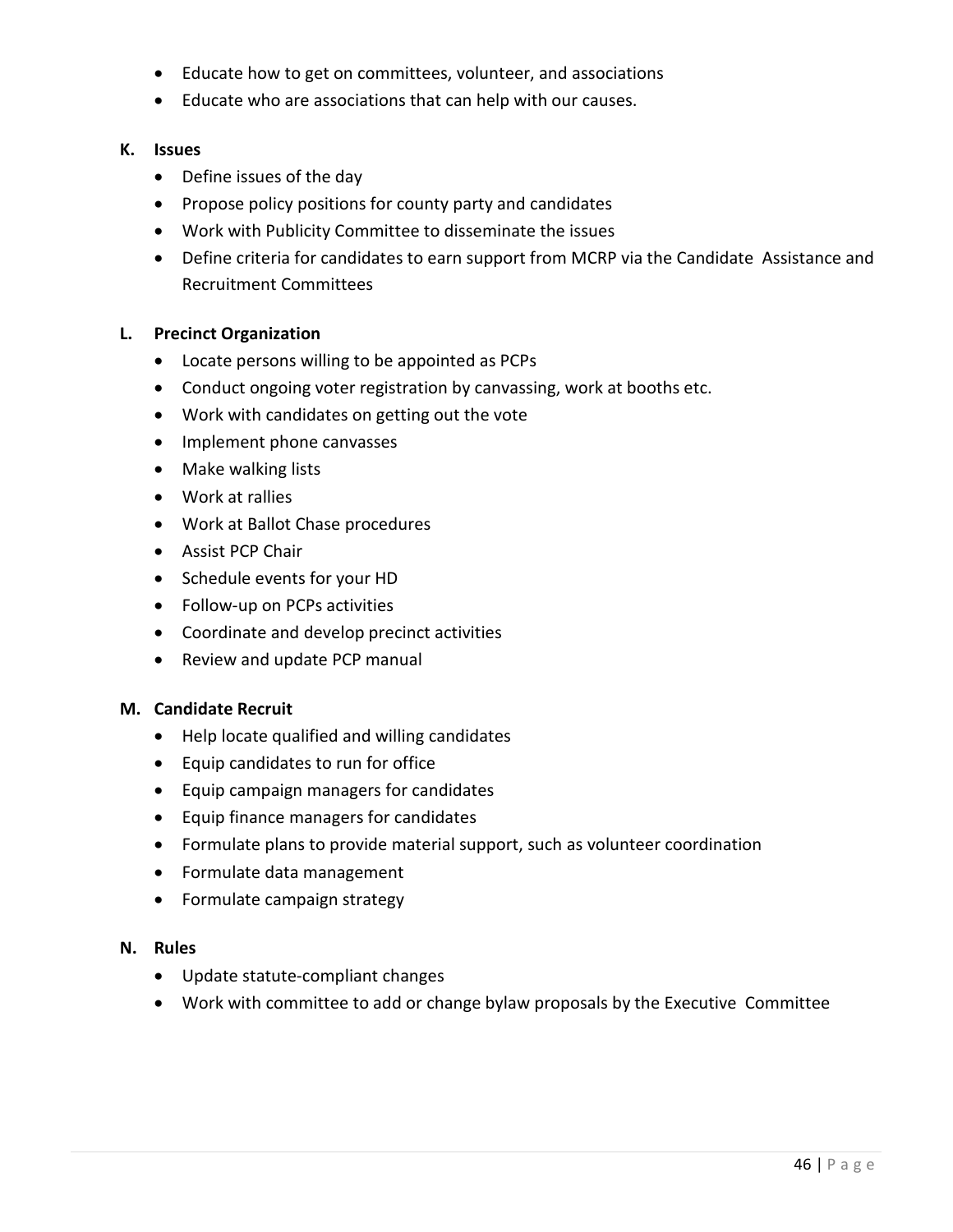### **PRIMARY ELECTIONS**

Primary elections are too **often ignored by voters** who are overtaxed with daily work, family and outside activities. In primary elections each party votes on candidates who want to run for the general election. Often times several individuals within the party will compete for their party's nomination. In these cases it is extremely important that party voters research each candidate's beliefs and what each candidate stands for. Candidate forums are valuable as they are an excellent opportunity to see, listen to and ask questions of each candidate. Remember - the winner of the party primary election, if elected in the General Election, will represent you.

Thus *Primary Elections* should be considered the *Most Important Step* in the General Election.

### **Methods of Candidate Selections:**

In Oregon we use the primary election process. Other states do not have primary elections but select candidates through caucuses, conventions or nomination meetings.

#### **Types of Primaries:**

- Closed Primary: Registered voters from each party select their candidates (Oregon).
- Open Primary: Registered voters from all recognized parties select the candidates.
- Semi-closed Primary: Registered voters are required to request a specific party's ballot.
- A run-off Primary: All parties participate. Top two candidates selected, regardless of party, run.

The more open the system, the greater the chance of raiding, or voters voting in the other party's primary, in hopes of getting a weaker opponent chosen to run against a strong candidate in the general election. Raiding election has proven stressful to the relationships between political parties, who feel cheated by the system, and election officials, who try to make the system run as smoothly as possible.

Some political thinkers believe our recognized American Primary system has a greater impact on the candidate than the voter. They believe that the method utilized, be it open or closed, dictates the methodology incorporated to run a campaign. These thinkers believe that in a closed system a candidate must cater to their party's strong partisans during the primary (those who tend to lean to the most conservative or liberal ends of the ideological spectrum) and then move to the center in the general election in order to capture votes across party lines. This may be old school thinking now that more voters across the county have rejected the political parties and are now registered independent or non-affiliated.

#### **Additional Sources of Information on Primary Elections:**

- http://en.wikipedia.org/wiki/Primary election
- eHow: [http://www.ehow.com/facts\\_7243942\\_understanding-primary-elections.html](http://www.ehow.com/facts_7243942_understanding-primary-elections.html)
- http://en.wikipedia.org/wiki/United States presidential primary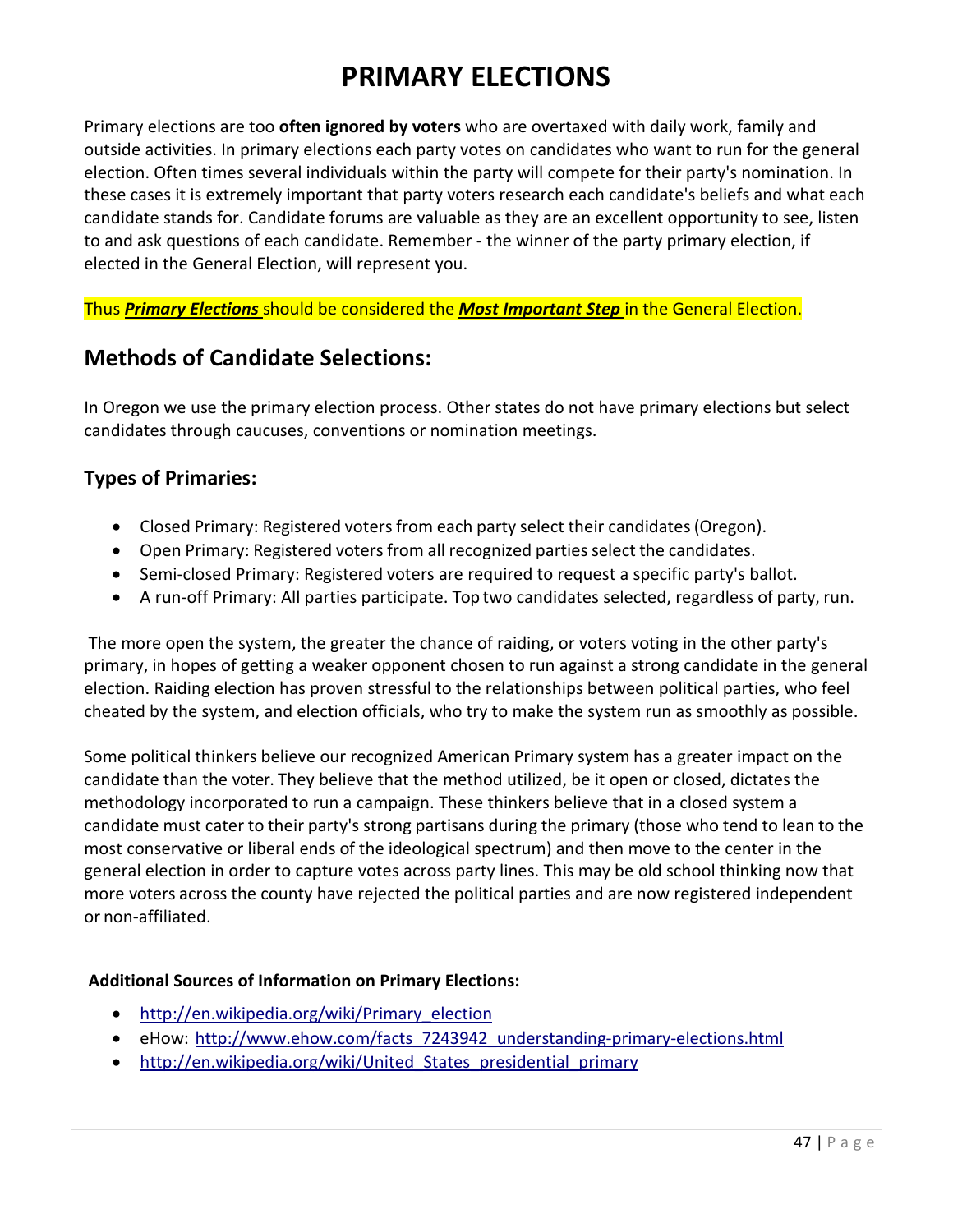### **GET-OUT-THE-VOTE**

Without votes even the best Republican candidate can't win. Therefore, the Get-Out-The-Vote drive on the days leading up to the election is one of the most important jobs you have as a PCP. The best GOTV drives involve checking the lists of people who have voted, and making phone calls to make sure they have returned their ballots. GOTV drives are conducted state-wide. A group of volunteer callers (often called a bank) gather in a room with phones. For the most part GOTV volunteers are making calls to friendly Republican or Independent voters as they are fellow Republicans.

#### **Pre-Election**

Personal phone calls from local citizens starting several weeks or so before the election are the most effective incentive for increasing voter turnout. Volunteer callers simply contact voters that have been identified as Republicans. Callers identify themselves, remind voters of the election and urge them to vote. As the ballots are returned to the County Clerk's office, only those who have not voted remain on the list and are called. This continues until Election Day.

#### **DO NOT FORGET THESE VOTER POPULATIONS:**

- $\checkmark$  Weak Republicans
- $\checkmark$  Swing voters
- $\checkmark$  Weak Democrats
- $\checkmark$  Independent voters
- $\checkmark$  Non-affiliated voters
- We win on measures that affect households state-wide and cross party lines.
- Political issues that are local will get voters to return theirballots.
- Know your local issues and local elected officials.

#### **AFTER THE ELECTION**

You have had many people in your precinct helping you, and whether we win or lose you will want to contact each one individually or in small groups to thank them for their hard work. Encourage them to remain active in the Republican Party, to build for the future of the community and our country. You should conduct an after action assessment, critiquing the organization & plans as well as the conduct of the various election activities.

- $\checkmark$  What went well resulting in meeting goalsset?
- $\checkmark$  What didn't work and needs to be tossed or replaced?
- $\checkmark$  Where can improvements be mea prior to the next election?

All volunteers should be asked for their input.

As you move into the non-election year, remember you are still a PCP. Continue to participatein the County Central Committee, and other Republican Party activities. Increase your knowledge. Keep in touch with your volunteers—you and the Republican Party will need them in the next election year.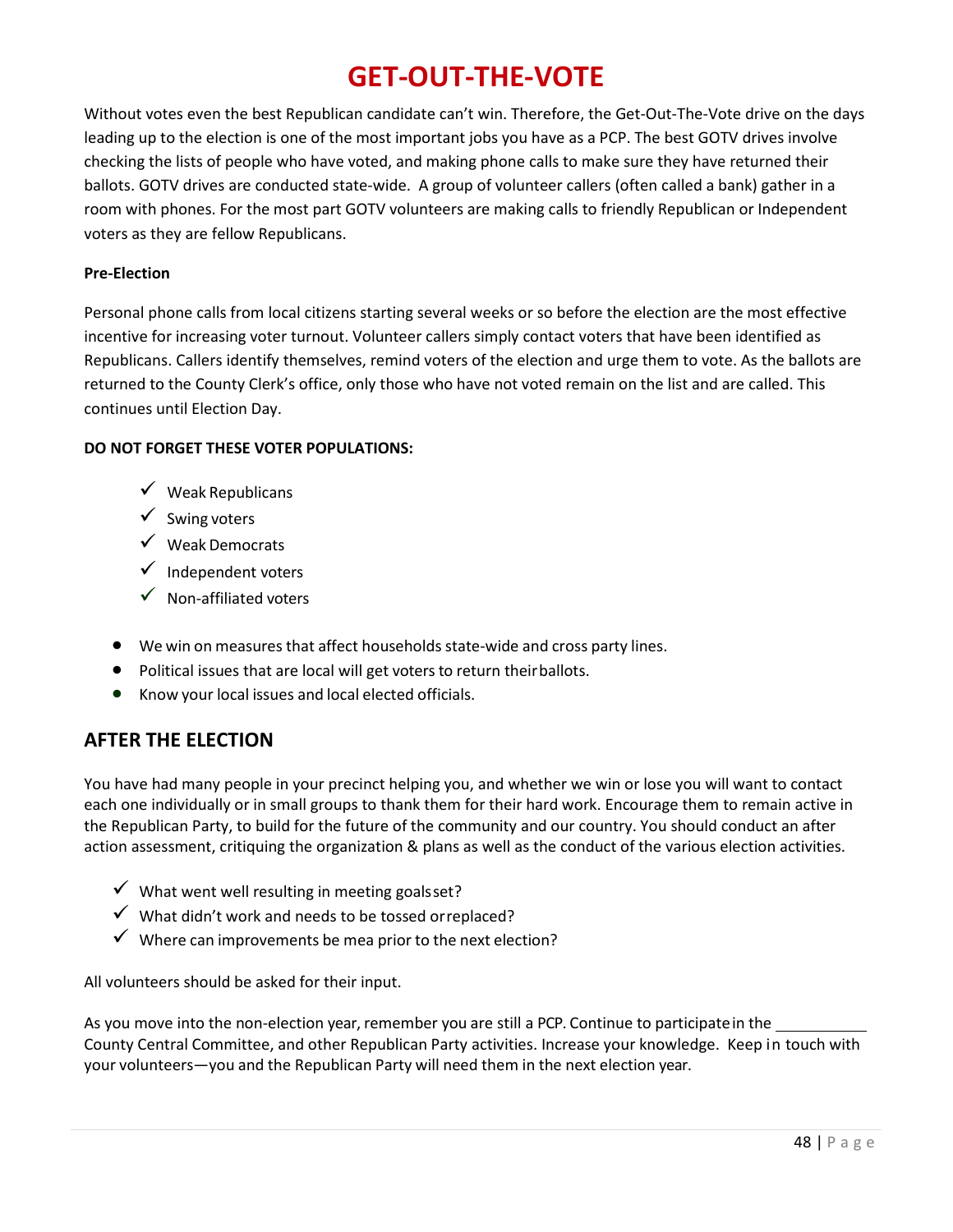### **OREGON REGISTRATION REQUIREMENTS**

#### **Registration Deadlines**

If this is your first time registering in Oregon, your registration card must be submitted or postmarked no later than the 21st day before the election in which you intend to vote.

#### **Updating Your Registration**

You need to update your registration information by filling out and submitting a new registration card if:

- Your residence address has changed
- Your mailing address has changed
- Your name has changed
- Your signature has changed
- You which to change your political partyaffiliation

#### **[Registration Requirements](http://www.uhavavote.org/elect_q_a/voter_reg/reg_qual.html)**

You must meet the following requirements to register:

- You are a permanent resident ofOregon
- You are a citizen of the United States
- You are 16 years old

*If you are 16 years of age, you will not receive a ballot until an election occurs on or after your 18th birthday.*

<http://sos.oregon.gov/voting-elections/Pages/my-vote.aspx>